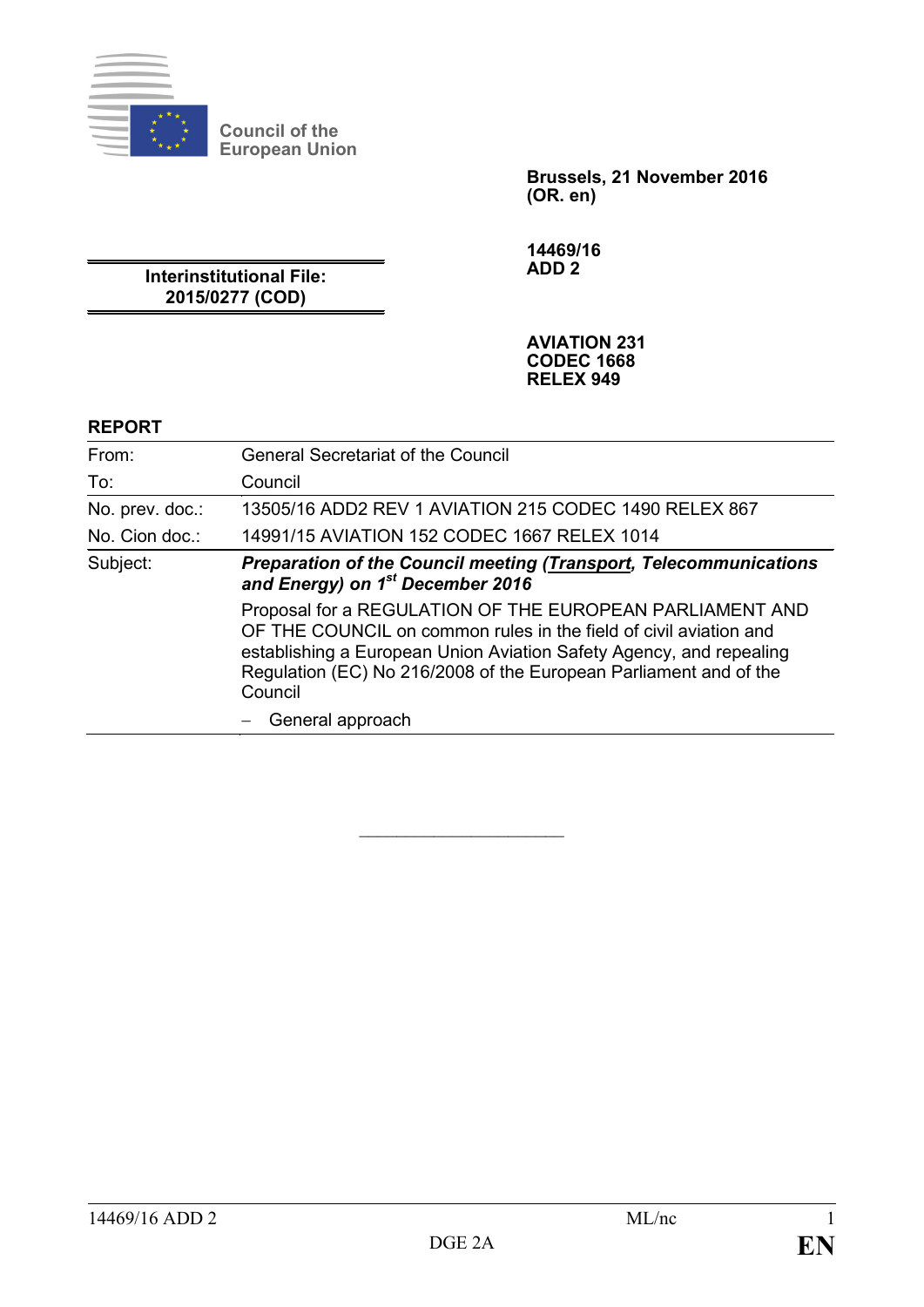## **ANNEX**

#### **ANNEX I**

#### **Aircraft referred to in Article 2(3)(d)**

- 1. Categories of manned aircraft to which the Regulation does not apply:
	- a) historic aircraft meeting the following criteria:
		- i) aircraft whose:
			- initial design was established before 1 January 1955, and
			- production has been stopped before 1 January 1975;
		- or
		- ii) aircraft having a clear historical relevance, related to:
			- a participation in a noteworthy historical event,
			- a major step in the development of aviation, or
			- a major role played into the armed forces of a Member State;
	- b) aircraft specifically designed or modified for research, experimental or scientific purposes, and likely to be produced in very limited numbers;
	- c) aircraft at least 51 % of which is built by an amateur, or a non-profit making association of amateurs, for their own purposes and without any commercial objective;
	- d) aircraft that have been in the service of military forces, unless the aircraft is of a type for which a design standard has been adopted by the Agency;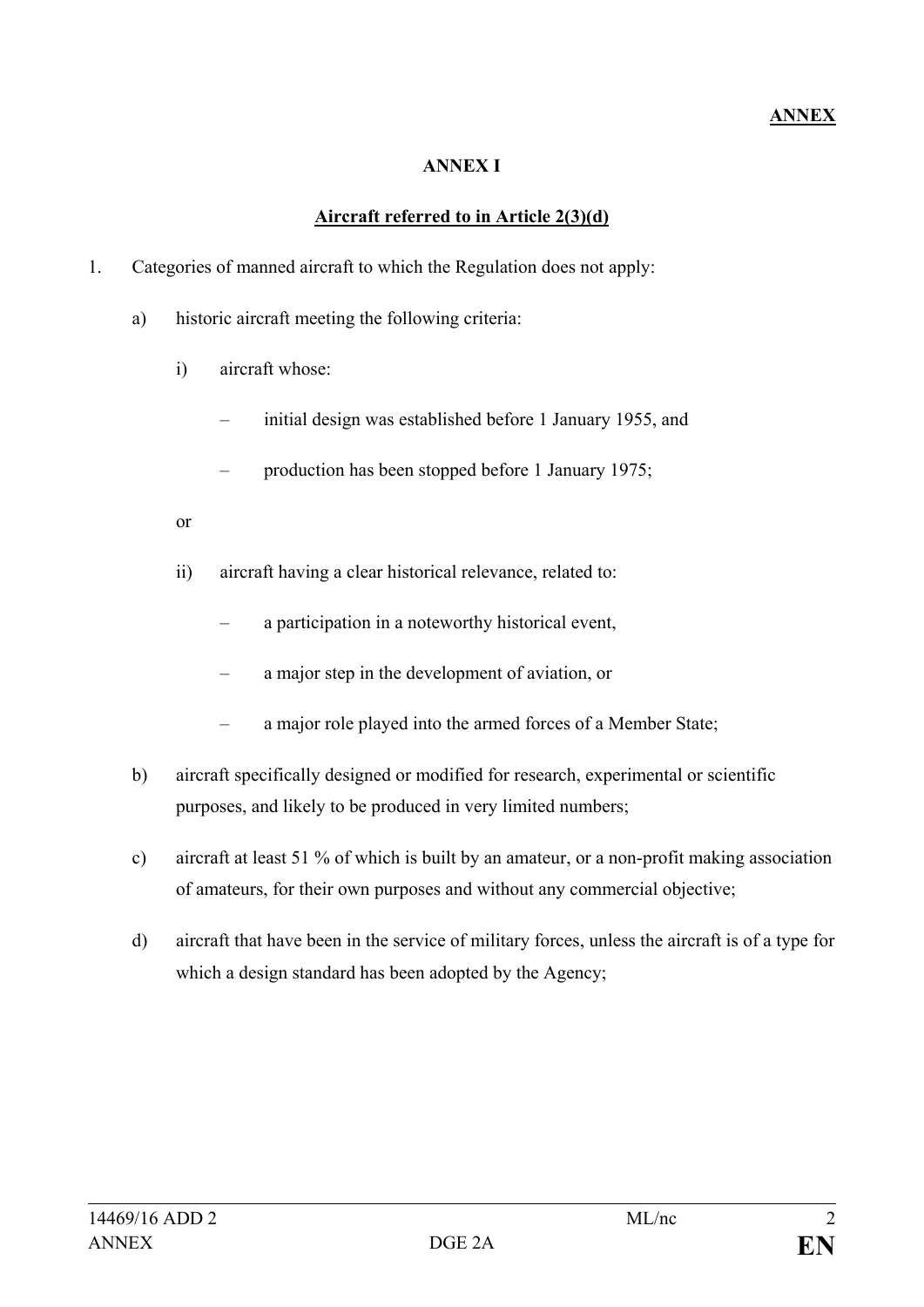e) aeroplanes having the stall speed or the minimum steady flight speed in landing configuration not exceeding 35 knots calibrated air speed (CAS), powered parachutes, sailplanes and powered sailplanes, having no more than two seats, and a maximum takeoff mass (MTOM), as recorded by the Member States, of no more than:

|                                                                                                               | Landplane   | Powered<br>parachute /<br>powered<br>sailplanes | Sailplanes                      | Amphibian or<br>floatplane | Airframe mounted<br>total recovery<br>parachute |  |  |
|---------------------------------------------------------------------------------------------------------------|-------------|-------------------------------------------------|---------------------------------|----------------------------|-------------------------------------------------|--|--|
| Single-seater                                                                                                 | 350 kg MTOM | 300 kg MTOM                                     | $250 \text{ kg}$<br><b>MTOM</b> | Additional<br>30 kg MTOM   | Additional<br>15 kg MTOM                        |  |  |
| Two-seater                                                                                                    | 500 kg MTOM | 450 kg MTOM                                     | $400 \text{ kg}$<br><b>MTOM</b> | Additional<br>45 kg MTOM   | Additional<br>25 kg MTOM                        |  |  |
| When an amphibian or floatplane is operating both as a floatplane and as a land plane, it must fall below the |             |                                                 |                                 |                            |                                                 |  |  |

i) […];

applicable MTOM limit.

ii)  $[\ldots]$ ;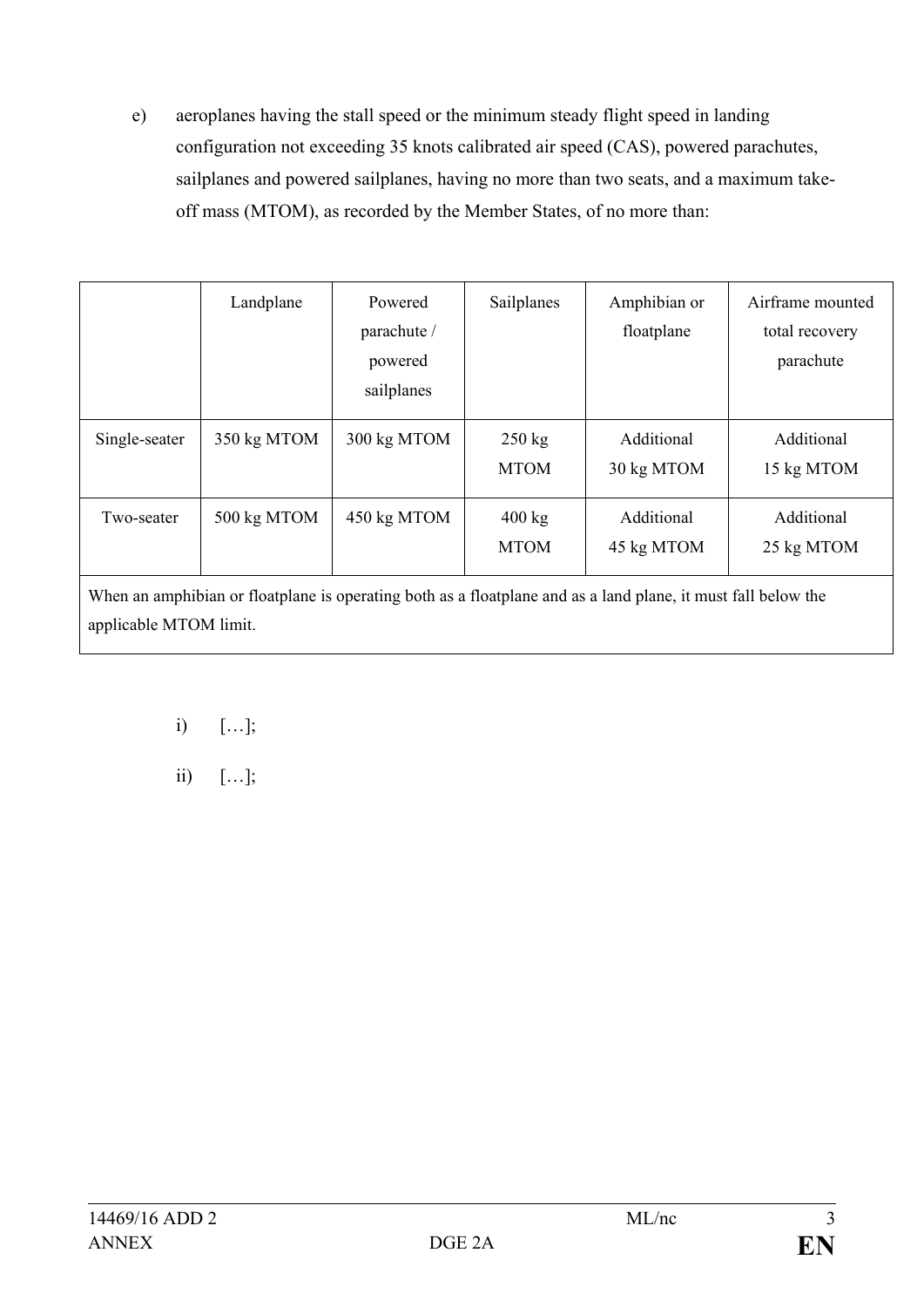- iii)  $[\ldots]$ ;
- iv) […];
- $V)$  [...];
- vi) […];
- vii) […];
- viii)  $[\ldots]$ ;
- f) single and two-seater gyroplanes and helicopters with a MTOM not exceeding 560 kg;
- g)  $[\ldots]$ ;
- h) replicas of aircraft meeting the criteria of points (a) or (d), for which the structural design is similar to the original aircraft;
- i) balloons and airships having a single or double occupancy and a maximum design volume of, in the case of hot air not more than  $1200 \text{ m}^3$ , and in the case of other lifting gas not more than  $400 \text{ m}^3$ ;
- j) any other aircraft which has a maximum empty mass, including fuel, of no more than 70 kg.
- 2. Furthermore, the Regulation shall not apply to tethered aircraft with no propulsion system, where the maximum length of the tether is 50 m, and:
	- a) the maximum take-off mass, including payload, is less than 25 kg; or
	- b) in the case of a lighter-than-air aircraft, the volume is less than 40 m<sup>3</sup>.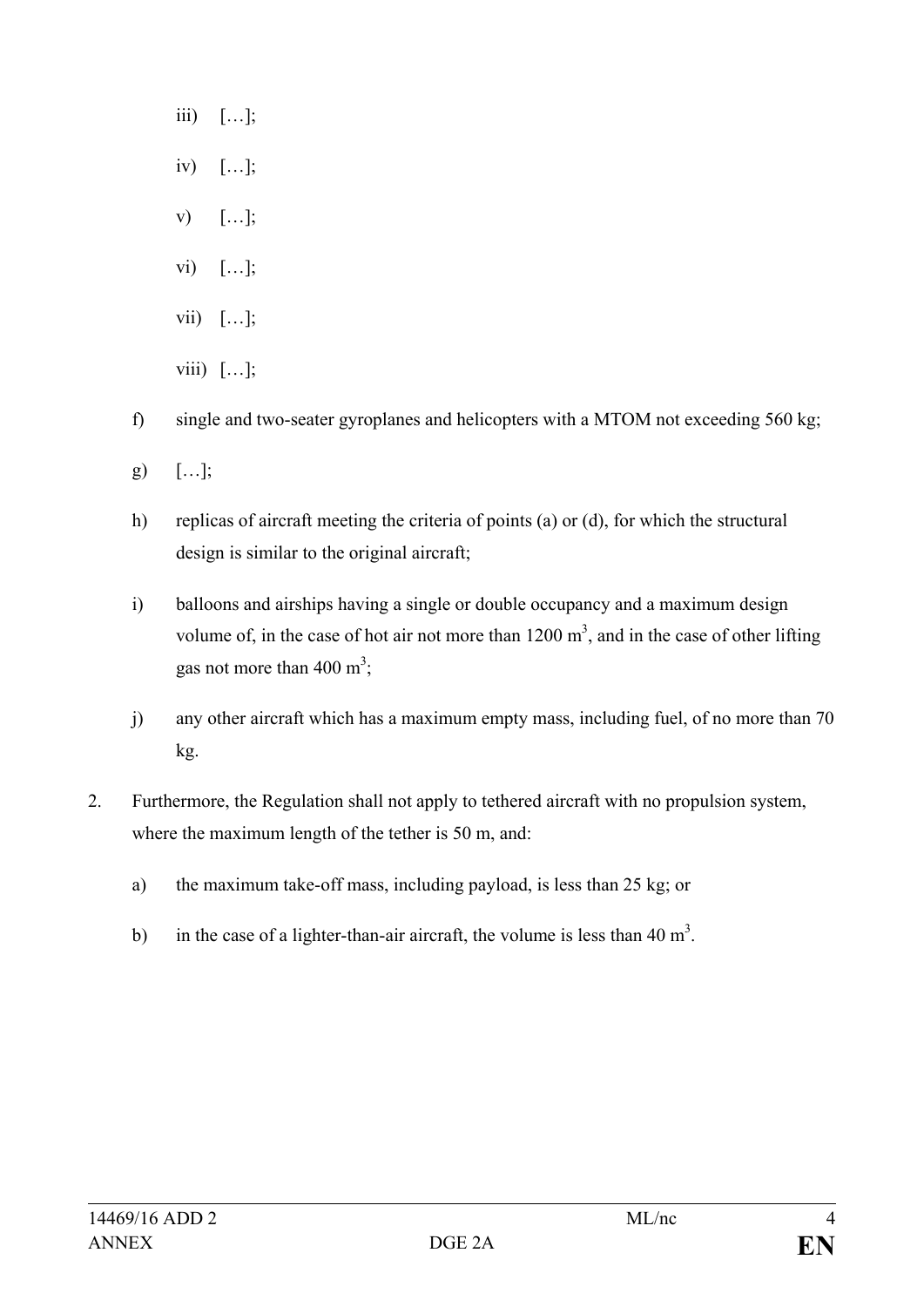## **ANNEX II**

#### **Essential requirements for airworthiness**

## **1. PRODUCT INTEGRITY:**

Product integrity must be assured for all anticipated flight conditions for the operational life of the aircraft. Compliance with all requirements must be shown by assessment or analysis, supported, where necessary, by tests.

#### **1.1. Structures and materials:**

- 1.1.1.The integrity of the structure must be ensured throughout, and sufficiently beyond, the operational envelope for the aircraft, including its propulsion system, and maintained for the operational life of the aircraft.
- 1.1.2.All parts of the aircraft, the failure of which could reduce the structural integrity, must comply with the following conditions without detrimental deformation or failure. This includes all items of significant mass and their means of restraint.
	- a) All combinations of load reasonably expected to occur within and sufficiently beyond, the weights, centre of gravity range, operational envelope and life of the aircraft must be considered. This includes loads due to gusts, manoeuvres, pressurisation, movable surfaces, control and propulsion systems both in flight and on the ground.
	- b) Consideration must be given to the loads and likely failures induced by emergency landings either on land or water.
	- c) As appropriate to the type of operation, dynamic effects must be covered in the structural response to these loads, taking into account the size and configuration of the aircraft.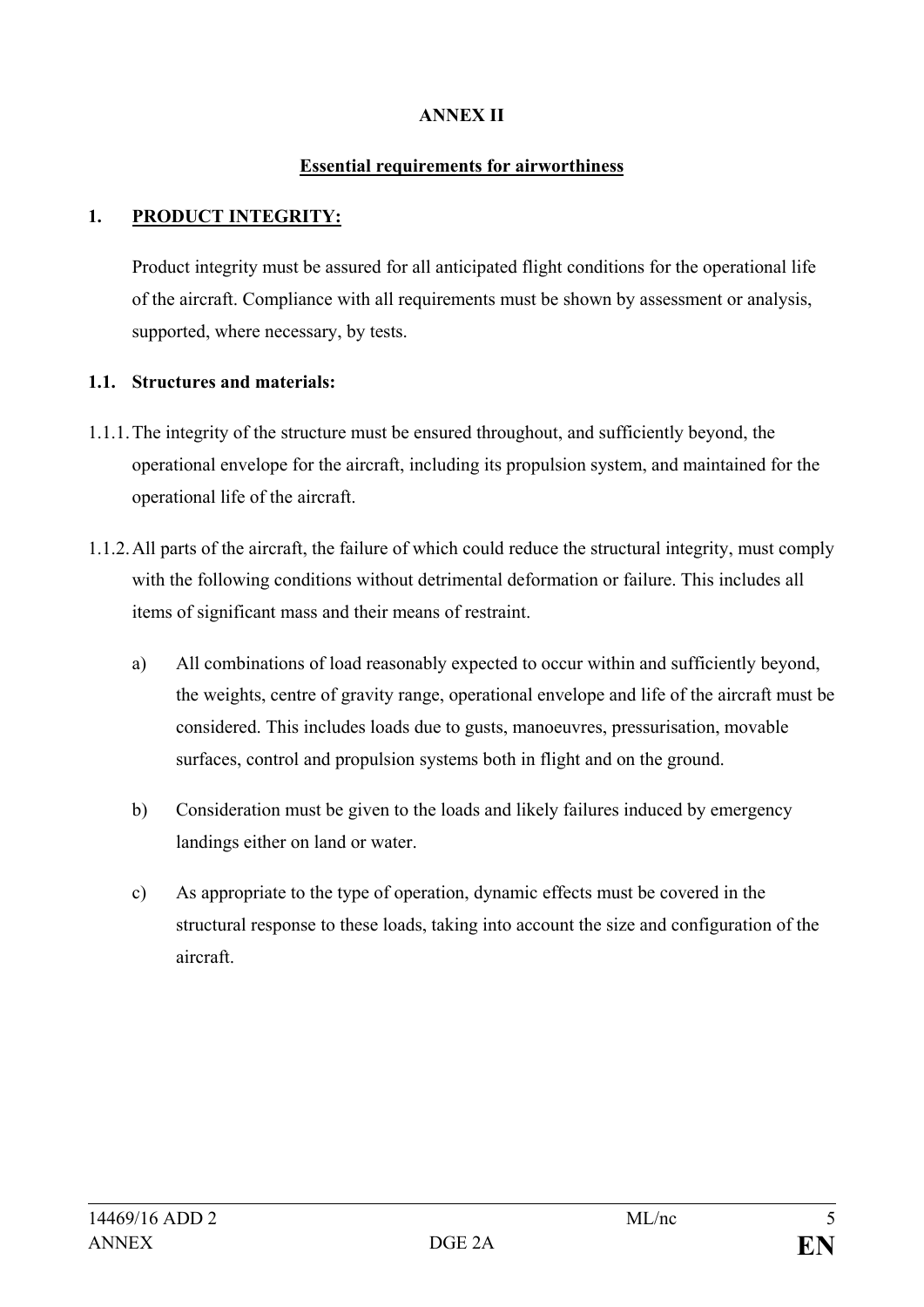- 1.1.3.The aircraft must be free from any aeroelastic instability and excessive vibration.
- 1.1.4.The production processes and materials used in the construction of the aircraft must result in known and reproducible structural properties. Any changes in material performance related to the operational environment must be accounted for.
- 1.1.5.It must be ensured, to the extent practicable, that the effects of cyclic loading, environmental degradation, accidental and discrete source damage do not reduce the structural integrity below an acceptable residual strength level. All necessary instructions for ensuring continued airworthiness in this regard must be promulgated.

## **1.2. Propulsion:**

- 1.2.1.The integrity of the propulsion system (i.e. engine and, where appropriate, propeller) must be demonstrated throughout and sufficiently beyond, the operational envelope of the propulsion system and must be maintained for the operational life of the propulsion system, taking into account the role of the propulsion system in the overall safety concept of the aircraft.
- 1.2.2.The propulsion system must produce, within its stated limits, the thrust or power demanded of it at all required flight conditions, taking into account environmental effects and conditions.
- 1.2.3.The production process and materials used in the construction of the propulsion system must result in known and reproducible structural behaviour. Any changes in material performance related to the operational environment must be accounted for.
- 1.2.4.The effects of cyclic loading, environmental and operational degradation and likely subsequent part failures must not reduce the integrity of the propulsion system below acceptable levels. All necessary instructions for ensuring continued airworthiness in this regard must be promulgated.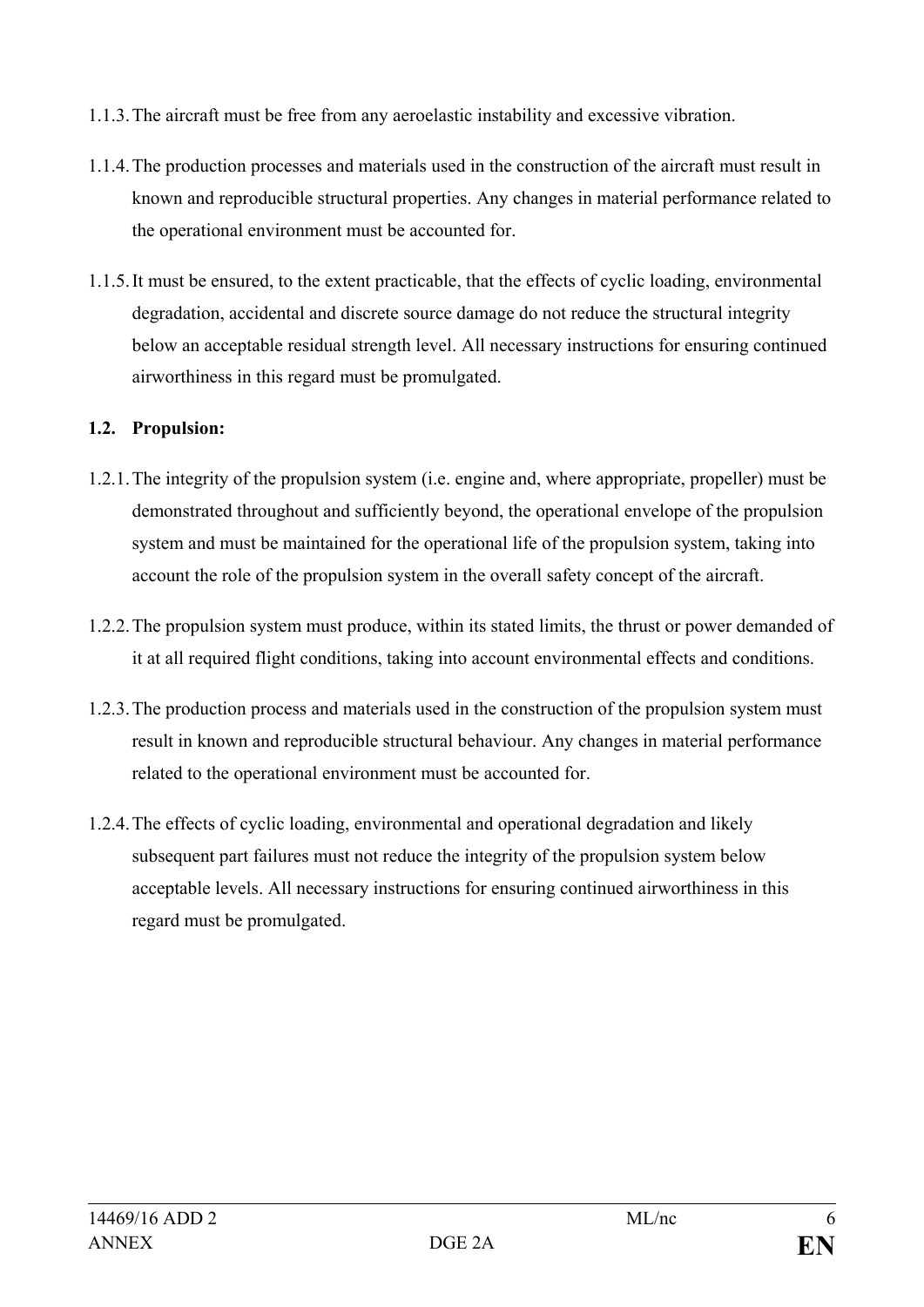1.2.5.All necessary instructions, information and requirements for the safe and correct interface between the propulsion system and the aircraft must be promulgated.

## **1.3. Systems and equipment (other than non-installed equipment):**

- 1.3.1.The aircraft must not have design features or details that experience has shown to be hazardous.
- 1.3.2.The aircraft, including those systems, and equipment required for the assessment of the type design, or by operating rules, must function as intended under any foreseeable operating conditions, throughout and sufficiently beyond, the operational envelope of the aircraft, taking due account of the system or equipment operating environment. Other systems or equipment not required for type-certification, or by operating rules, whether functioning properly or improperly, must not reduce safety and must not adversely affect the proper functioning of any other system or equipment. Systems and equipment must be operable without needing exceptional skill or strength.
- 1.3.3.The aircraft systems and equipment, considered separately and in relation to each other, must be designed such that any catastrophic failure condition does not result from a single failure not shown to be extremely improbable and an inverse relationship must exist between the probability of a failure condition and the severity of its effect on the aircraft and its occupants. With respect to the single failure criterion above, it is accepted that due allowance must be made for the size and broad configuration of the aircraft and that this may prevent this single failure criterion from being met for some parts and some systems on helicopters and small aeroplanes.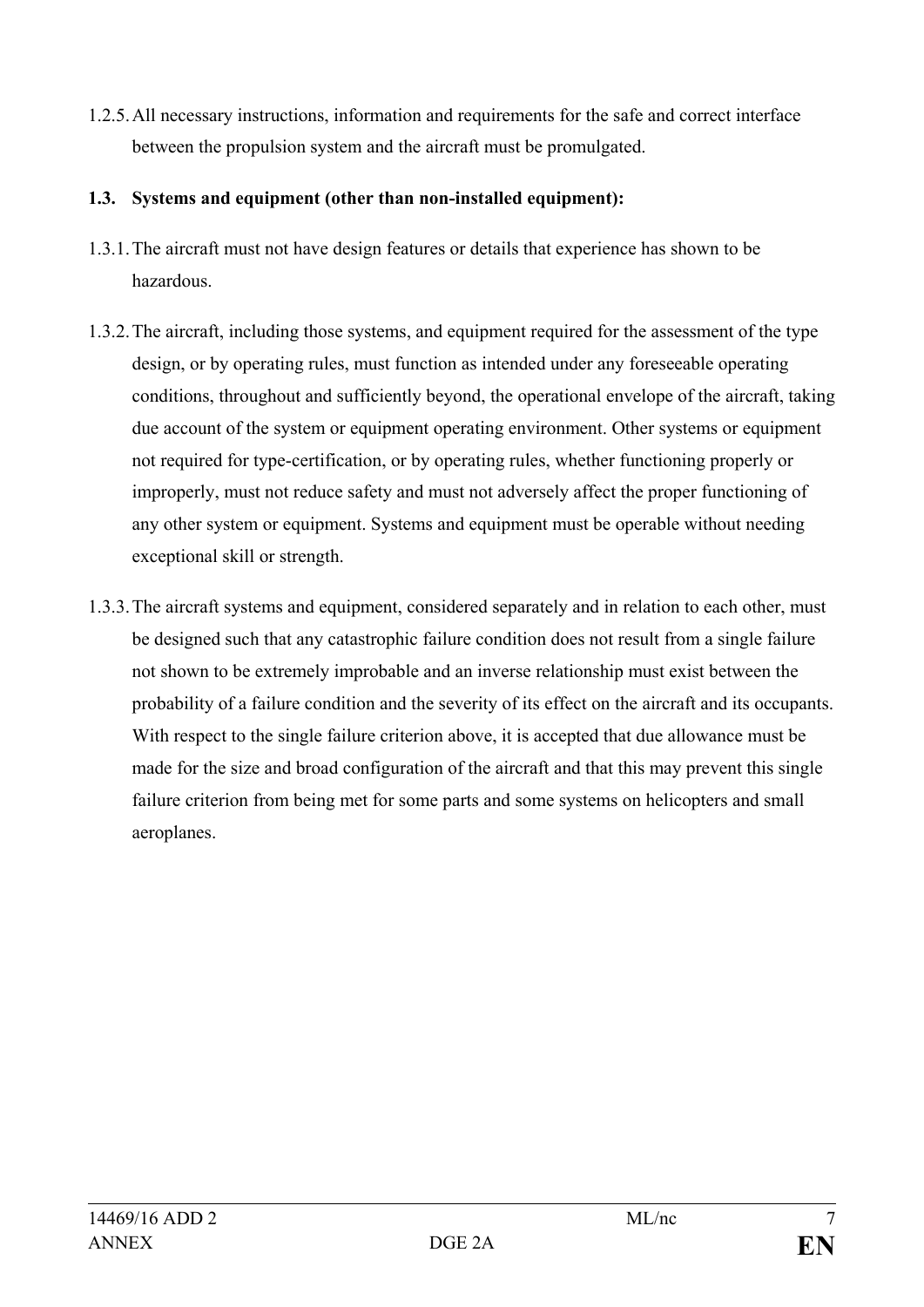- 1.3.4.Information needed for the safe conduct of the flight and information concerning unsafe conditions must be provided to the crew or maintenance personnel, as appropriate, in a clear, consistent and unambiguous manner. Systems, equipment and controls, including signs and announcements must be designed and located to minimise errors which could contribute to the creation of hazards.
- 1.3.5.Design precautions must be taken to minimise the hazards to the aircraft and occupants from reasonably probable threats, including information security threats, both inside and external to the aircraft, including protecting against the possibility of a significant failure in, or disruption of, any non-installed equipment.

## **1.4. Non-installed equipment:**

- 1.4.1.Non-installed equipment must perform its safety function or function relevant for safety as intended under any foreseeable operating conditions unless that function can also be performed by other means.
- 1.4.2.Non-installed equipment must be operable without needing exceptional skill or strength.
- 1.4.3.Non-installed equipment must be designed to minimise errors which could contribute to the creation of hazards.
- 1.4.4.Non-installed equipment, whether functioning properly or improperly, must not reduce safety and must not adversely affect the proper functioning of any other equipment, system or appliance.

## **1.5. Continuing airworthiness:**

1.5.1.All necessary documents including instructions for continuing airworthiness must be established and made available to ensure that the airworthiness standard related to the aircraft type and any associated part is maintained throughout the operational life of the aircraft.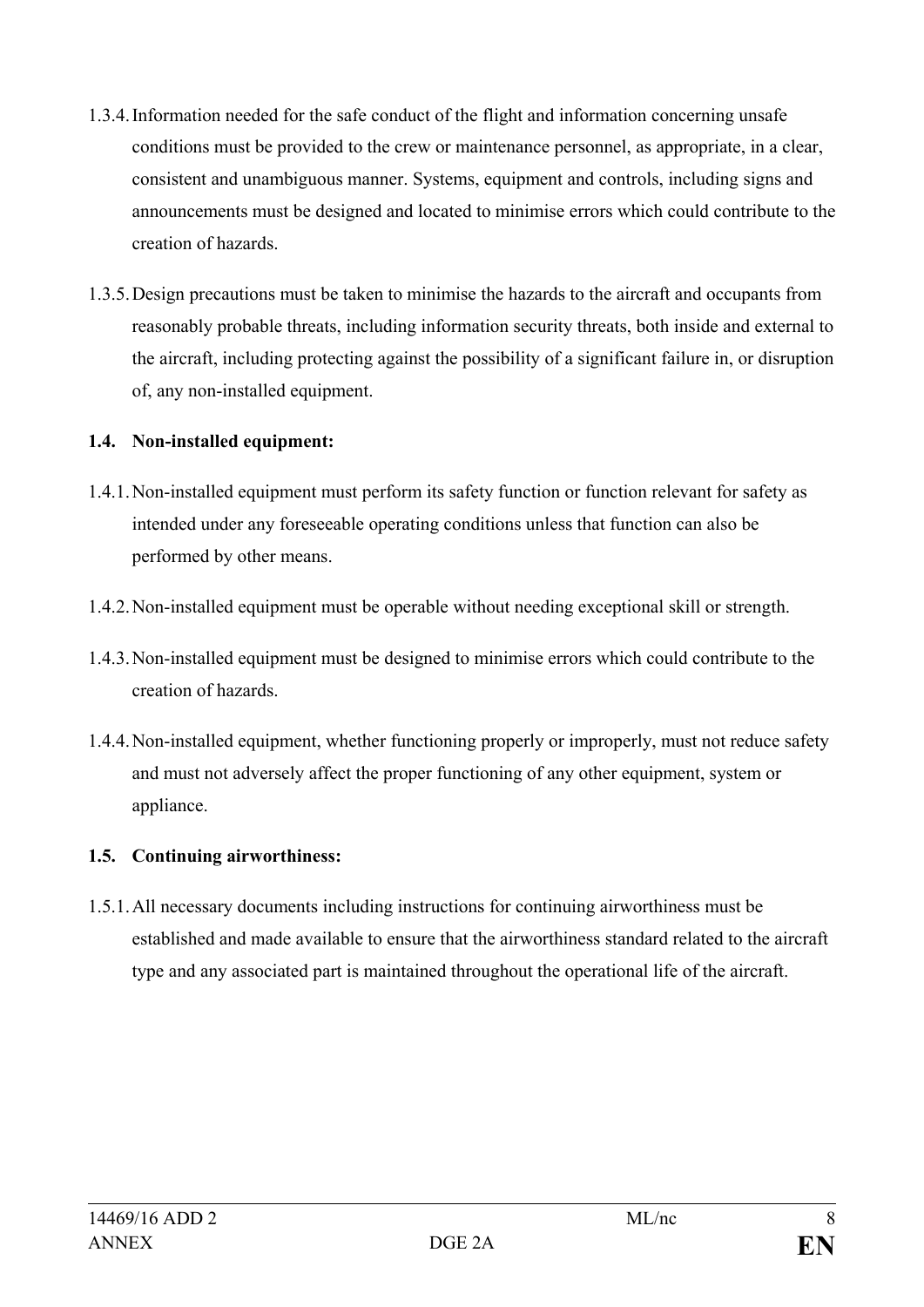- 1.5.2.Means must be provided to allow inspection, adjustment, lubrication, removal or replacement of parts and non-installed equipment as necessary for continuing airworthiness.
- 1.5.3.The instructions for continuing airworthiness must be in the form of a manual, or manuals, as appropriate for the quantity of data to be provided. The manuals must cover maintenance and repair instructions, servicing information, trouble-shooting and inspection procedures, in a format that provides for a practical arrangement.
- 1.5.4.The instructions for continuing airworthiness must contain airworthiness limitations that set forth each mandatory replacement time, inspection interval and related inspection procedure.

## **2. AIRWORTHINESS ASPECTS OF PRODUCT OPERATION**

- 2.1. The following must be shown to have been addressed to ensure a satisfactory level of safety for those on board or on the ground during the operation of the product:
	- a) The kinds of operation for which the aircraft is approved must be established and limitations and information necessary for safe operation, including environmental limitations and performance, must be established.
	- b) The aircraft must be safely controllable and manoeuvrable under all anticipated operating conditions including following the failure of one or, if appropriate, more propulsion systems, taking into account the size and configuration of the aircraft. Due account must be taken of pilot strength, flight deck environment, pilot workload and other human-factor considerations and of the phase of flight and its duration.
	- c) It must be possible to make a smooth transition from one flight phase to another without requiring exceptional piloting skill, alertness, strength or workload under any probable operating condition.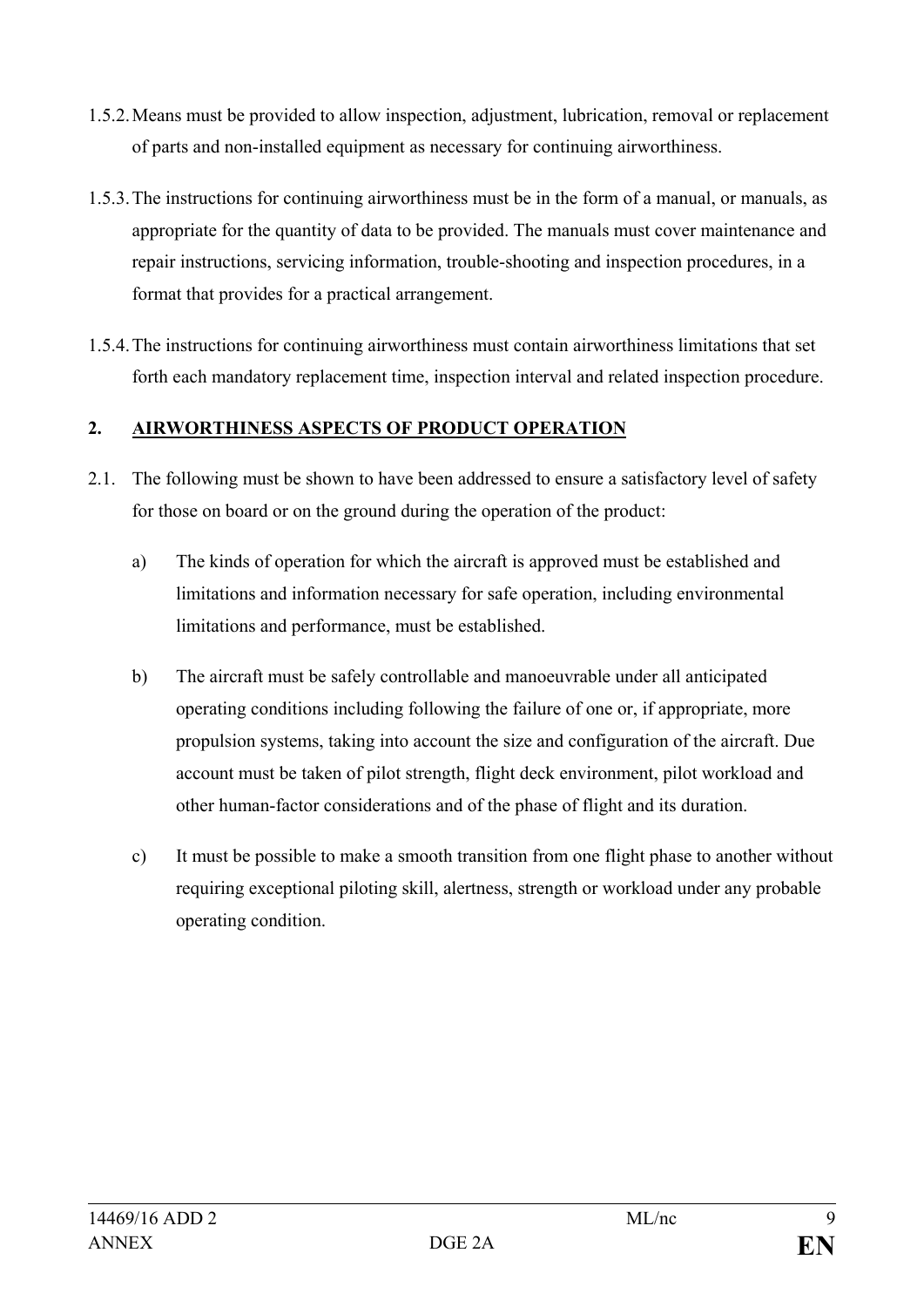- d) The aircraft must have such stability as to ensure that the demands made on the pilot are not excessive taking into account the phase of flight and its duration.
- e) Procedures for normal operations, failure and emergency conditions must be established.
- f) Warnings or other deterrents intended to prevent exceedance of the normal flight envelope, must be provided, as appropriate to the aircraft type.
- g) The characteristics of the aircraft and its systems must allow a safe return from extremes of the flight envelope that may be encountered.
- 2.2. The operating limitations and other information necessary for safe operation must be made available to the crew members.
- 2.3. Product operations must be protected from hazards resulting from adverse external and internal conditions, including environmental conditions.
	- a) In particular, and as appropriate to the type of operation, no unsafe condition must occur from exposure to phenomena such as, but not limited to, adverse weather, lightning, bird strike, high frequency radiated fields, ozone, etc., reasonably expected to occur during product operation, taking into account the size and configuration of the aircraft.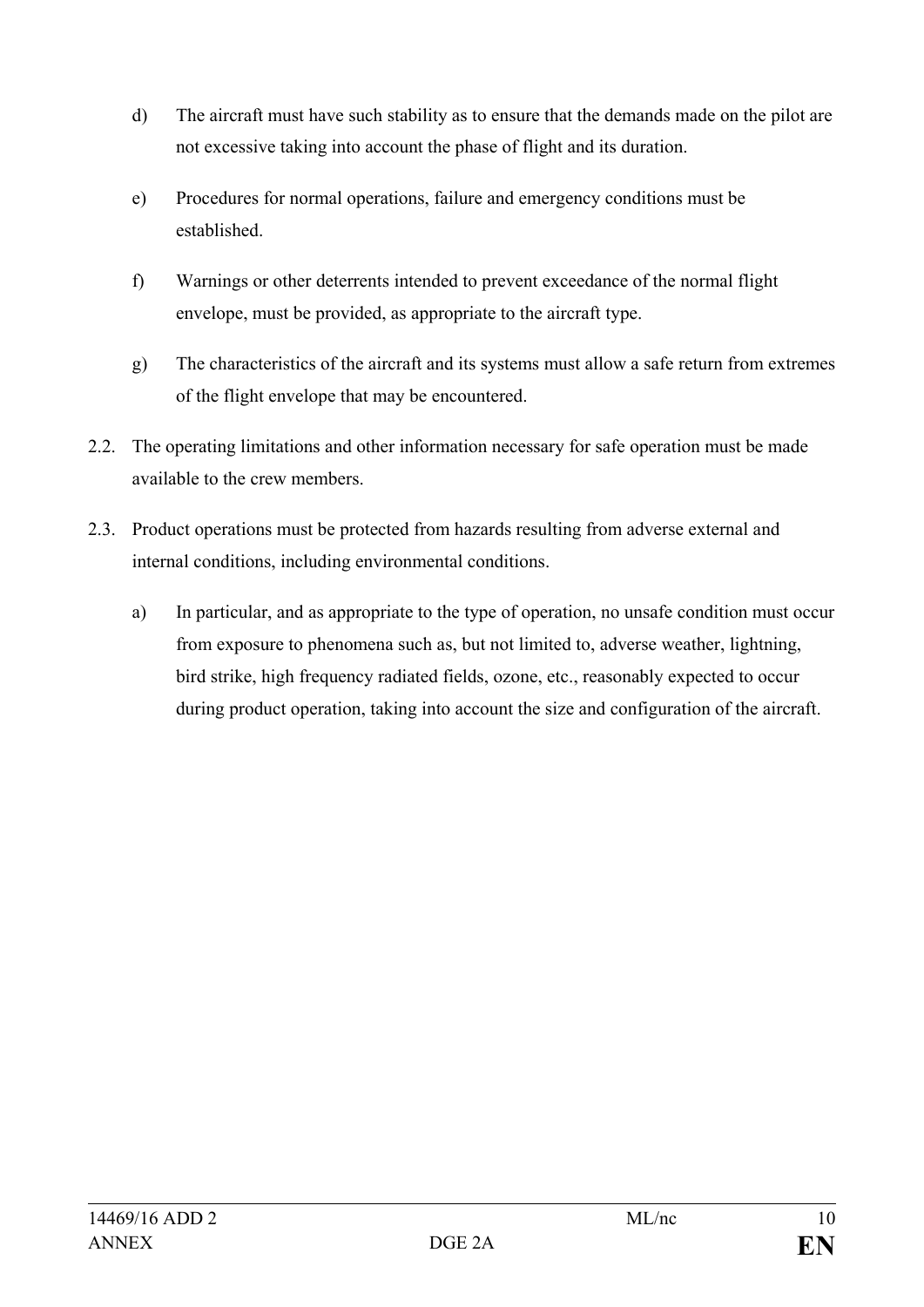- b) Cabin compartments, as appropriate to the type of operations, must provide passengers with suitable transport conditions and adequate protection from any expected hazard arising in flight operations or resulting in emergency situations, including fire, smoke, toxic gases and rapid decompression hazards, taking into account the size and configuration of the aircraft. Provisions must be made to give occupants every reasonable chance of avoiding serious injury and quickly evacuating the aircraft and to protect them from the effect of the deceleration forces in the event of an emergency landing on land or water. Clear and unambiguous signs or announcements must be provided, as necessary, to instruct occupants in appropriate safe behaviour and the location and correct use of safety equipment. Required safety equipment must be readily accessible.
- c) Crew compartments, as appropriate to the type of operations, must be arranged in order to facilitate flight operations, including means providing situational awareness, and management of any expected situation and emergencies. The environment of crew compartments must not jeopardise the crew's ability to perform their tasks and its design must be such as to avoid interference during operation and misuse of the controls.

## **3. ORGANISATIONS (INCLUDING NATURAL PERSONS) UNDERTAKING DESIGN, PRODUCTION, CONTINUED AIRWORTHINESS MANAGEMENT OR MAINTENANCE**

- 3.1. As appropriate to the type of activity, organisation approvals must be issued when the following conditions are met:
	- a) the organisation must have all the means necessary for the scope of work. These means comprise, but are not limited to, the following: facilities, personnel, equipment, tools and material, documentation of tasks, responsibilities and procedures, access to relevant data and record-keeping.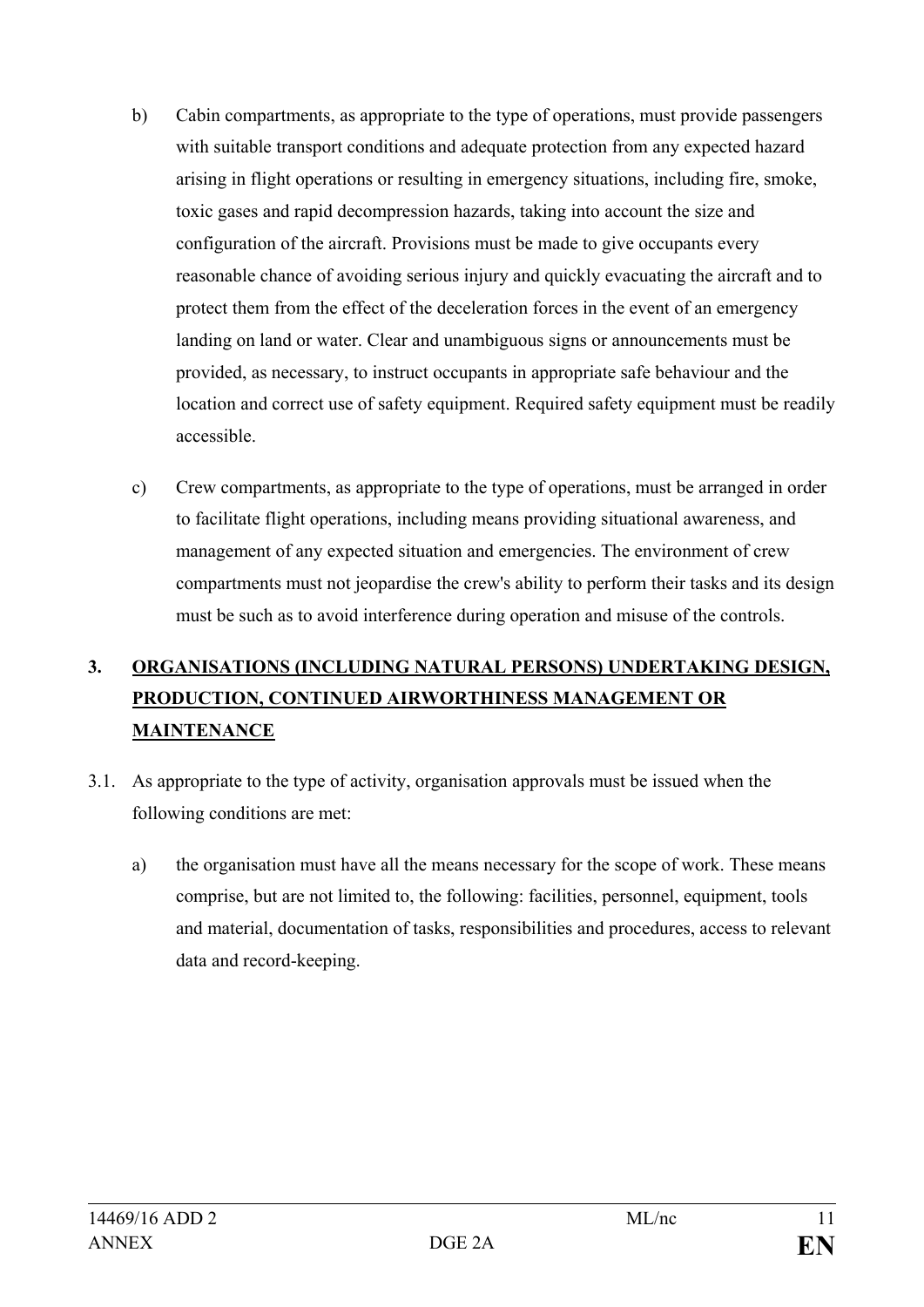- b) as appropriate for the type of activity undertaken and the size of the organisation, the organisation must implement and maintain a management system to ensure compliance with these essential requirements, manage safety risks and aim for continuous improvement of this system.
- c) the organisation shall establish arrangements with other relevant organisations, as necessary, to ensure continuing compliance with these essential requirements for airworthiness.
- d) the organisation shall establish an occurrence reporting system as part of the management system under point (b) and the arrangements under point (c), in order to contribute to the aim of continuous improvement of safety.
- 3.2. In the case of maintenance training organisations, the conditions under points 3.1(c) and 3.1(d) do not apply.
- 3.2a. Natural persons undertaking maintenance must acquire and maintain a level of theoretical knowledge, practical skills and experience as appropriate to the type of activity.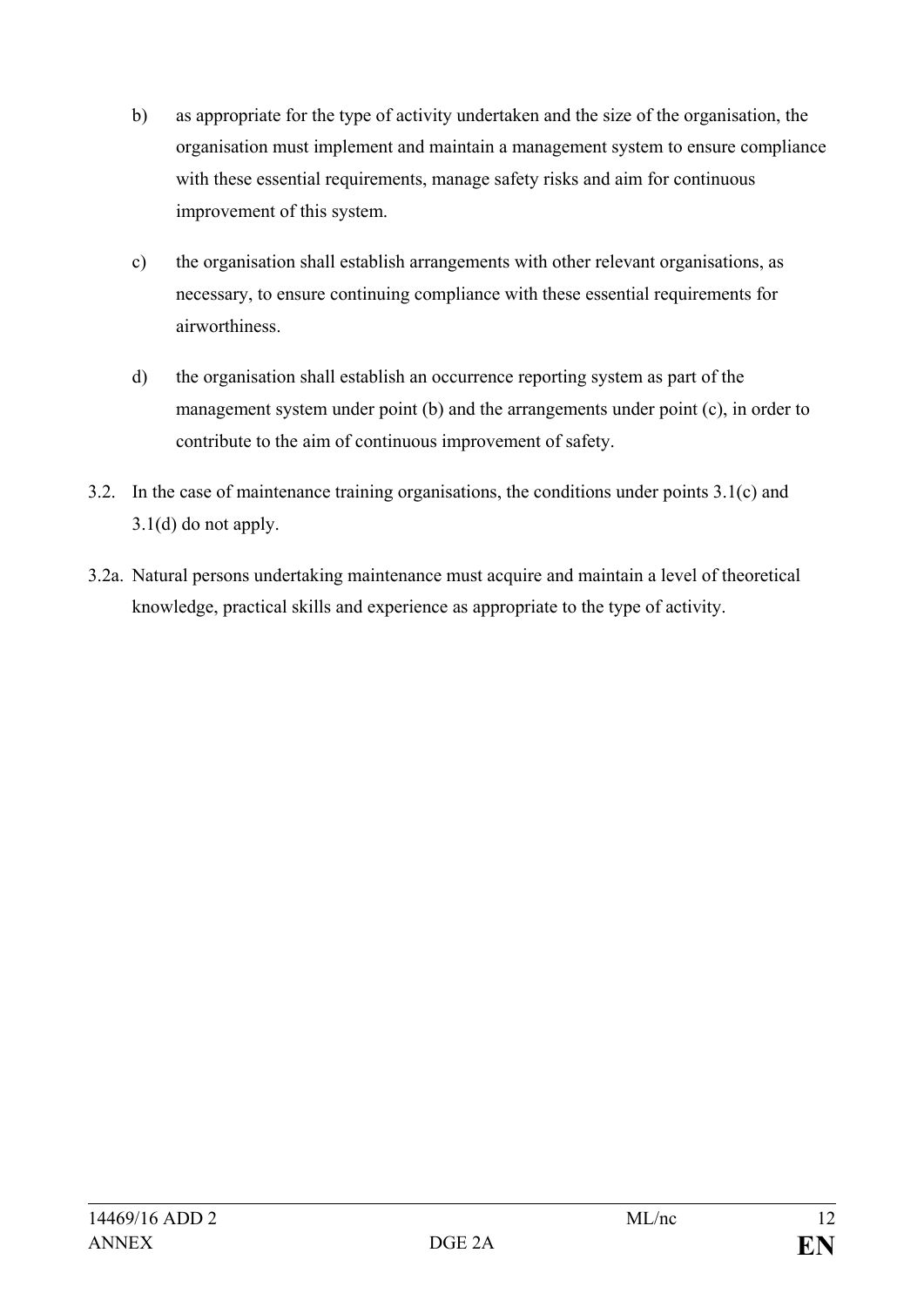## **ANNEX III**

## **Essential requirements for environmental compatibility related to products**

- 1. Products must be designed to be as quiet as possible, taking into account point 4.
- 2. Products must be designed to minimize emissions to the extent possible taking into account point 4.
- 3. Products must be designed to minimise the emissions arising from the evaporation or discharge of fluids, taking into account point 4.
- 4. Any trade-offs between design measures intended to minimise noise, the emission of different species and the discharge of fluids must be taken into account.
- 5. The total range of normal operating conditions and geographical areas where the aircraft noise and emissions are of concern, shall be considered when minimising noise and emissions.
- 6. The aircraft systems and equipment required for environmental protection reasons must be designed, produced and maintained to function as intended under any foreseeable operating condition. Their reliability must be adequate in relation to their intended effect on the environmental compatibility of the product.
- 7. Any instructions, procedures, means, manuals, limitations and inspections needed to ensure continuing compliance of an aviation product with these essential requirements must be established and provided to the intended users in a clear manner.
- 8. The organisations involved in the design, production and maintenance of aviation products must: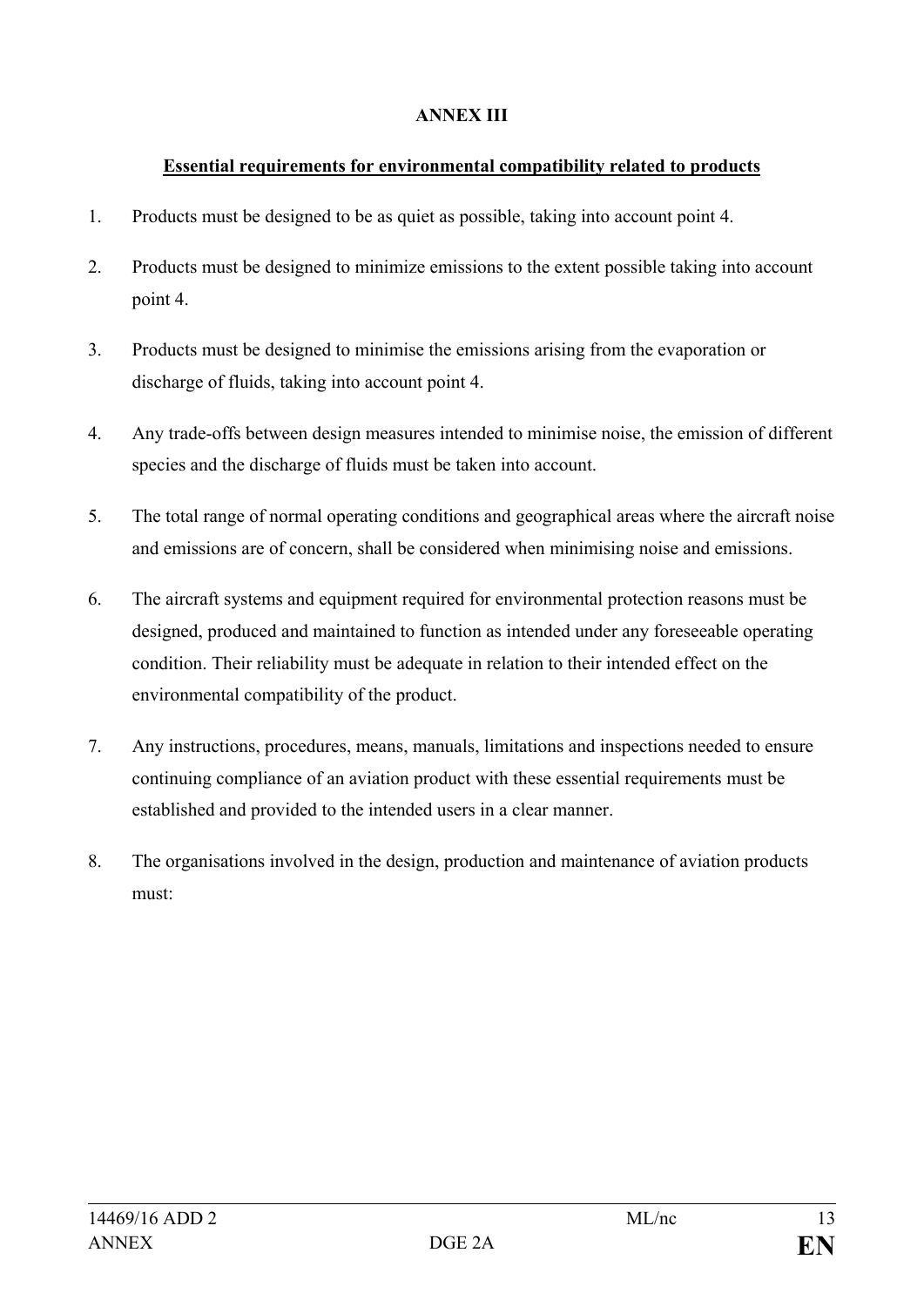- a) have all means necessary to ensure compliance of an aviation product with these essential requirements; and
- b) establish arrangements with other relevant organisations as necessary to ensure compliance of an aviation product with these essential requirements.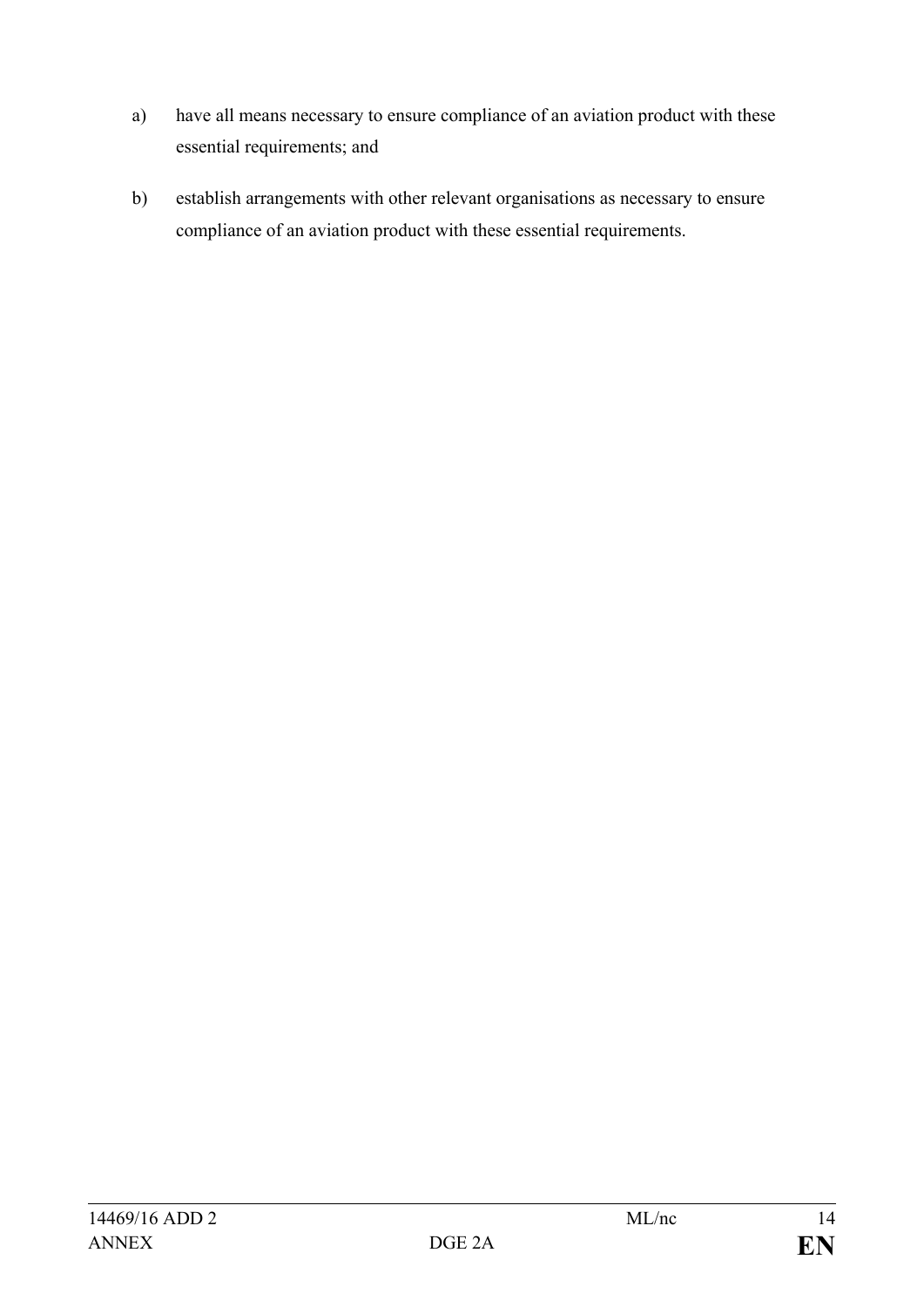## **ANNEX IV**

#### **Essential requirements for aircrew**

#### **1. PILOT TRAINING**

#### **1.1. General**

A person undertaking training to fly an aircraft must be sufficiently mature educationally, physically and mentally to acquire, retain and demonstrate the relevant theoretical knowledge and practical skill.

#### **1.2. Theoretical knowledge**

A pilot must acquire and maintain a level of knowledge appropriate to the functions exercised on the aircraft and proportionate to the risks associated to the type of activity. Such knowledge must include at least the following:

- a) air law;
- b) aircraft general knowledge;
- c) technical matters related to the category of the aircraft;
- d) flight performance and planning;
- e) human performance and limitations;
- f) meteorology;
- g) navigation;
- h) operational procedures, including resource management;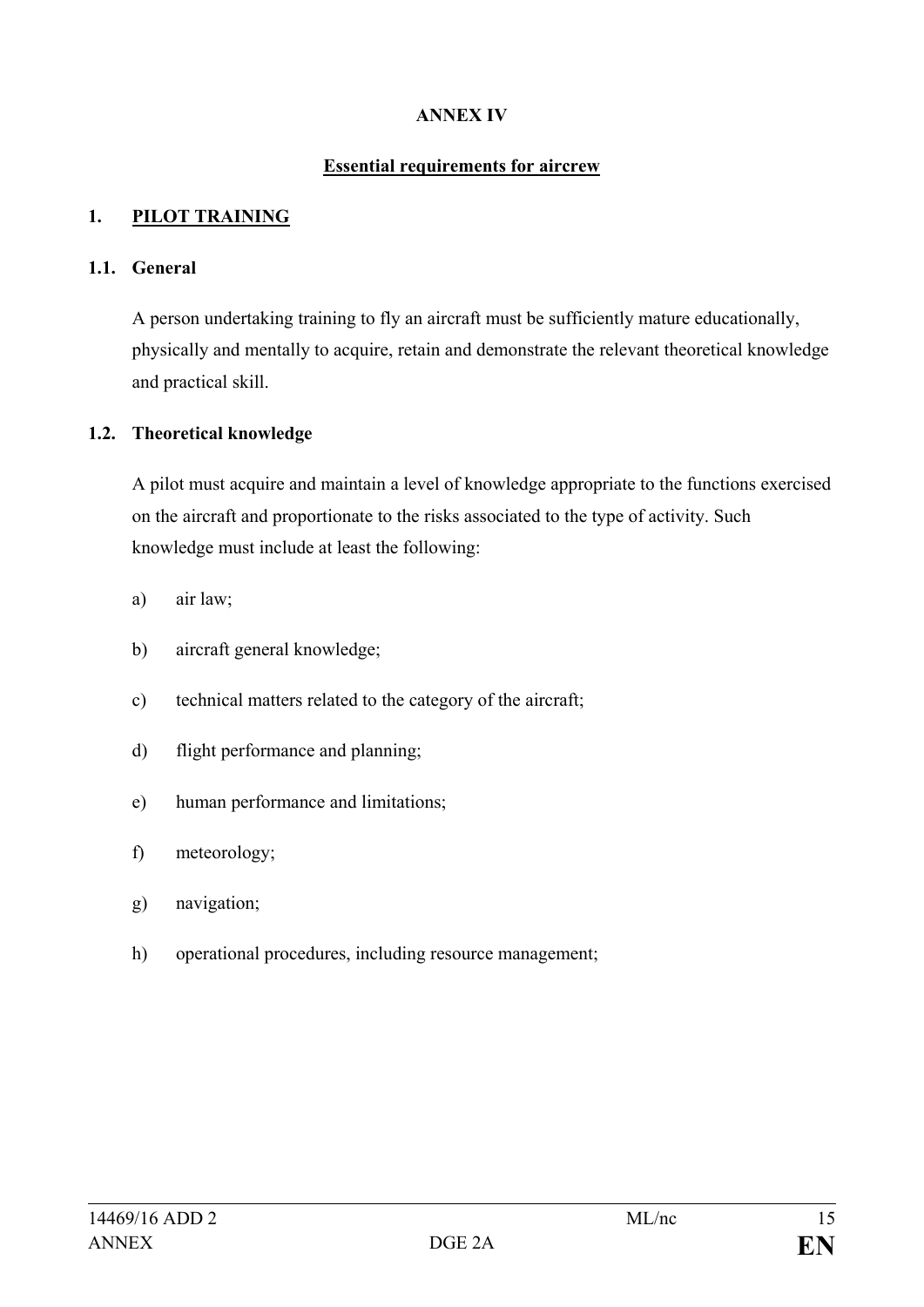- i) principles of flight;
- j) communications; and
- k) non-technical skills, including the recognition and management of threats and errors.

## **1.3. Demonstration and maintenance of theoretical knowledge**

- 1.3.1.The acquisition and retention of theoretical knowledge must be demonstrated by continuous assessment during training and, where appropriate, by examinations.
- 1.3.2.An appropriate level of competence in theoretical knowledge must be maintained.

## **1.4. Practical skill**

A pilot must acquire and maintain the practical skills as appropriate to exercise his/her functions on the aircraft. Such skills must be proportionate to the risks associated to the type of activity and must cover, if appropriate to the functions exercised on the aircraft, the following:

- a) pre-flight and in-flight activities, including aircraft performance, mass and balance determination, aircraft inspection and servicing, fuel/energy planning, weather appreciation, route planning, airspace restrictions and runway availability;
- b) aerodrome and traffic-pattern operations;
- c) collision avoidance precautions and procedures;
- d) control of the aircraft by external visual reference;
- e) flight manoeuvres, including in critical situations, and associated 'upset' manoeuvres, as technically achievable;
- f) normal and cross-wind take-offs and landings;
- g) flight by reference solely to instruments, as appropriate to the type of activity;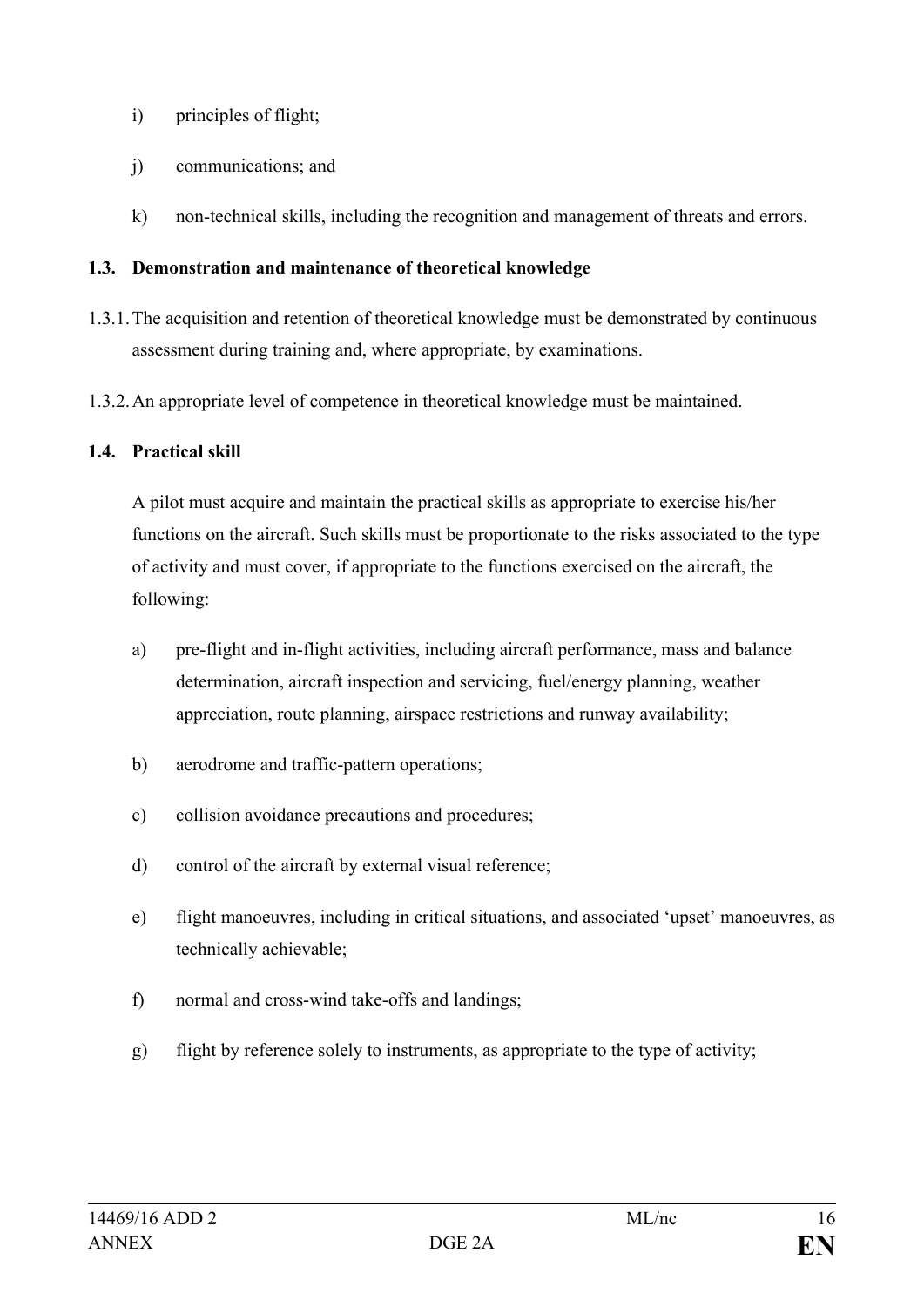- h) operational procedures, including team skills and resource management, as appropriate to the type of operation, whether single or multi-crew;
- i) navigation and implementation of rules of the air and related procedures, using as appropriate, visual reference or navigation aids;
- j) abnormal and emergency operations, including simulated aircraft equipment malfunctions;
- k) compliance with air traffic services and communications procedures;
- l) aircraft type or class specific aspects;
- m) additional practical skill training that may be required to mitigate risks associated with specific activities; and
- n) non-technical skills, including the recognition and management of threats and errors, using an adequate assessment methodology in conjunction with the technical skills assessment.

## **1.5. Demonstration and maintenance of practical skill**

- 1.5.1.A pilot must demonstrate the ability to perform the procedures and manoeuvres with a degree of competence appropriate to the functions exercised on the aircraft, by:
	- a) operating the aircraft within its limitations;
	- b) exercising good judgement and airmanship;
	- c) applying aeronautical knowledge;
	- d) maintaining control of the aircraft at all times in such a manner that the successful outcome of a procedure or manoeuvre is assured; and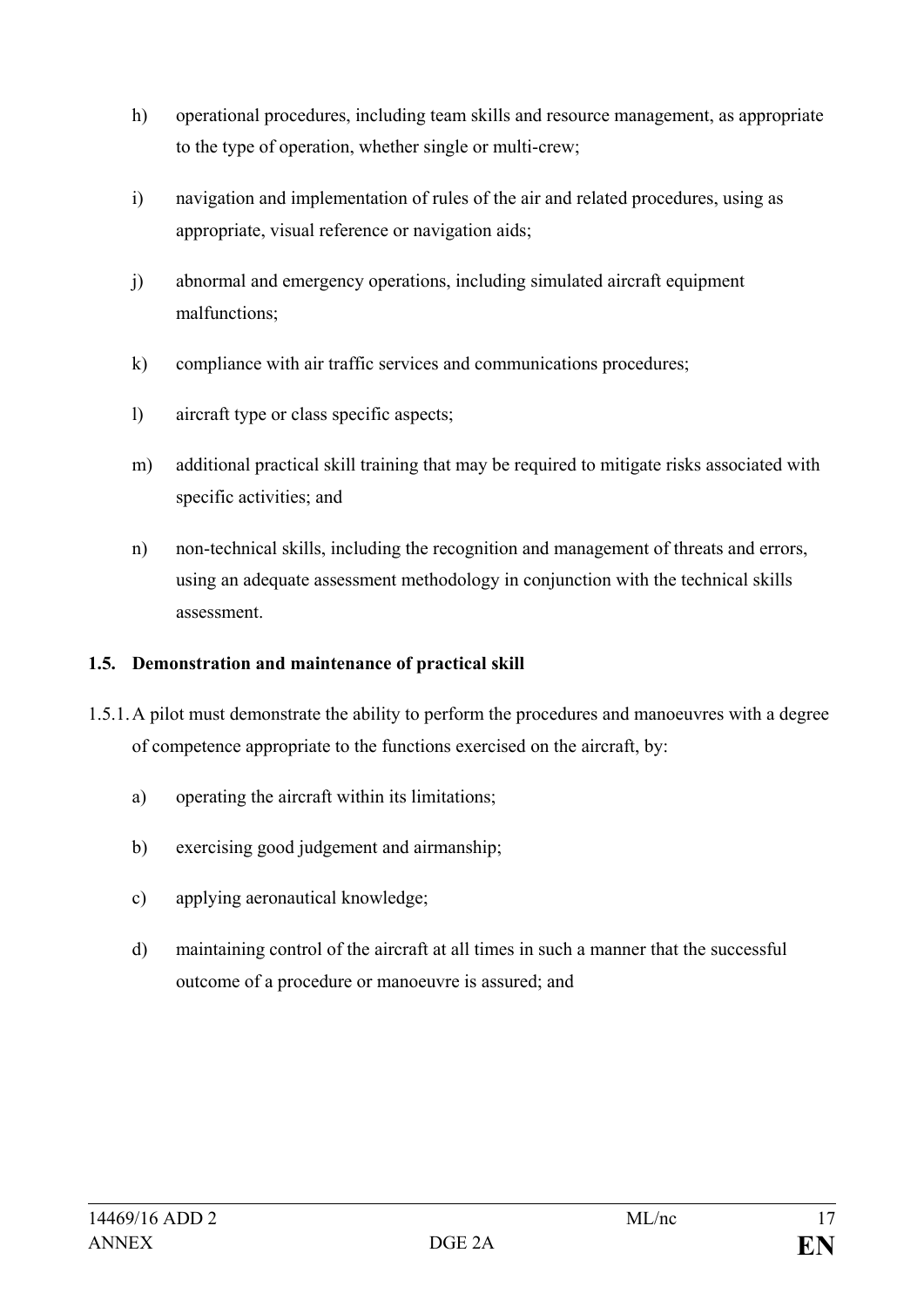- e) non-technical skills, including the recognition and management of threats and errors, using an adequate assessment methodology in conjunction with the technical skills assessment.
- 1.5.2.An appropriate level of competence in practical skill must be maintained.

## **1.6. Language Proficiency**

A pilot must have language proficiency to a degree appropriate to the functions exercised on the aircraft. Such proficiency shall include:

- a) the ability to understand weather information documents;
- b) the use of aeronautical en-route, departure and approach charts and associated aeronautical information documents; and
- c) the ability to communicate with other flight crew and air navigation services during all phases of flight, including flight preparation, in the language used for radio communications involved in the flight.

#### **1.7. Flight simulation training devices**

When a flight simulation training device (FSTD) is used for training, or for demonstration that practical skill is acquired or maintained, this FSTD must meet a given level of performance in those areas, which are relevant to completing the related task. In particular, the replication of configuration, handling qualities, aircraft performance, and systems behaviour must adequately represent the aircraft.

#### **1.8. Training courses**

- 1.8.1.Training must be executed through a training course.
- 1.8.2.A training course must meet the following conditions:
	- a) a syllabus must be developed for each type of course; and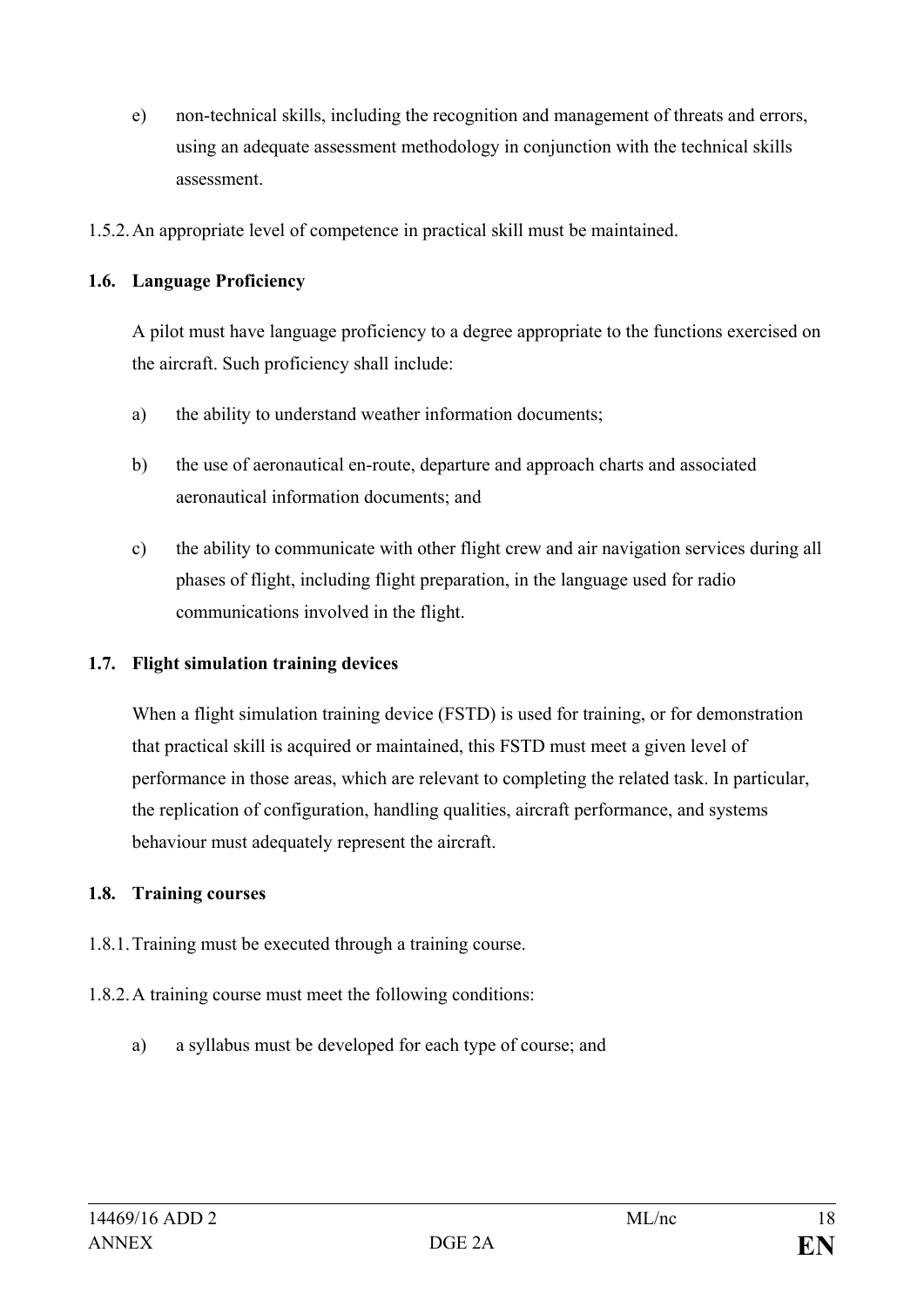b) the training course must comprise a breakdown of theoretical knowledge and practical flight instruction (including synthetic training), if applicable.

#### **1.9. Instructors**

1.9.1.Theoretical instruction

Theoretical instruction must be given by appropriately qualified instructors. They must:

- a) have appropriate knowledge in the field where instruction is to be given; and
- b) be capable of using appropriate instructional techniques.

## 1.9.2.Flight and flight simulation instruction

Flight and flight simulation instruction must be given by appropriately qualified instructors, who have the following qualifications:

- a) meet the theoretical knowledge and the experience requirements appropriate for the instruction being given;
- b) be capable of using appropriate instructional techniques;
- c) have practised instructional techniques in those flight manoeuvres and procedures in which it is intended to provide flight instruction;
- d) have demonstrated the ability to instruct in those areas in which flight instruction is to be given, including pre-flight, post-flight and ground instruction; and
- e) receive regular refresher training to ensure that the instructional standards are maintained up to date.

Flight instructors conducting training in aircraft must also be entitled to act as pilot in command on the aircraft for which instruction is being given, except for training on new aircraft types.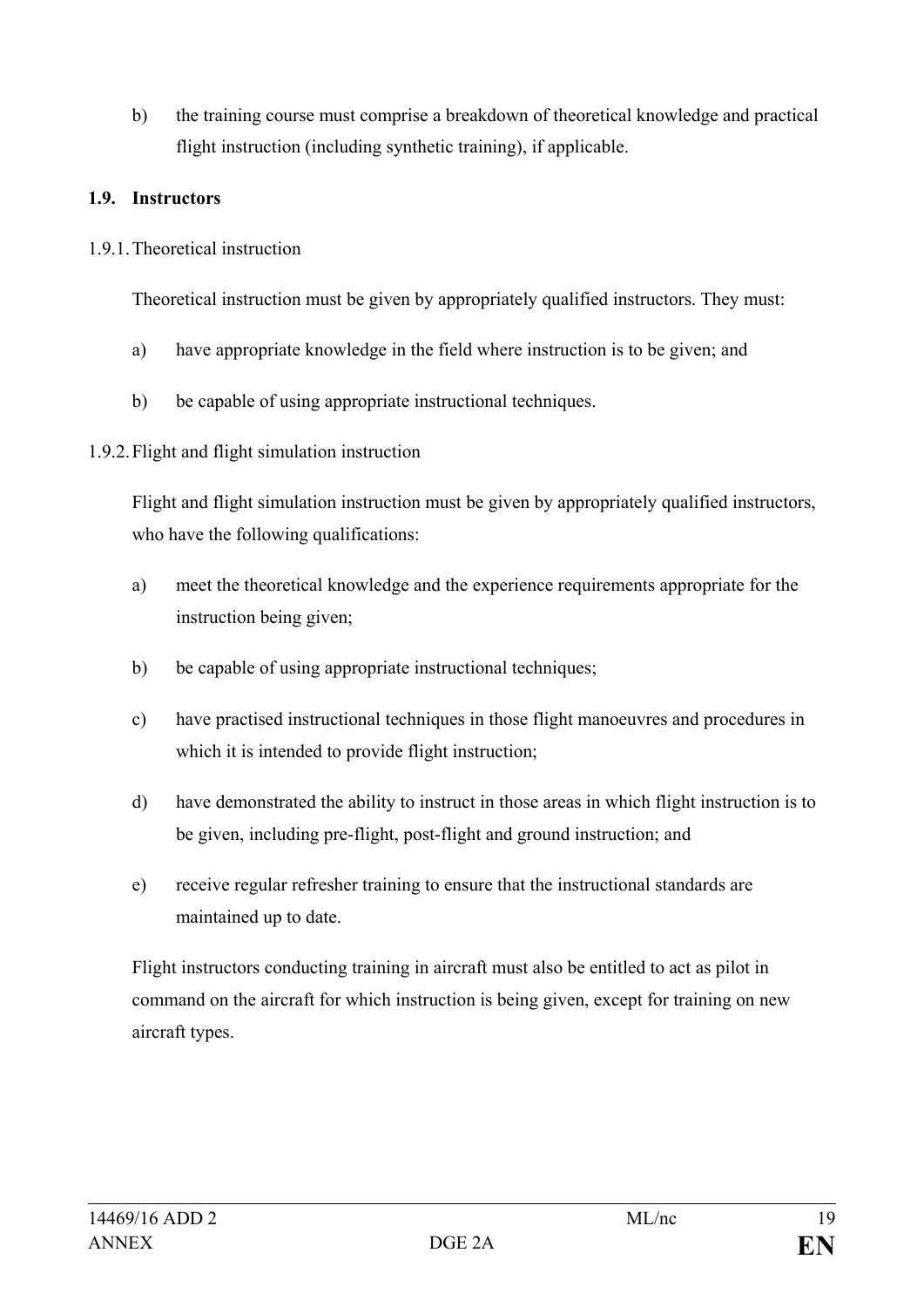#### **1.10. Examiners**

Persons responsible for assessing the skill of pilots must:

- a) meet the requirements for flight or flight simulation instructors; and
- b) be capable of assessing pilot performance and conducting flight tests and checks.

## **2. EXPERIENCE REQUIREMENTS - PILOTS**

A person acting as flight crew member, instructor or examiner must acquire and maintain sufficient experience for the functions being exercised, unless competence is demonstrated in accordance with point 1.5.

## **3. MEDICAL FITNESS - PILOTS**

#### **3.1. Medical criteria**

3.1.1.All pilots must periodically demonstrate medical fitness to satisfactorily execute their functions, taking into account the type of activity. Compliance must be shown by appropriate assessment based on aero-medical best practice, taking into account the type of activity and the possible mental and physical degradation due to age.

Medical fitness, comprising physical and mental fitness, means not suffering from any disease or disability, which makes the pilot unable:

- a) to execute the tasks necessary to operate an aircraft;
- b) to perform assigned duties at any time; or
- c) to perceive correctly his/her environment.
- 3.1.2.Where medical fitness is not fully demonstrated, mitigation measures that provide equivalent flight safety may be implemented.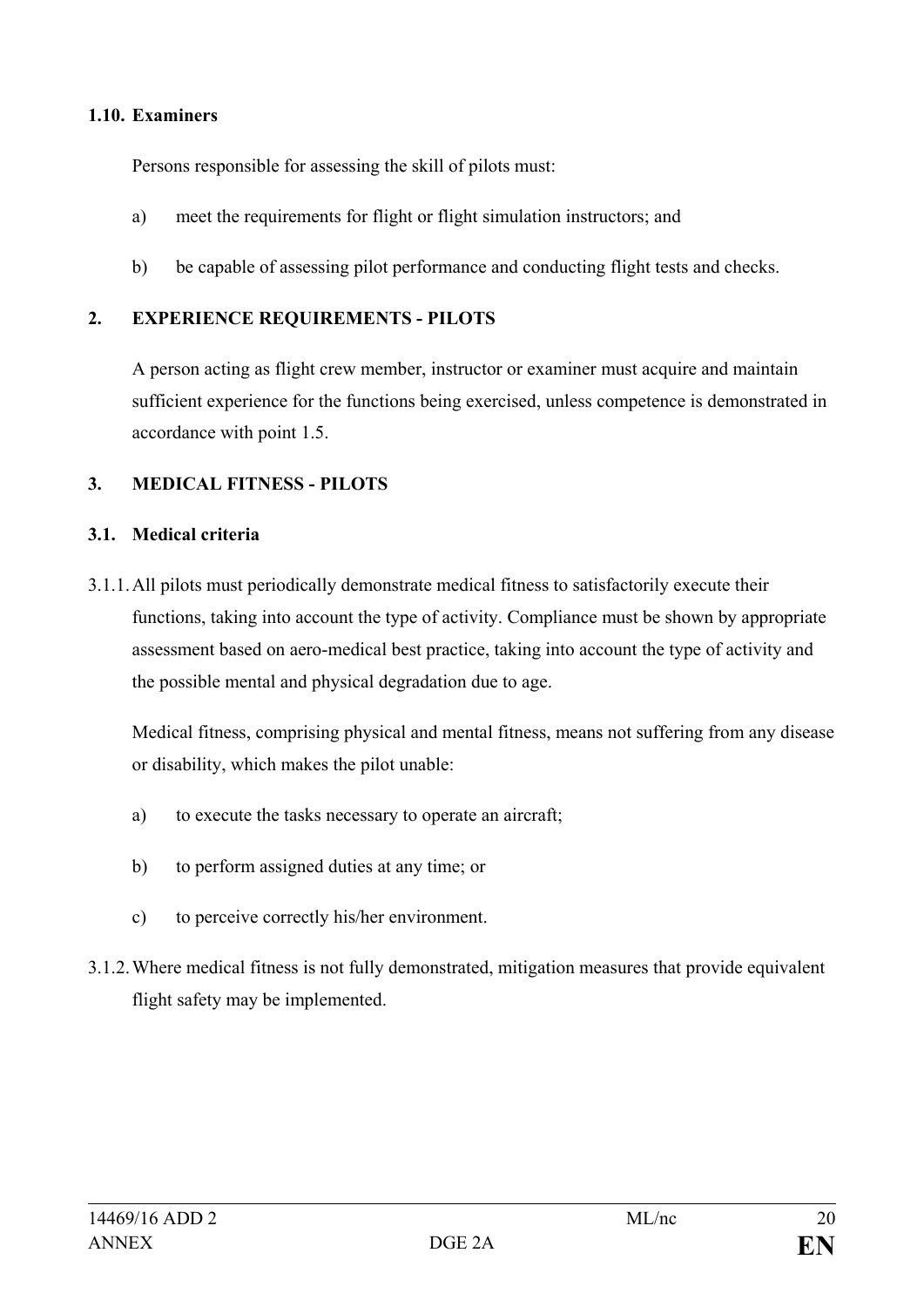#### **3.2. Aero-medical examiners**

An aero-medical examiner must:

- a) be qualified and licensed in the practice of medicine;
- b) have received training in aviation medicine and regular refresher training in aviation medicine to ensure that assessment standards are maintained up to date; and
- c) have acquired practical knowledge and experience of the conditions in which pilots carry out their duties.

## **3.3. Aero-medical centres**

Aero-medical centres must meet the following conditions:

- a) have all the means necessary for the scope of responsibilities associated with their privileges. These means comprise, but are not limited to, the following: facilities, personnel, equipment, tools and material, documentation of tasks, responsibilities and procedures, access to relevant data and record-keeping;
- b) as appropriate for the type of activity undertaken and the size of the organisation, implement and maintain a management system to ensure compliance with these essential requirements, manage safety risks and aim for continuous improvement of this system; and
- c) establish arrangements with other relevant organisations, as necessary, to ensure continuing compliance with these requirements.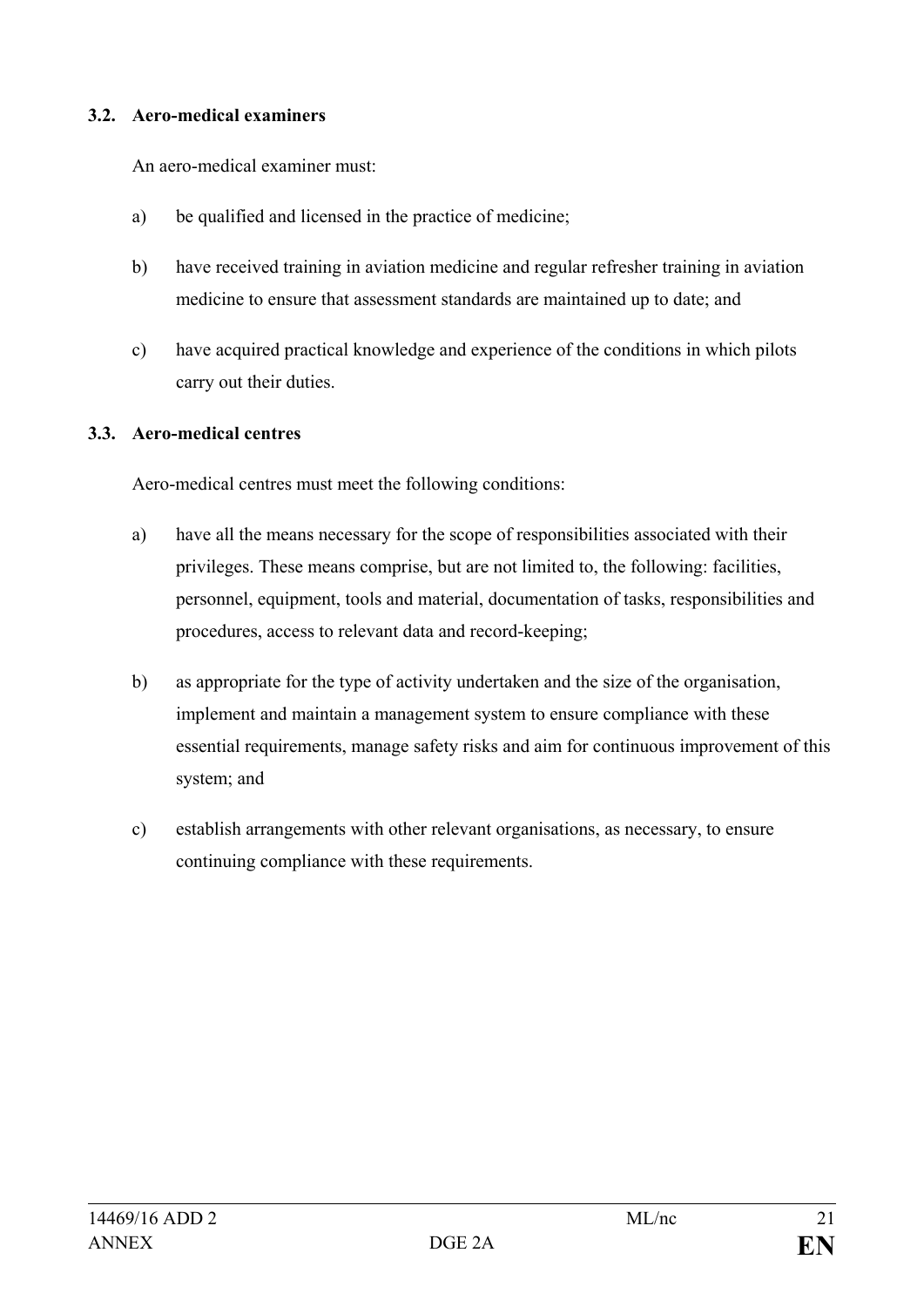#### **4. CABIN CREW MEMBERS**

#### **4.1. General**

Cabin crew members must:

- a) be trained and checked on a regular basis to attain and maintain an adequate level of competency in order to perform their assigned safety duties; and
- b) be periodically assessed for medical fitness to safely exercise their assigned safety duties. Compliance must be shown by appropriate assessment based on aero-medical best practice.

## **4.2. Training courses**

- 4.2.1.When appropriate for the type of operation or privileges, training must be executed through a training course.
- 4.2.2.A training course must meet the following conditions:
	- a) a syllabus must be developed for each type of course; and
	- b) the training course must comprise a breakdown of theoretical knowledge and practical instruction (including synthetic training), if applicable.

## **4.3. Cabin Crew Instructors**

Instruction must be given by appropriately qualified instructors. These instructors must:

- a) have appropriate knowledge in the field where instruction is to be given;
- b) be capable of using appropriate instructional techniques; and
- c) receive regular refresher training to ensure that the instructional standards are maintained up to date.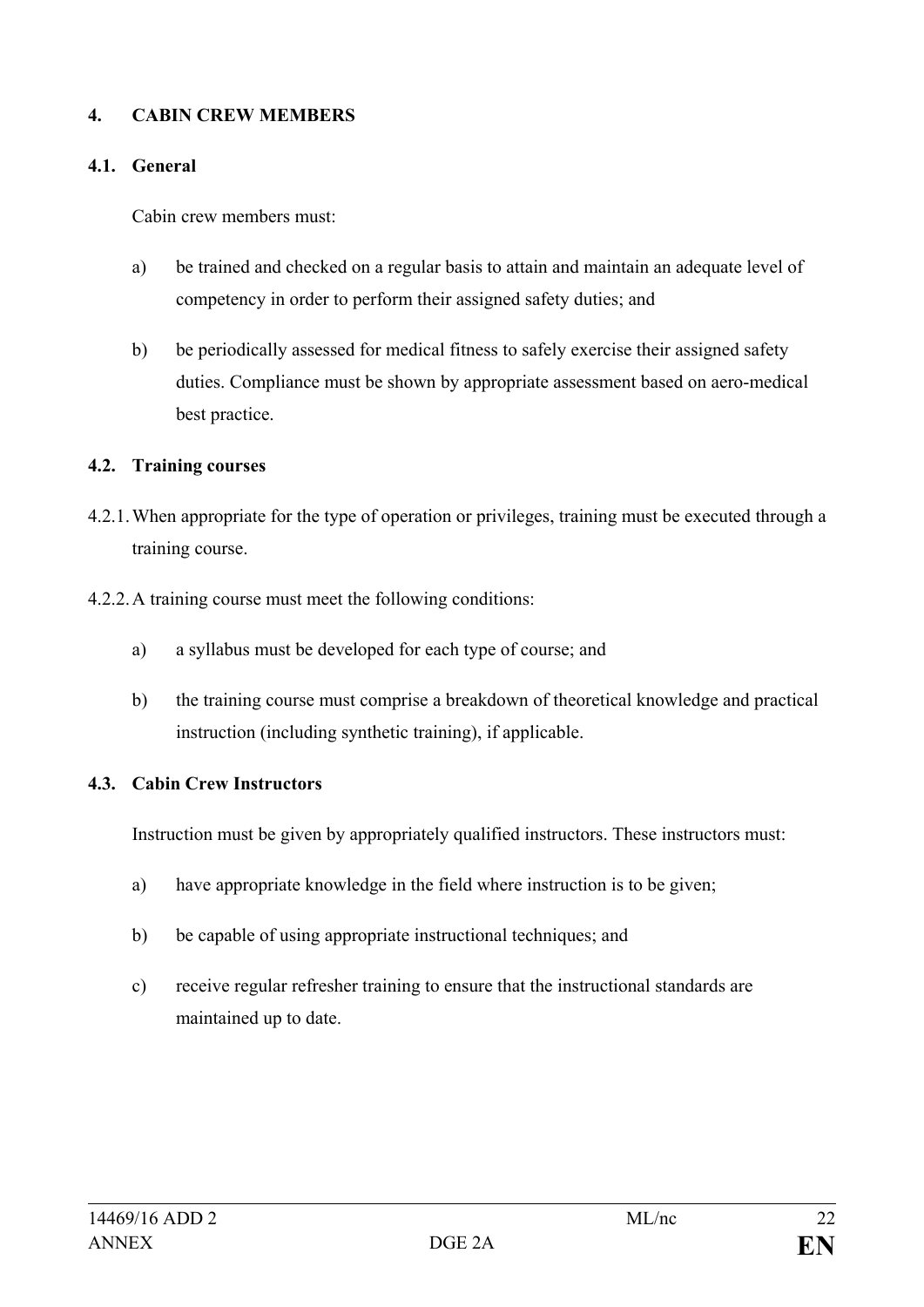#### **4.4. Cabin Crew Examiners**

Persons responsible for examination of cabin crew must:

- a) meet the requirements for cabin crew instructors; and
- b) be capable of assessing cabin crew performance and conducting examinations.

## **5. TRAINING ORGANISATIONS**

A training organisation providing pilot or cabin crew training must meet the following requirements:

- a) have all the means necessary for the scope of responsibilities associated with their activity. These means comprise, but are not limited to, the following: facilities, personnel, equipment, tools and material, documentation of tasks, responsibilities and procedures, access to relevant data and record-keeping;
- b) as appropriate for the training provided and the size of the organisation, the organisation must implement and maintain a management system to ensure compliance with these essential requirements, manage safety risks, including risks related to the standard of training, and aim for continuous improvement of this system; and
- c) establish arrangements with other relevant organisations, as necessary, to ensure continuing compliance with the above requirements.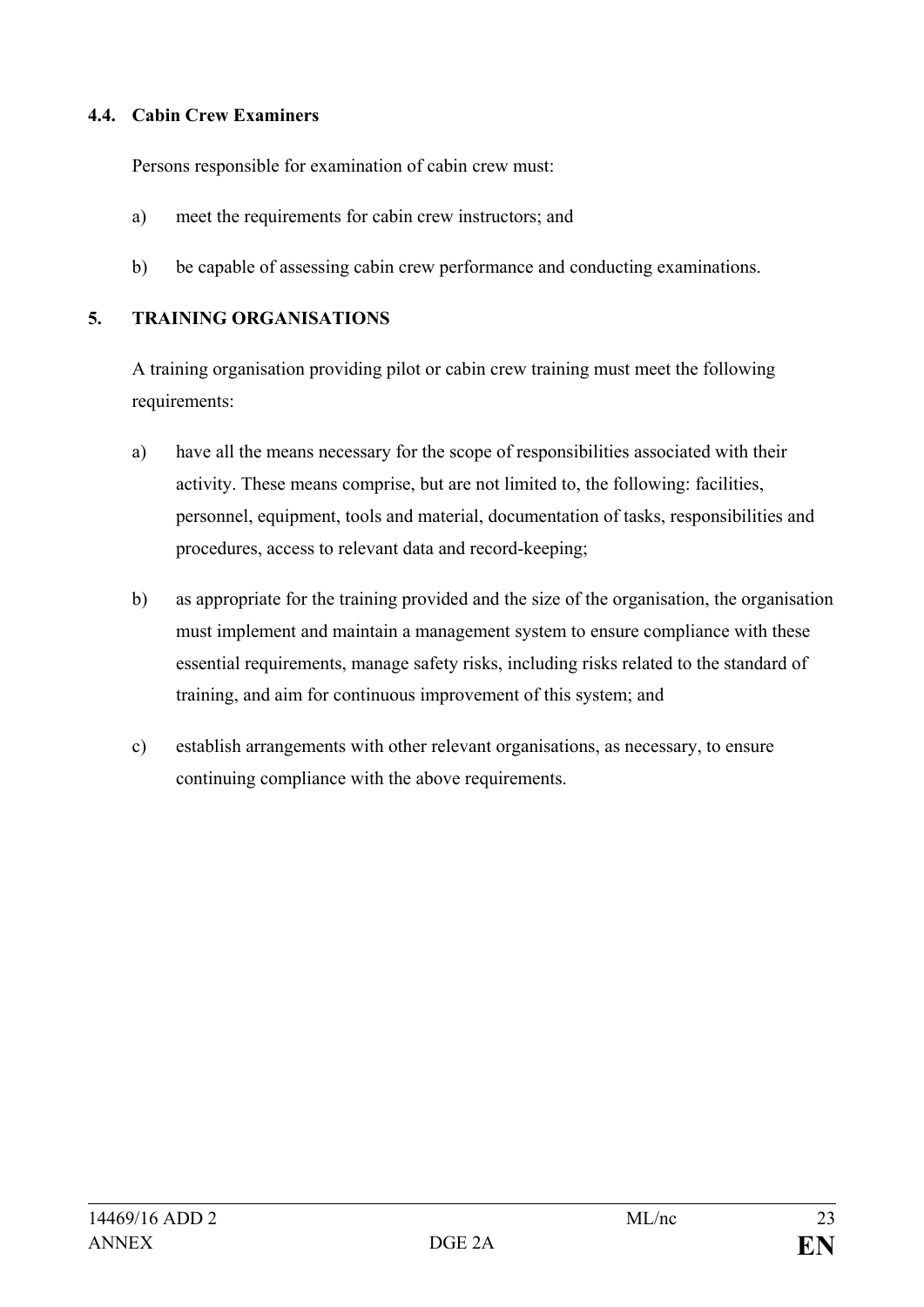## **ANNEX V**

#### **Essential requirements for air operations**

## **1. GENERAL**

- 1.1. A flight must not be performed if the crew members and, as appropriate, any other operations personnel involved in its preparation and execution are not familiar with applicable laws, regulations and procedures, pertinent to the performance of their duties, prescribed for the areas to be traversed, the aerodromes planned to be used and the air navigation facilities relating thereto.
- 1.2. A flight must be performed in such a way that the operating procedures specified in the Flight Manual or, where required the Operations Manual, for the preparation and execution of the flight are followed.
- 1.3. Before every flight, the roles and duties of each crew member must be defined. The pilot in command must be responsible for the operation and safety of the aircraft and for the safety of all crew members, passengers and cargo on board.
- 1.4. Articles or substances, which are capable of posing a significant risk to health, safety, property or the environment, such as dangerous goods, weapons and ammunition, must not be carried on any aircraft, unless specific safety procedures and instructions are applied to mitigate the related risks.
- 1.5. All necessary data, documents, records and information to record the respect of the conditions specified in point 5.3 must be retained for each flight and kept available for a minimum period of time compatible with the type of operation.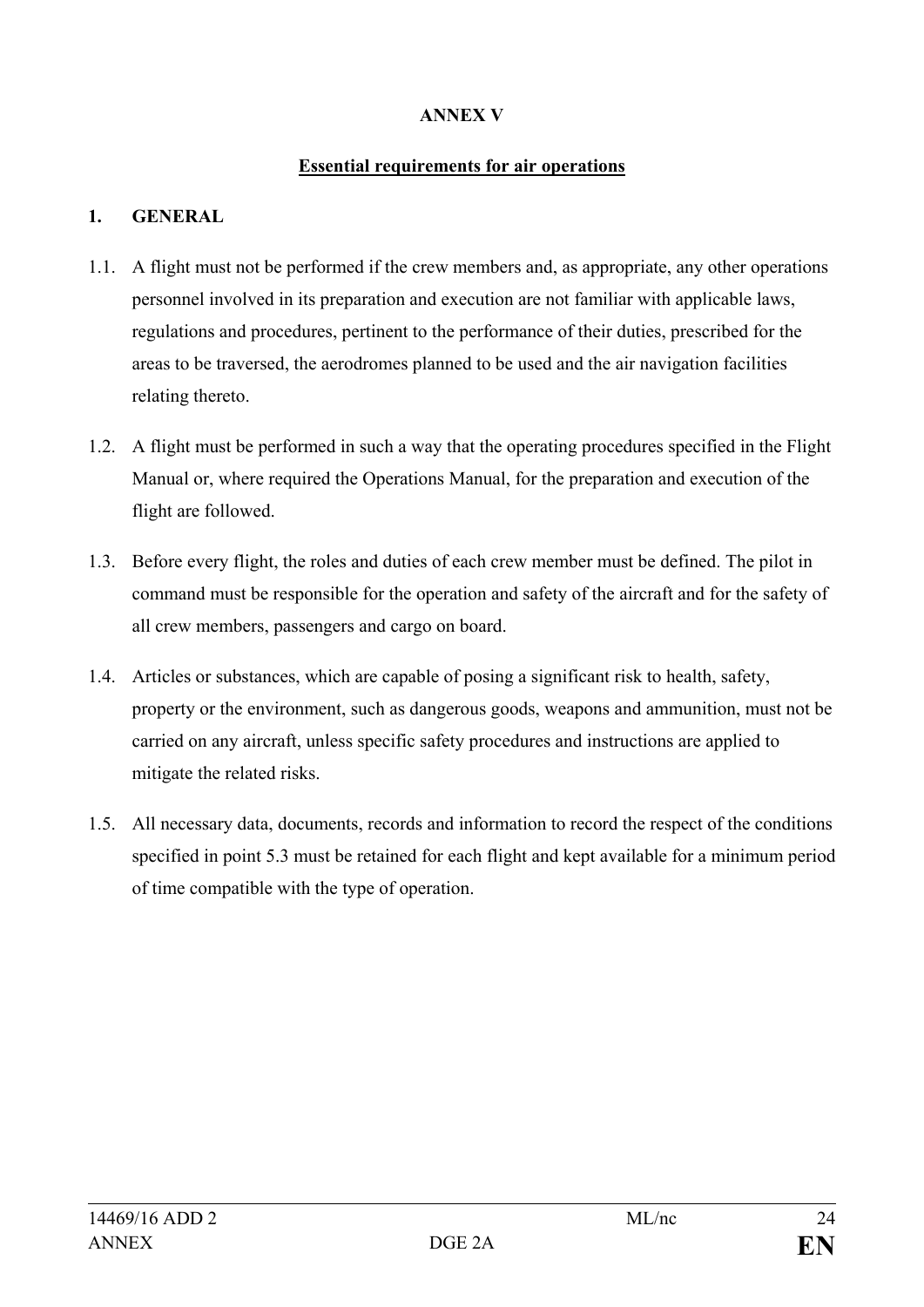## **2. FLIGHT PREPARATION**

A flight must not be commenced unless it has been ascertained by every reasonable means available that all the following conditions are complied with:

- a) Adequate facilities directly required for the flight and for the safe operation of the aircraft, including communication facilities and navigation aids, are available for the execution of the flight, taking into account available Aeronautical Information Services documentation.
- b) The crew must be familiar with and passengers informed of the location and use of relevant emergency equipment. Sufficient information, related to the operation and specific to the equipment installed, regarding emergency procedures and use of cabin safety equipment must be made available to crew and passengers.
- c) The pilot in command must be satisfied that:
	- i) the aircraft is airworthy as specified in point 6;
	- ii) if required, the aircraft is duly registered and that appropriate certificates with respect thereto are aboard the aircraft;
	- iii) instruments and equipment as specified in point 5 required for the execution of that flight are installed in the aircraft and are operative, unless waived by the applicable Minimum Equipment List (MEL) or equivalent document;
	- iv) the mass of the aircraft and centre of gravity location are such that the flight can be conducted within limits prescribed in the airworthiness documentation;
	- v) all cabin baggage, hold luggage and cargo is properly loaded and secured; and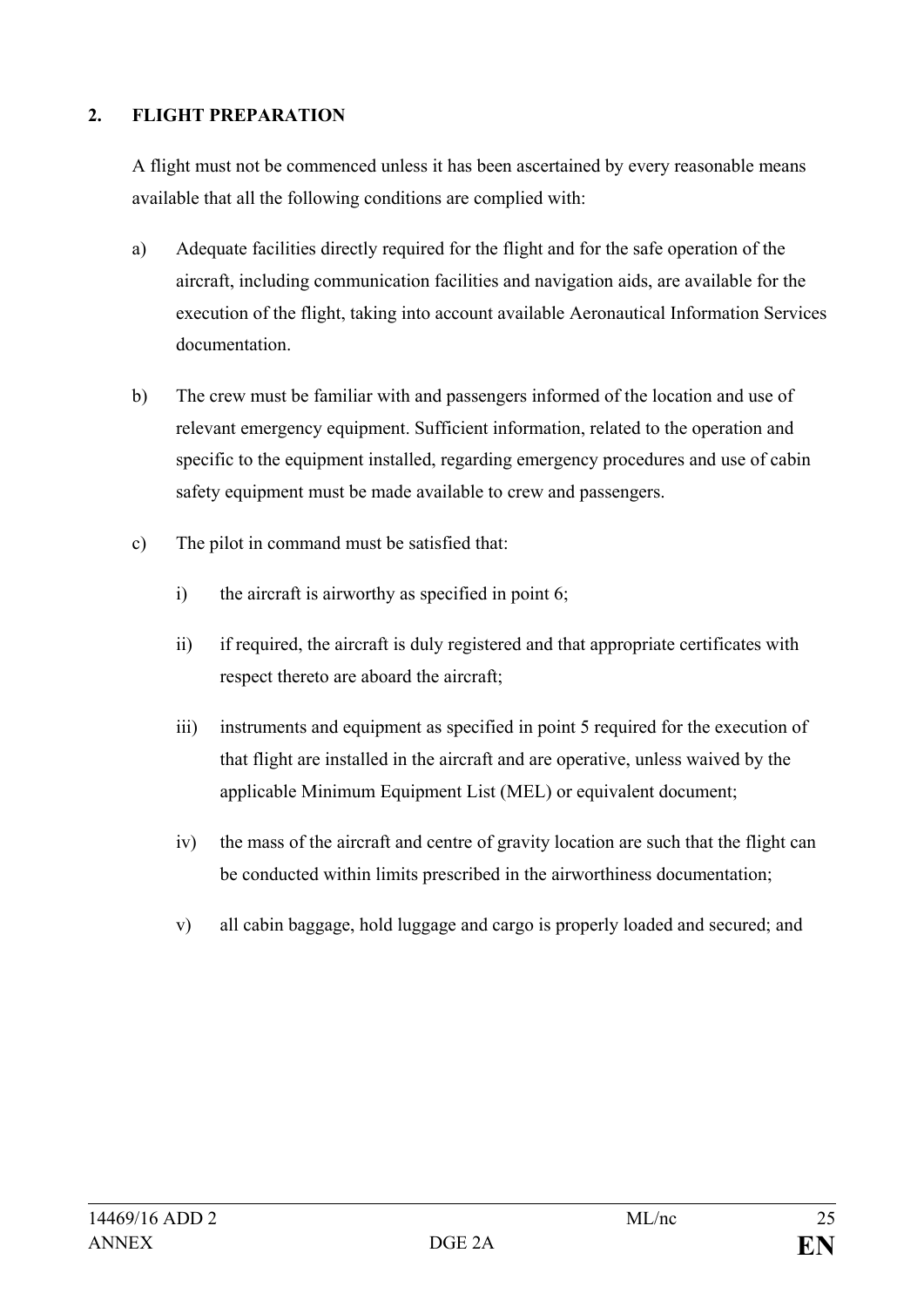- vi) the aircraft operating limitations as specified in point 4 will not be exceeded at any time during the flight.
- d) Information regarding meteorological conditions for departure, destination and, where applicable, alternate aerodromes, as well as en-route conditions, must be available to the flight crew. Special attention must be given to potentially hazardous atmospheric conditions.
- e) Appropriate mitigation means or contingency plans must be in place to deal with potentially hazardous atmospheric conditions expected to be encountered in flight.
- f) For a flight based on visual flight rules, meteorological conditions along the route to be flown must be such as to render compliance with these flight rules possible. For a flight based on instrument flight rules a destination and where applicable alternate aerodrome(s) where the aircraft can land must be selected, taking into account in particular the forecasted meteorological conditions, the availability of air navigation services, the availability of ground facilities and the instrument flight procedures approved by the State in which the destination and/or alternate aerodrome is located.
- g) The amount of fuel/energy for propulsion and consumables on board must be sufficient to ensure that the intended flight can be completed safely, taking into account the meteorological conditions, any element affecting the performance of the aircraft and any delays that are expected in flight. In addition, a fuel/energy reserve must be carried to provide for contingencies. Procedures for in-flight fuel/energy management must be established when relevant.

## **3. FLIGHT OPERATIONS**

With regard to flight operations, all the following conditions must be complied with:

a) where relevant for the type of aircraft, during take-off and landing, and whenever deemed necessary by the pilot in command in the interest of safety, each crew member must be seated at their crew station and must use the provided restraint systems;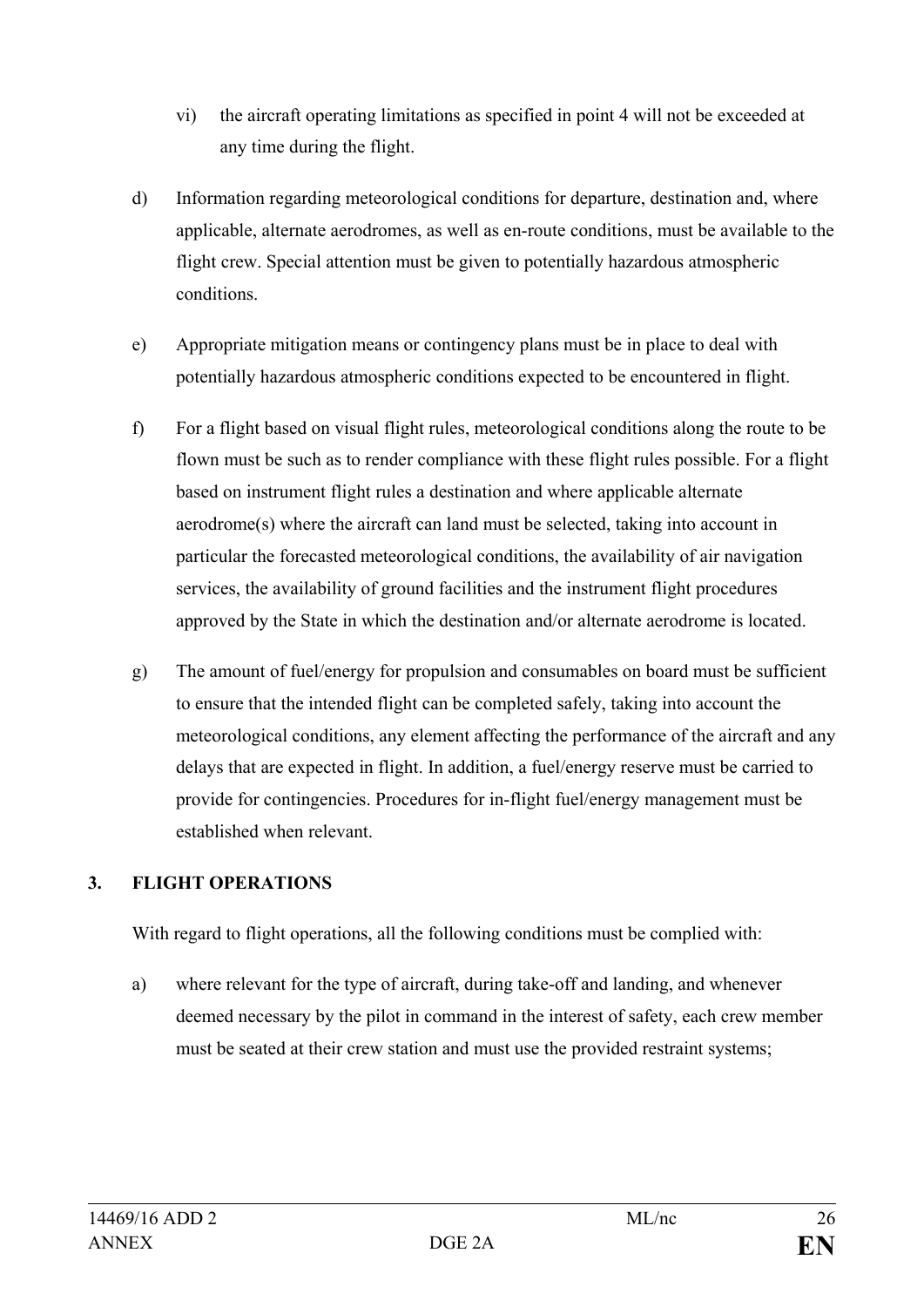- b) where relevant for the type of aircraft, all flight crew members required to be on flight deck duty must be and remain at their station, with their seatbelts fastened except enroute for physiological or operational needs;
- c) where relevant for the type of aircraft and the type of operation, before take-off and landing, during taxiing and whenever deemed necessary in the interest of safety, the pilot in command must ensure that each passenger is properly seated and secured;
- d) a flight must be performed in such a way that appropriate separation from other aircraft is maintained and that adequate obstacle clearance is ensured, during all phases of the flight. Such separation must at least be those required by the applicable rules of the air, as appropriate to the type of operation;
- e) a flight must not be continued unless known conditions continue to be at least equivalent to those in point 2. Furthermore, for a flight based on instrument flight rules, an approach toward an aerodrome must not be continued below certain specified heights or beyond a certain position, if prescribed visibility criteria are not met;
- f) in an emergency, the pilot in command must ensure that all passengers are instructed in such emergency action as may be appropriate to the circumstances;
- g) a pilot in command must take all necessary measures so as to minimise the consequences on the flight of disruptive passenger behaviour;
- h) an aircraft must not be taxied on the movement area of an aerodrome, or its rotor must not be turned under power, unless the person at the controls is appropriately competent;
- i) the applicable in-flight fuel/energy management procedures must be used, when relevant.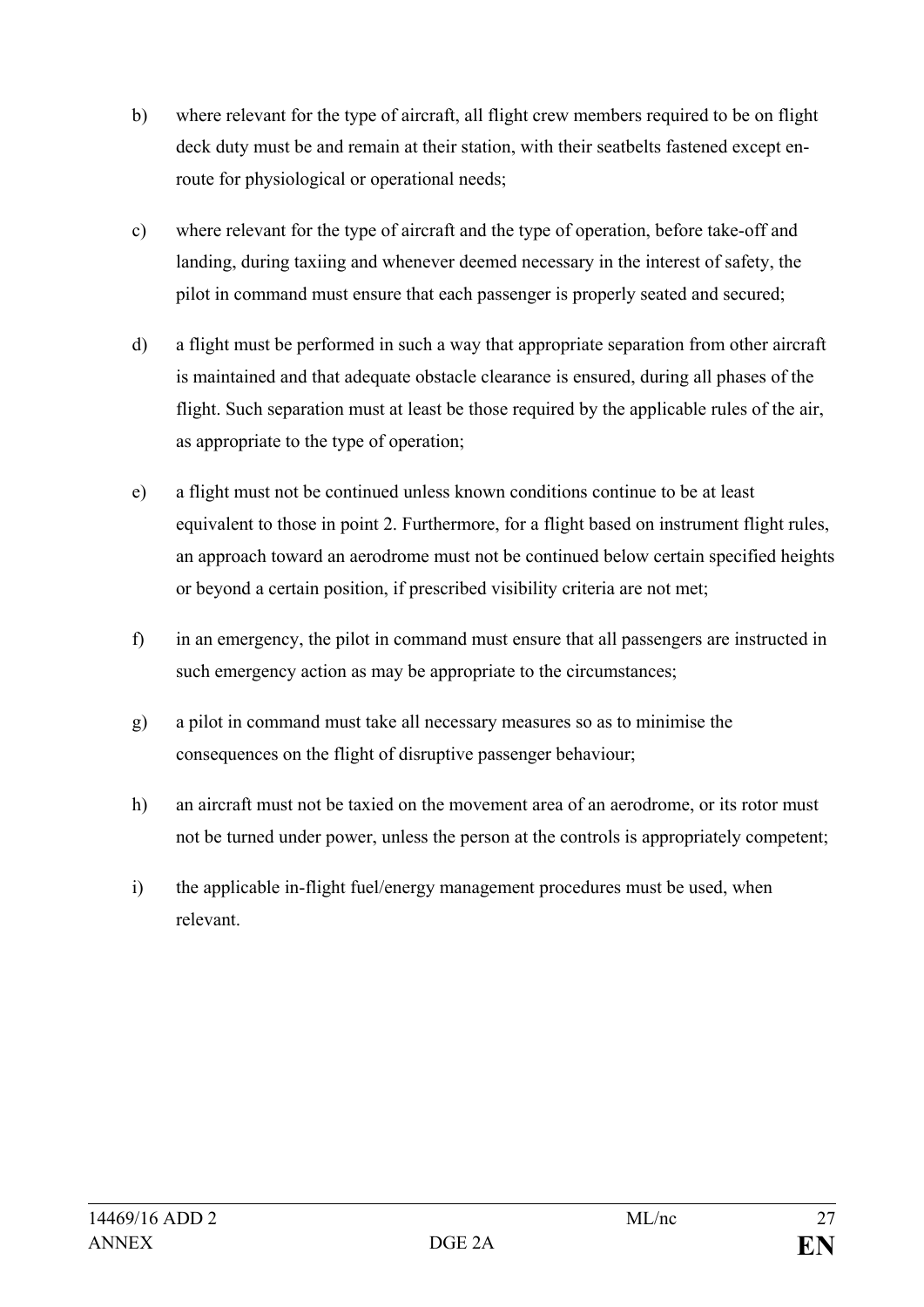## **4. AIRCRAFT PERFORMANCE AND OPERATING LIMITATIONS**

- 4.1. An aircraft must be operated in accordance with its airworthiness documentation and all related operating procedures and limitations as expressed in its approved flight manual or equivalent documentation, as the case may be. The flight manual or equivalent documentation must be available to the crew and kept up to date for each aircraft.
- 4.2. Notwithstanding 4.1., for operations with helicopters a momentary flight through the limiting height velocity envelope may be permitted, provided that an adequate level of safety is ensured.
- 4.3. The aircraft must be operated in accordance with the applicable environmental documentation.
- 4.4. A flight must not be commenced or continued unless the aircraft's scheduled performance, considering all factors which significantly affect its performance level, allows all phases of flight to be executed within the applicable distances/areas and obstacle clearances at the planned operating mass. Performance factors which significantly affect take-off, en-route and approach/landing are, particularly:
	- a) operating procedures;
	- b) pressure altitude of the aerodrome;
	- c) weather conditions (temperature, wind, precipitation and visual range)
	- d)  $[\dots]$ ;
	- e) size, slope and condition of the take-off/landing area; and
	- f) the condition of the airframe, the power plant or the systems, taking into account possible deterioration.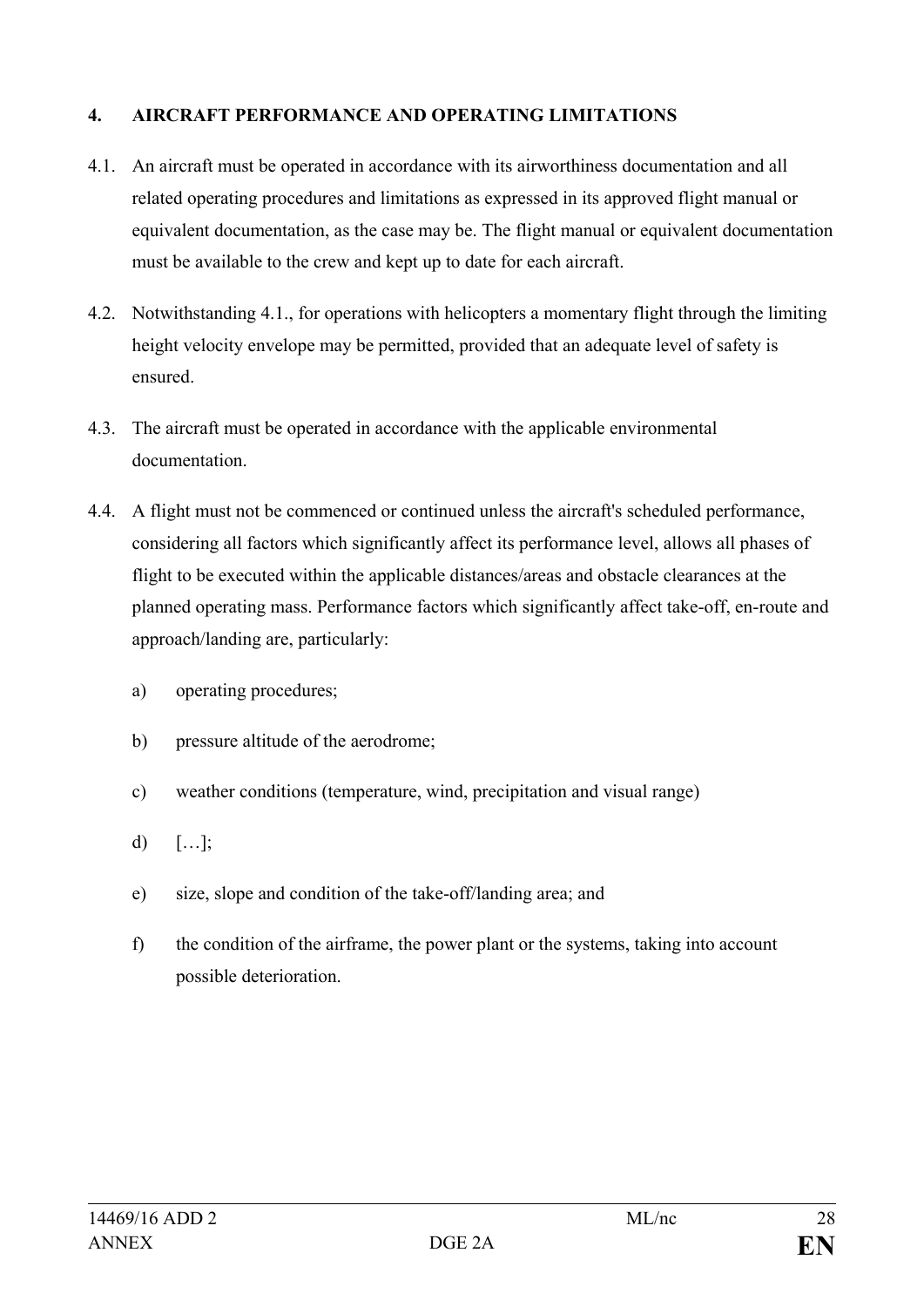4.5. Such factors must be taken into account directly as operational parameters or indirectly by means of allowances or margins, which may be provided in the scheduling of performance data, as appropriate to the type of operation**.**

## **5. INSTRUMENTS, DATA AND EQUIPMENT**

- 5.1. An aircraft must be equipped with all navigation, communication and other equipment necessary for the intended flight, taking account of air traffic regulations and rules of the air applicable during any phase of the flight.
- 5.2. When relevant, an aircraft must be equipped with all necessary safety, medical, evacuation and survival equipment, taking account of the risks associated to the areas of operation, the routes to be flown, the flight altitude and the duration of the flight.
- 5.3. All data necessary for the execution of the flight by the crew must be updated and available on board the aircraft taking account of applicable air traffic regulations, rules of the air, flight altitudes and areas of operation.

## **6. CONTINUING AIRWORTHINESS AND ENVIRONMENTAL COMPATIBILITY OF PRODUCTS**

- 6.1. The aircraft must not be operated unless:
	- a) the aircraft is airworthy and in a condition for safe and environmentally compatible operation;
	- b) the operational and emergency equipment necessary for the intended flight is serviceable;
	- c) the airworthiness document and, if applicable, the noise certificate of the aircraft is valid; and
	- d) the maintenance of the aircraft is performed in accordance with the applicable requirements.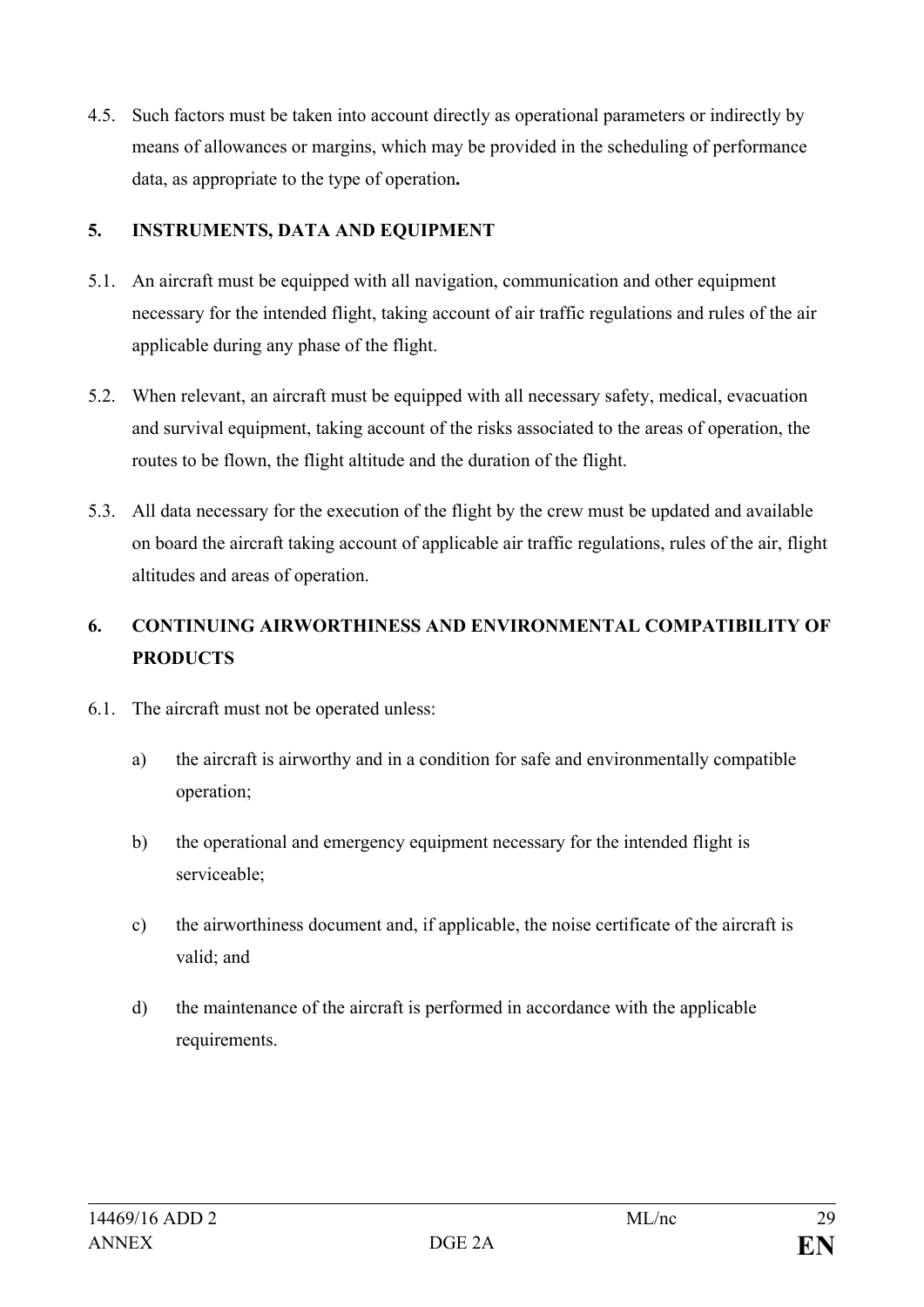- 6.2. Before each flight or a series of consecutive flights, the aircraft must be inspected, through a pre-flight check, to determine whether it is fit for the intended flight.
- 6.3. The aircraft must not be operated unless it is in a serviceable state after maintenance. The basic details of the maintenance carried out must be recorded.
- 6.4. Records necessary to demonstrate the airworthiness and environmental compatibility status of the aircraft must be kept for the period of time corresponding to the applicable continuing airworthiness requirements, until the information contained has been superseded by new information equivalent in scope and detail but in any event not less than 24 months.
- 6.5. All modifications and repairs must comply with the essential requirements for airworthiness and, if applicable, the environmental compatibility of products. The substantiating data supporting compliance with the airworthiness requirements and requirements for the environmental compatibility of products must be retained.
- 6.6. It is the responsibility of the aircraft operator to ensure that a third party performing the maintenance complies with the operator's safety and security requirements.

## **7. CREW MEMBERS**

- 7.1. The number and composition of the crew must be determined taking into account:
	- a) the certification limitations of the aircraft, including if applicable, the relevant emergency evacuation demonstration;
	- b) the aircraft configuration; and
	- c) the type and duration of operations.
- 7.2. The pilot in command must have the authority to give all commands and take any appropriate actions for the purpose of securing the operation and the safety of the aircraft and of persons and/or property carried therein.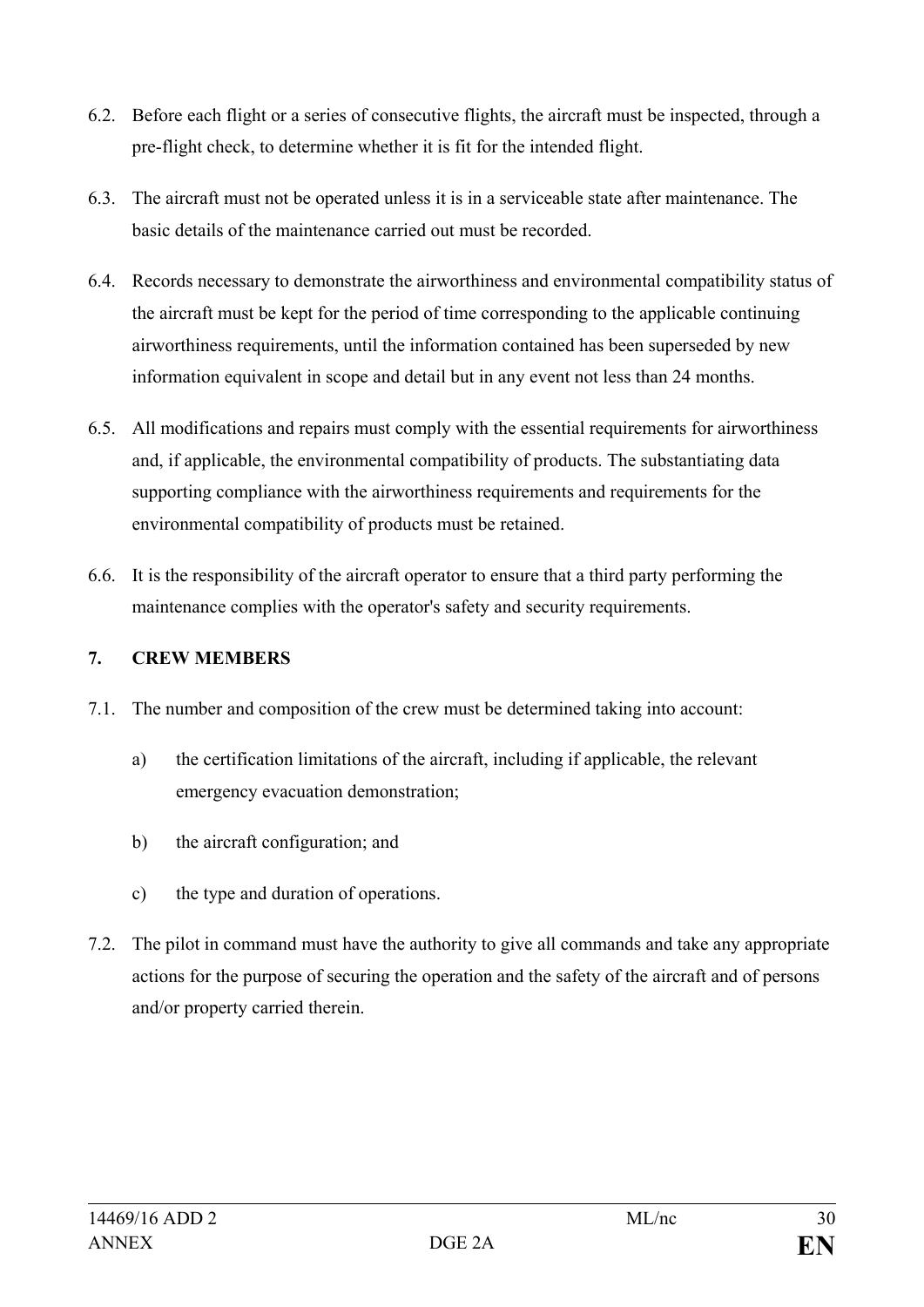- 7.3. In an emergency situation, which endangers the operation or the safety of the aircraft and/or persons on board, the pilot in command must take any action he/she considers necessary in the interest of safety. When such action involves a violation of local regulations or procedures, the pilot in command must be responsible for notifying the appropriate local authority without delay.
- 7.4. Emergency or abnormal situations may only be simulated when other persons are being carried on board if those persons have been duly informed and are aware of the associated risks before boarding the flight.
- 7.5. No crew member must allow their task achievement/decision making to deteriorate to the extent that flight safety is endangered because of the effects of fatigue, taking into account, inter alia, fatigue accumulation, sleep deprivation, number of sectors flown, night duties or time zone changes. Rest periods must provide sufficient time to enable crew members to overcome the effects of the previous duties and to be well rested by the start of the following flight duty period.
- 7.6. A crew member must not perform allocated duties on board an aircraft when under the influence of psychoactive substances or alcohol or when unfit due to injury, fatigue, medication, sickness or other similar causes.

# **8. ADDITIONAL REQUIREMENTS FOR COMMERCIAL AIR TRANSPORT AND OTHER OPERATIONS SUBJECT TO A CERTIFICATION OR DECLARATION REQUIREMENT PERFORMED WITH AEROPLANES, HELICOPTERS OR TILT ROTOR AIRCRAFT**

- 8.1. The operation must not be undertaken unless the following conditions are met:
	- a) the aircraft operator must have directly or through agreements with third parties the means necessary for the scale and scope of the operations. These means comprise but are not limited to the following: aircraft, facilities, management structure, personnel, equipment, documentation of tasks, responsibilities and procedures, access to relevant data and record keeping;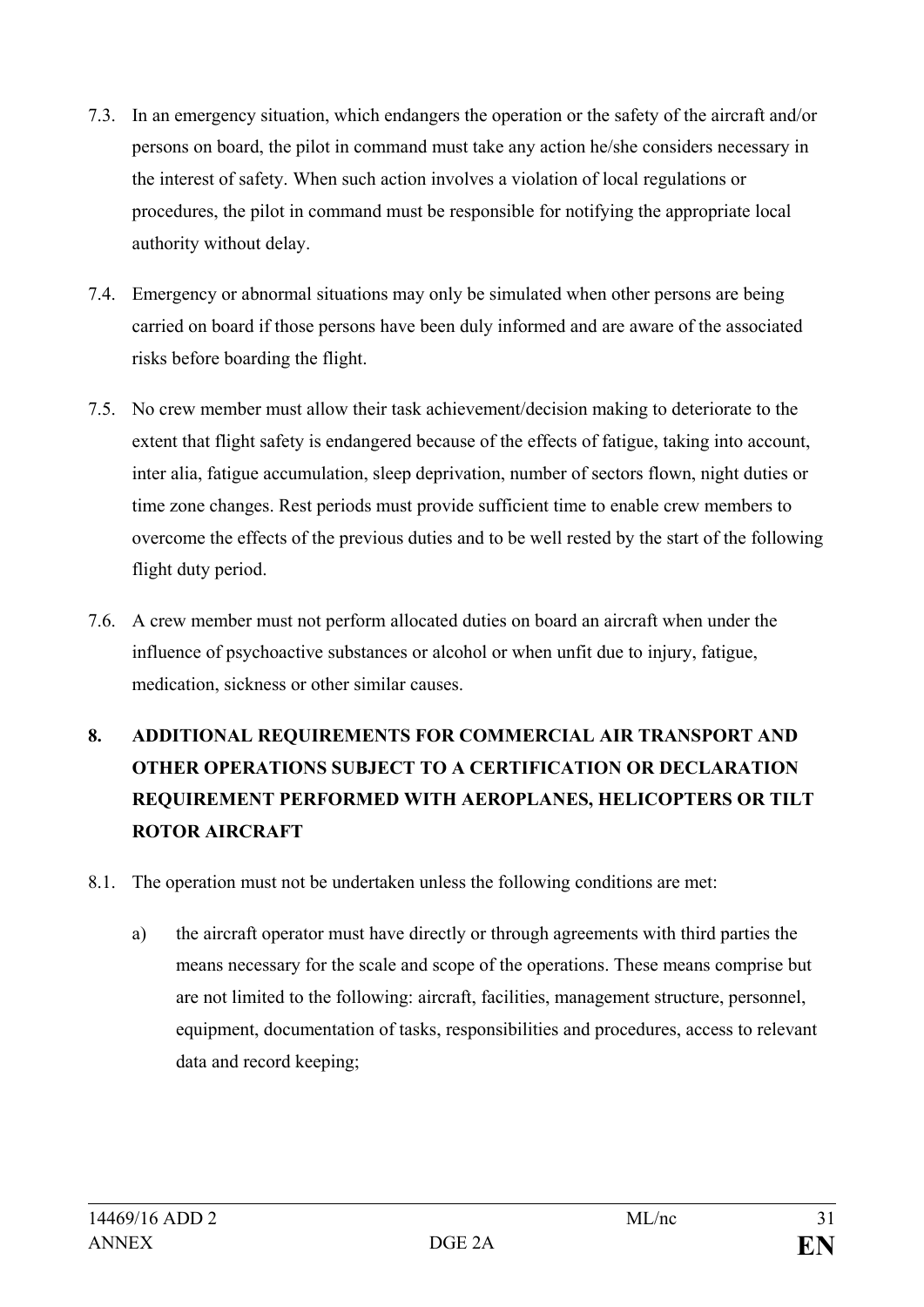- b) the aircraft operator must use only suitably qualified and trained personnel and implement and maintain training and checking programmes for the crew members and other relevant personnel;
- c)  $[\ldots]$ ;
- d) as appropriate for the type of activity undertaken and the size of the organisation, the aircraft operator must implement and maintain a management system to ensure compliance with these essential requirements, manage safety risks and aim for continuous improvement of this system;
- e) the aircraft operator shall establish an occurrence reporting system, as part of the management system under point (d), in order to contribute to the aim of continuous improvement of the safety.
- 8.2. The operation must only be undertaken in accordance with an aircraft operator's operations manual. Such manual must contain all necessary instructions, information and procedures for all aircraft operated and for operations personnel to perform their duties. Limitations applicable to flight time, flight duty periods and rest periods for crew members must be specified. The operations manual and its revisions must be compliant with the approved flight manual and be amended as necessary.
- 8.3. The aircraft operator shall establish procedures, as appropriate, so as to minimise the consequences to safe flight operations of disruptive passenger behaviour.
- 8.4. The aircraft operator must develop and maintain security programmes adapted to the aircraft and the type of operation including particularly:
	- a) security of the flight crew compartment;
	- b) aircraft search procedure checklist;
	- c) training programmes; and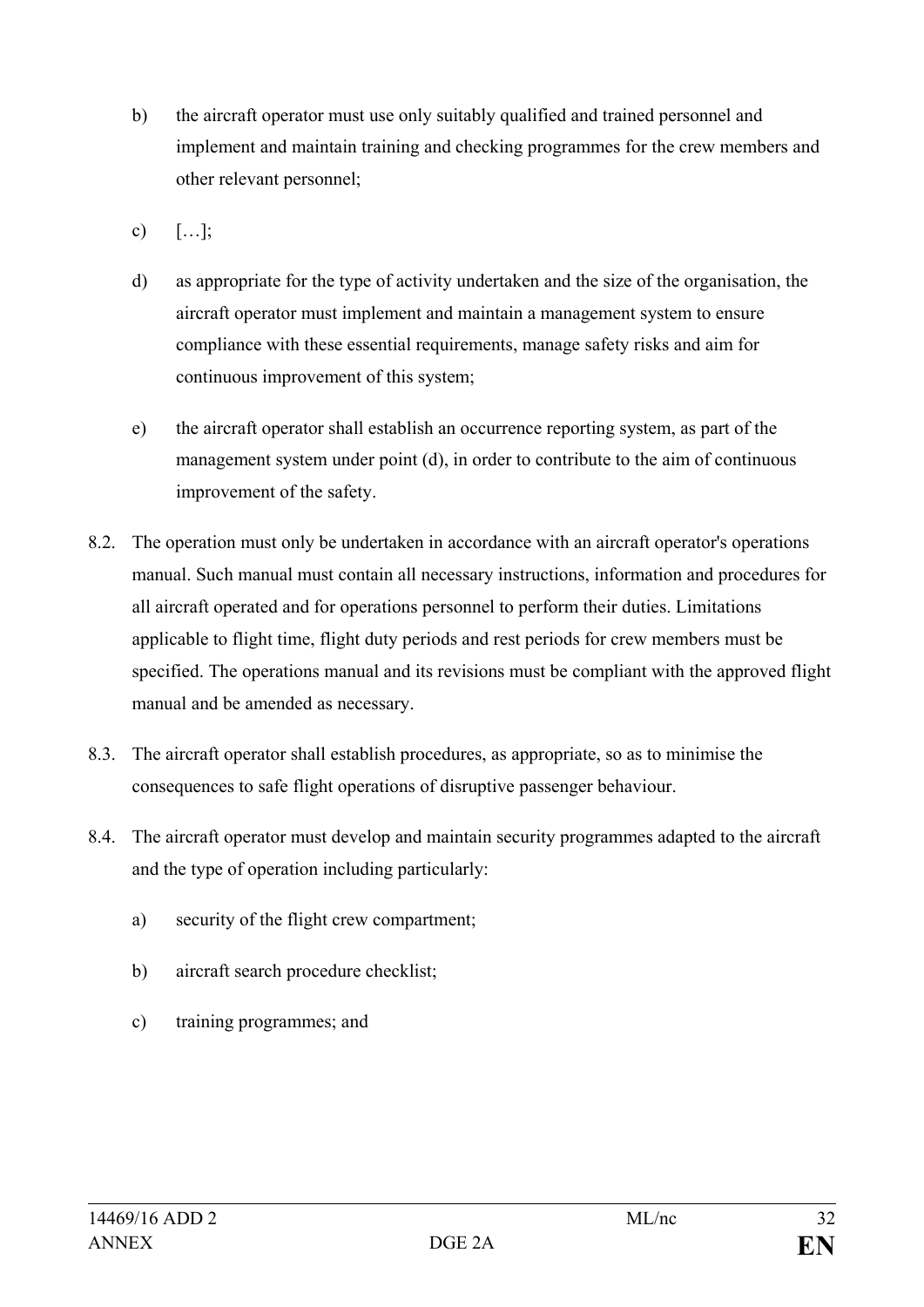- d) protection of electronic and computer systems to prevent intentional and non-intentional system interference and corruption.
- 8.5. When security measures may adversely affect the safety of operations, the risks must be assessed and appropriate procedures developed to mitigate safety risks, this may necessitate the use of specialist equipment.
- 8.6. The aircraft operator must designate one pilot amongst the flight crew as the pilot in command.
- 8.7. The prevention of fatigue must be managed through a fatigue management system. For a flight, or series of flights, such a system needs to address flight time, flight-duty periods, duty and adapted rest periods. Limitations established within the fatigue management system must take into account all relevant factors contributing to fatigue such as, in particular, number of sectors flown, time-zone crossing, sleep deprivation, disruption of circadian cycles, night hours, positioning, cumulative duty time for given periods of time, sharing of allocated tasks between crew members, and also the provision of augmented crews.
- 8.8. The aircraft operator must ensure that the tasks specified in point 6.1 and those described in points 6.4 and 6.5 are controlled by an organisation responsible for the continuing airworthiness management that must meet requirements of Annex II point 3.1, and Annex III points 7 and 8.
- 8.9. The aircraft operator must ensure that the release to service required by point 6.3 is issued by an organisation qualified for the maintenance of products, parts and not-installed equipment. This organisation shall meet the requirements of Annex II, point 3.1
- 8.10. The organisation referred to in 8.8 shall establish an organisation manual providing, for use and guidance of personnel concerned, a description of all continuing airworthiness procedures of the organisation.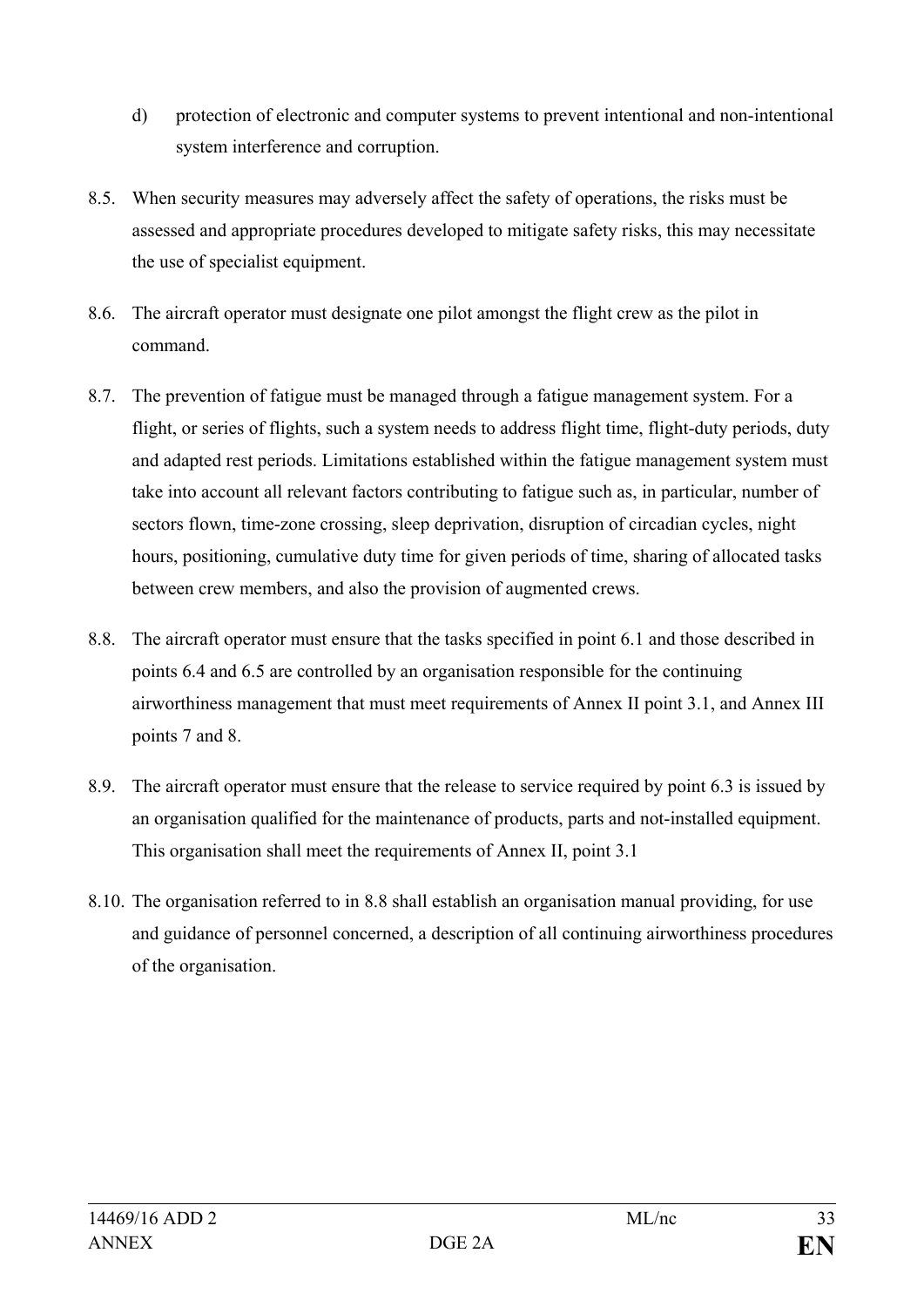- 8.10a A checklist system must be available for use, as applicable, by crew members in all phases of operation of the aircraft under normal, abnormal and emergency conditions and situations. Procedures must be established for any reasonably foreseeable emergency situation.
- 8.10bEmergency or abnormal situations must not be simulated when passengers or cargo are being carried.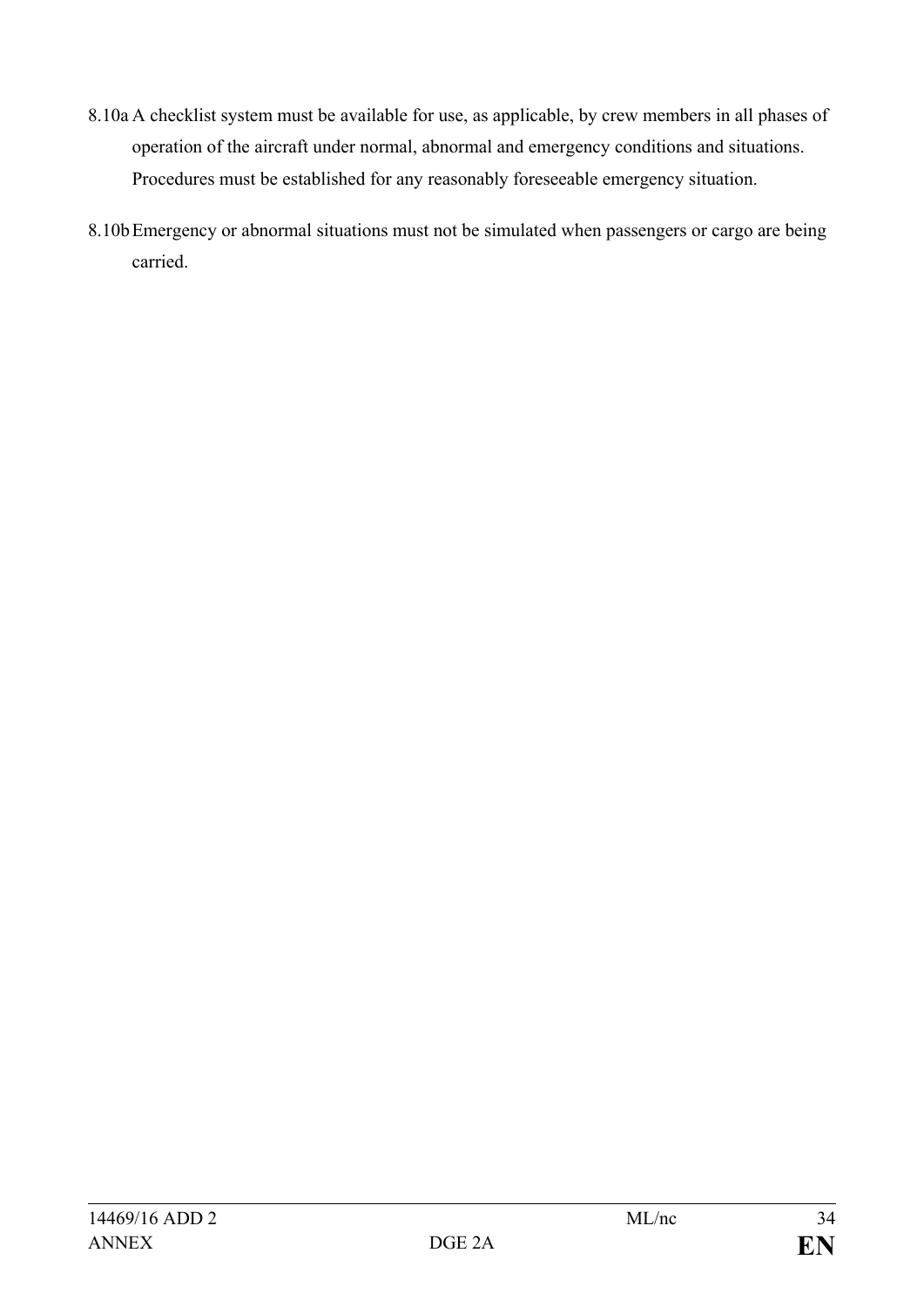#### **ANNEX VI**

#### **Essential requirements for qualified entities**

1. The qualified entity ('entity'), its Director and the staff responsible for carrying out the certification and oversight tasks, may not be involved, either directly or as authorised representatives, in the design, manufacture, marketing or maintenance of the products, parts, non-installed equipment, constituents or systems or in their operations, service provision or use. This does not exclude the possibility of an exchange of technical information between the involved organisations and the qualified entity.

The above paragraph shall not prevent an organisation created with the aim of promoting aerial sport or leisure aviation from being eligible for accreditation as a qualified entity, on condition that it demonstrates to the satisfaction of the accrediting authority that it has put in place adequate arrangements for the prevention of conflict of interest.

- 2. The entity and the staff responsible for the certification and oversight tasks must carry out their duties with the greatest possible professional integrity and the greatest possible technical competence and must be free of any pressure and incentive, in particular of a financial type, which could affect their judgment or the results of their certification and oversight tasks, in particular from persons or groups of persons affected by these results.
- 3. The entity must employ staff and possess the means required to perform adequately the technical and administrative tasks linked with the certification and oversight process; it shall also have access to the equipment needed for exceptional checks.
- 4. The entity and its staff responsible for investigation must have:
	- a) sound technical and vocational training, or sufficient expertise gained through experience of relevant activities,
	- b) satisfactory knowledge of the requirements of the certification and oversight tasks they carry out and adequate experience of such processes,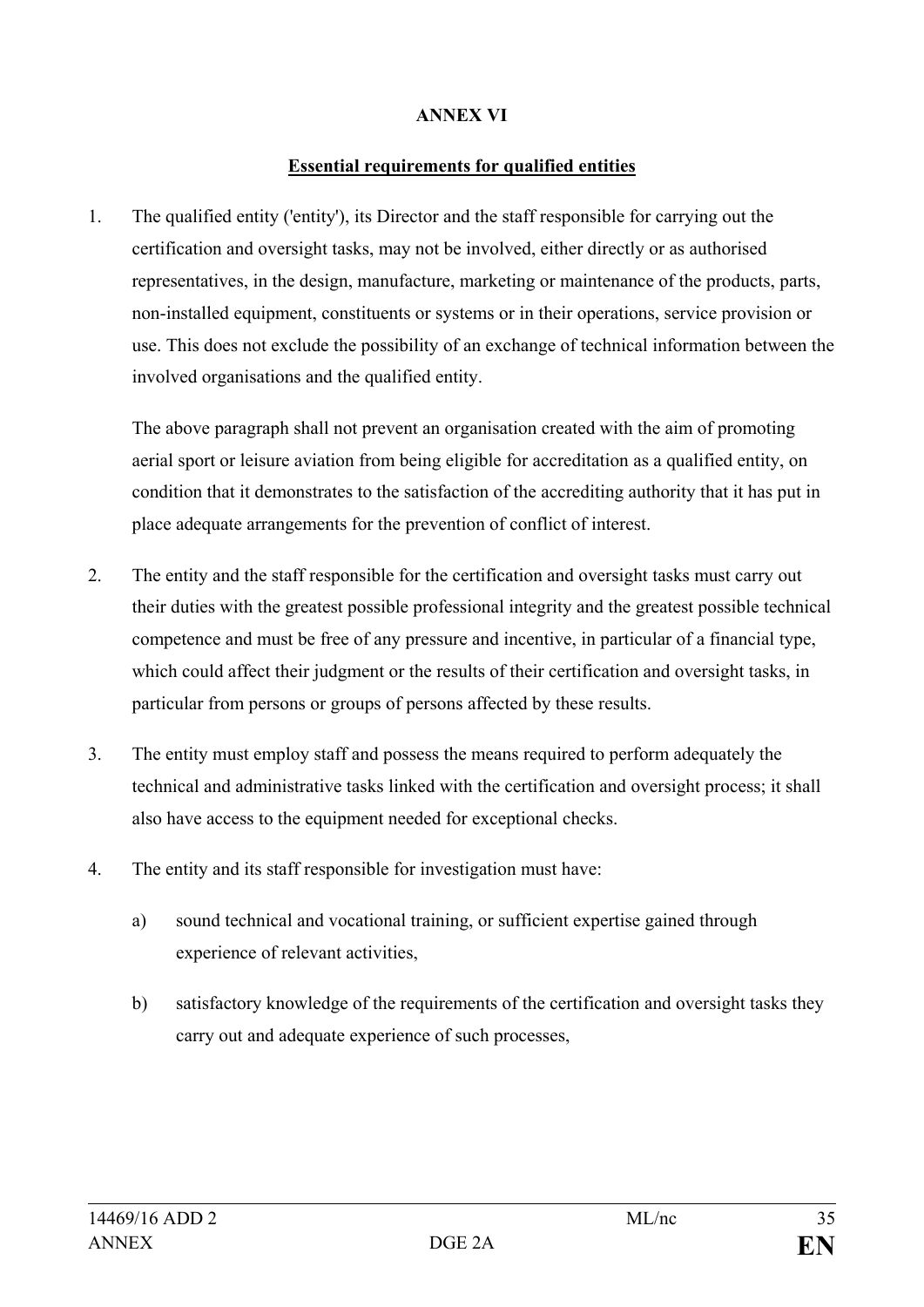- c) the ability required to draw up statements, records and reports to demonstrate that the certification and oversight tasks have been carried out.
- 5. The impartiality of the staff responsible for certification and oversight tasks must be guaranteed. Their remuneration must not depend on the number of investigations carried out or on the results of such investigations.
- 6. The entity must take out liability insurance unless its liability is assumed by one Member State in accordance with its national law.
- 7. The staff of the entity must observe professional secrecy with regard to all information acquired in carrying out their tasks under this Regulation.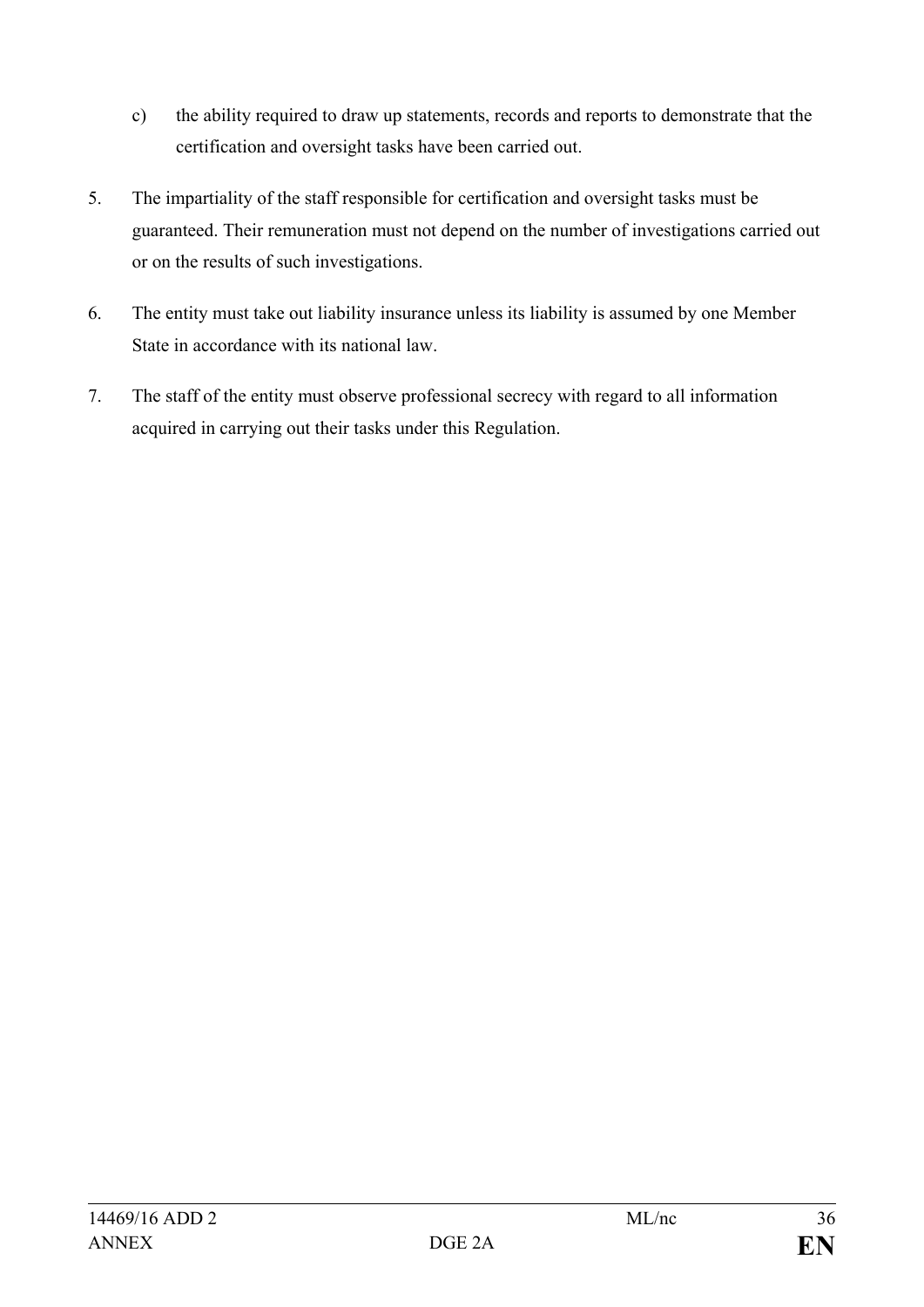# **ANNEX VII**

### **Essential requirements for aerodromes**

# **1. PHYSICAL CHARACTERISTICS, INFRASTRUCTURE AND EQUIPMENT**

#### **1.1. Movement area**

- 1.1.1.Aerodromes shall have a designated area for the landing and take-off of aircraft, which satisfies the following conditions:
	- a) the landing and take-off area shall have dimensions and characteristics suitable for the aircraft intended to use the facility;
	- b) the landing and take-off area, where applicable, shall have a bearing strength sufficient to support repetitive operations of the intended aircraft. Those areas not intended for repetitive operations only need to be capable of supporting the aircraft;
	- c) the landing and take-off area shall be designed to drain water and to prevent standing water becoming an unacceptable risk to aircraft operations;
	- d) the slope and slope changes of the landing and take-off area shall not create an unacceptable risk to aircraft operations;
	- e) the surface characteristics of the landing and take-off area shall be adequate for use by the intended aircraft; and
	- f) the landing and take-off area shall be free from objects which might create an unacceptable risk to aircraft operations.
- 1.1.2.Where there are several designated landing and take-off areas, they shall be such that they do not create an unacceptable risk to aircraft operations.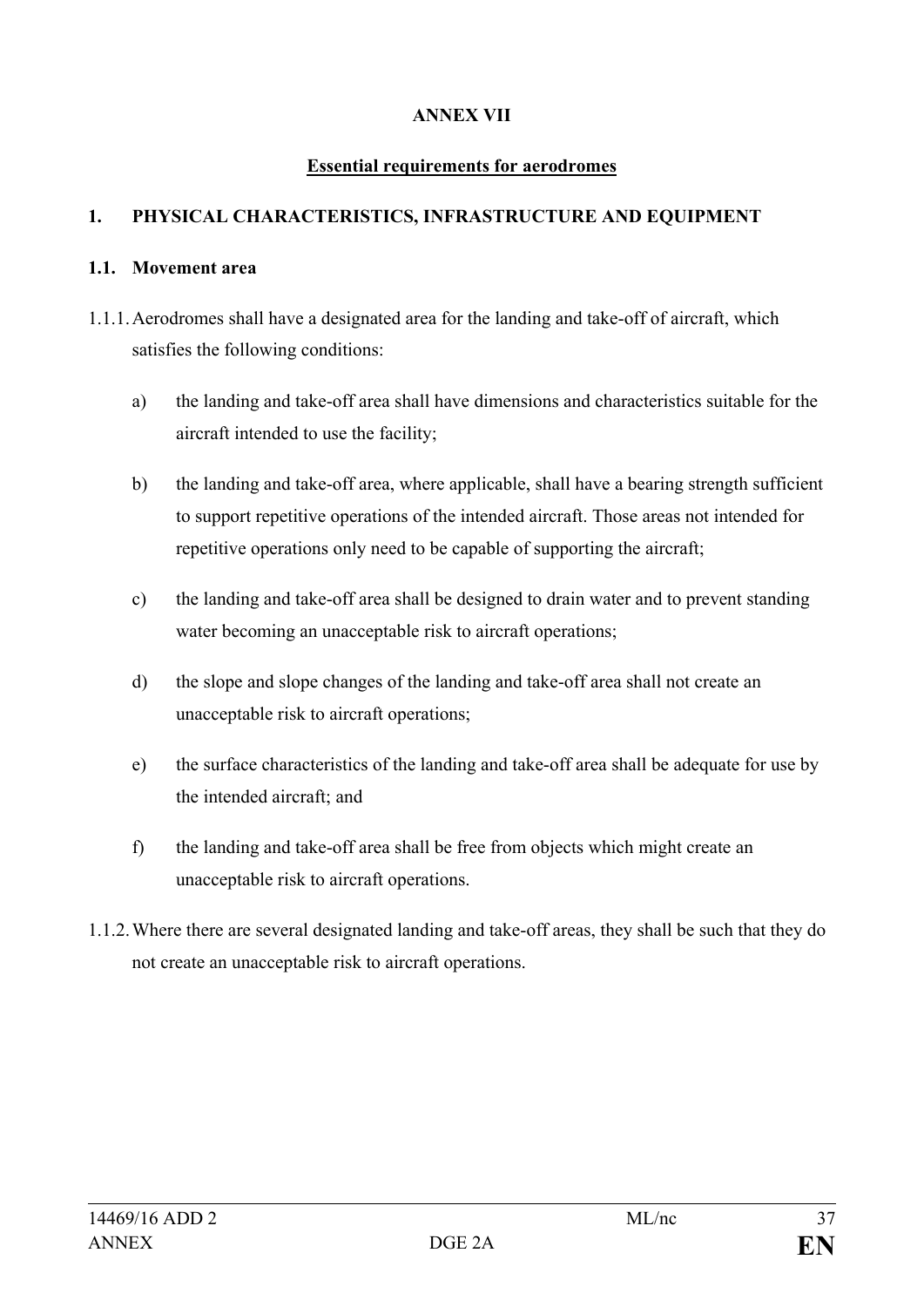- 1.1.3.The designated landing and take-off area shall be surrounded by defined areas. These areas are intended to protect aircraft flying over them during take-off or landing operations or to mitigate the consequences of undershooting, running off the side or overrunning the take-off and landing area, and shall satisfy the following conditions:
	- a) these areas shall have dimensions appropriate to the aircraft operations anticipated;
	- b) the slope and slope changes of these areas shall not create an unacceptable risk to aircraft operations;
	- c) these areas shall be free from objects which might create an unacceptable risk to aircraft operations. This shall not preclude frangible equipment to be located in those areas, if required to assist aircraft operations; and
	- d) each of these areas shall have a bearing strength sufficient to serve its purpose.
- 1.1.4.Those areas of an aerodrome, with their associated immediate surroundings, that are to be used for taxiing or parking aircraft, shall be designed to permit safe operation of the aircraft expected to use the particular facility under all the conditions planned for, and shall satisfy the following conditions:
	- a) these areas shall have a bearing strength sufficient to support repetitive operations of the intended aircraft, except for areas which are expected for only occasional use which only need to be capable of supporting the aircraft;
	- b) these areas shall be designed to drain water and to prevent standing water becoming an unacceptable risk to aircraft operations;
	- c) the slope and slope changes of these areas shall not create an unacceptable risk to aircraft operations;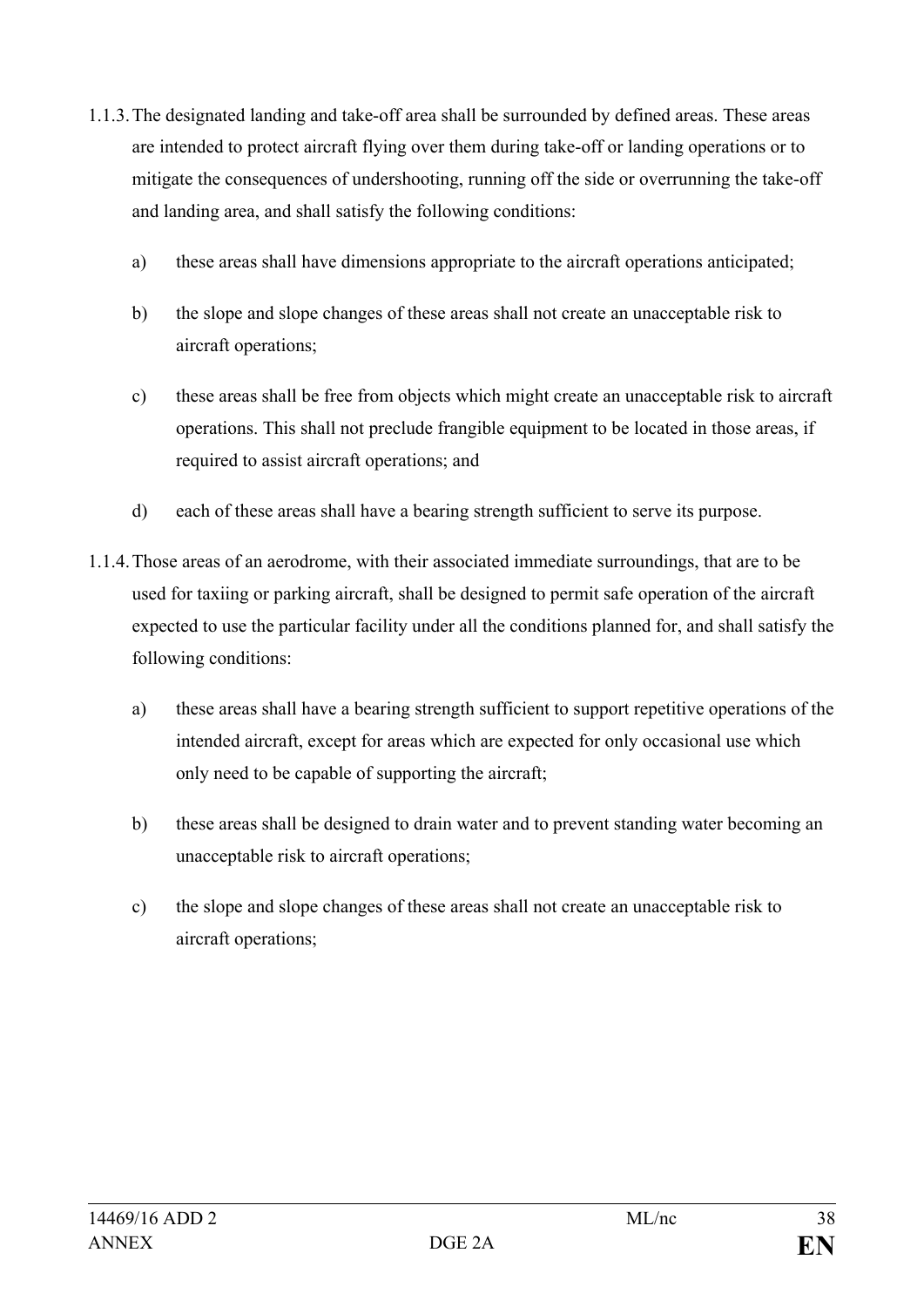- d) the surface characteristics of these areas shall be adequate for use by the intended aircraft; and
- e) these areas shall be free from objects which might create an unacceptable risk to aircraft. This shall not preclude parking equipment required for that area in specifically identified positions or zones.
- 1.1.5.Other infrastructure intended for use by aircraft shall be so designed that use of that infrastructure does not create an unacceptable risk to aircraft using it.
- 1.1.6.Constructions, buildings, equipment or storage areas shall be located and designed so as not to create an unacceptable risk for aircraft operations.
- 1.1.7.Suitable means shall be provided to prevent unauthorised persons, unauthorised vehicles or animals large enough to create an unacceptable risk to aircraft operations from entering the movement area, without prejudice to national and international animal protection provisions.

# **1.2. Obstacle clearances**

- 1.2.1 To protect aircraft proceeding to an aerodrome for landing or for their departure from an aerodrome, arrival and departure routes or areas shall be established. Such routes or areas shall provide aircraft with the required clearance from obstacles located in the area surrounding the aerodrome taking due account of the local physical characteristics.
- 1.2.2.Such obstacle clearance shall be appropriate to the phase of flight and type of operation being conducted. It shall also take into account the equipment being used for determining the position of the aircraft.

# **1.3. Safety-related aerodrome equipment, including visual and non-visual aids**

1.3.1.Aids shall be fit for purpose, recognisable and provide unambiguous information to users under all intended operational conditions.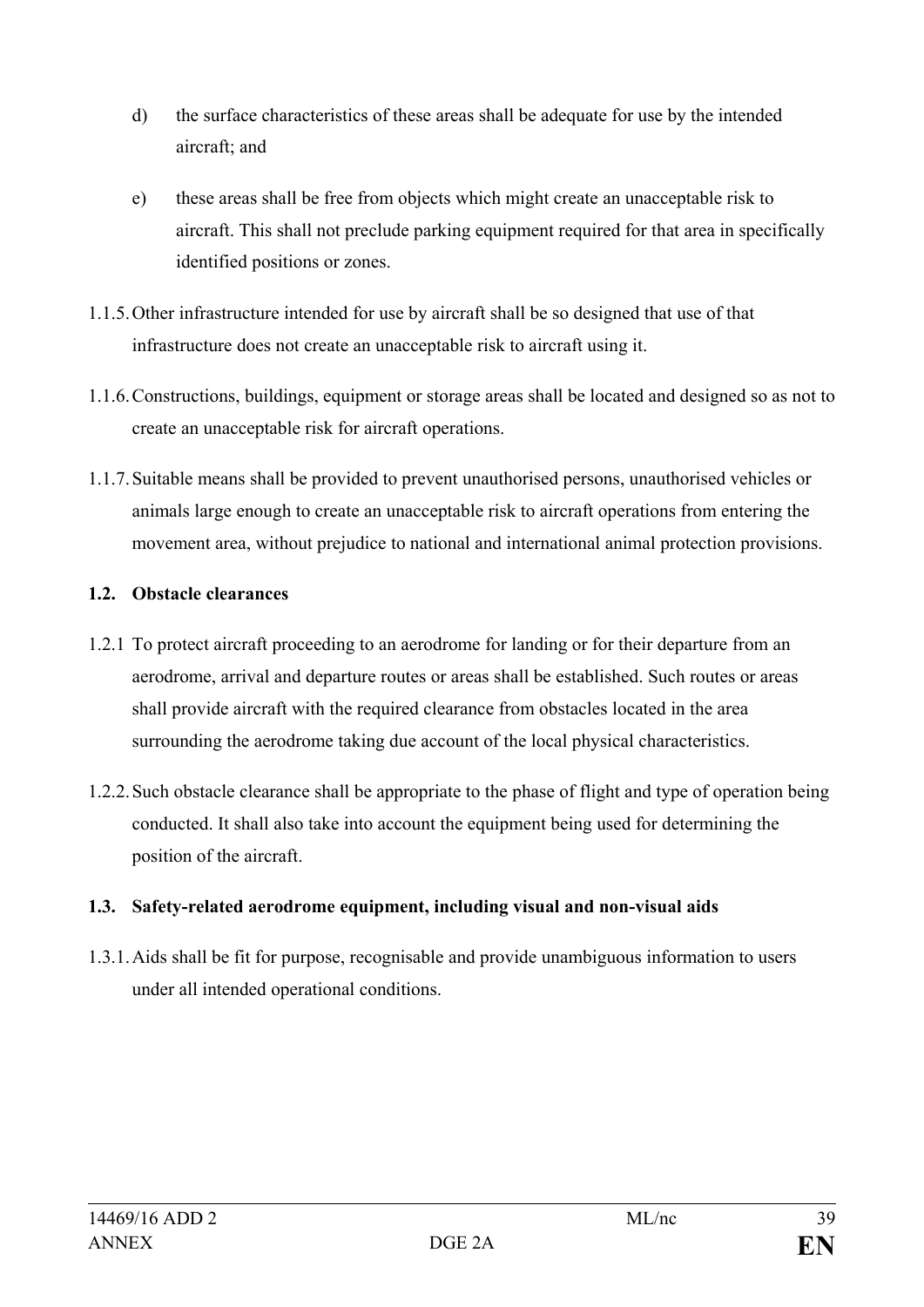- 1.3.2.Safety-related aerodrome equipment shall function as intended under the foreseen operating conditions. Under operating conditions or in case of failure, safety-related aerodrome equipment shall not cause an unacceptable risk to aviation safety.
- 1.3.3.The aids and their electrical power supply system shall be so designed that failures do not result in inappropriate, misleading or insufficient information being given to users or in interruption of an essential service.
- 1.3.4.Suitable means of protection shall be provided to avoid damage or disturbance to such aids.
- 1.3.5.Sources of radiation or the presence of moving or fixed objects shall not interfere with or adversely affect the performance of aeronautical communications, navigation and surveillance systems.
- 1.3.6.Information on operation and use of saety related aerodrome equipment shall be made available to relevant staff, including clear indications of the conditions which may create unacceptable risks to aviation safety.

# **1.4. Aerodrome data**

- 1.4.1.Data relevant to the aerodrome and the available services shall be established and kept up to date.
- 1.4.2.The data shall be accurate, readable, complete and unambiguous. Appropriate integrity levels shall be maintained.
- 1.4.3.The data shall be made available to the users and the relevant ANS providers in a timely manner, using a sufficiently secure and expeditious method of communication.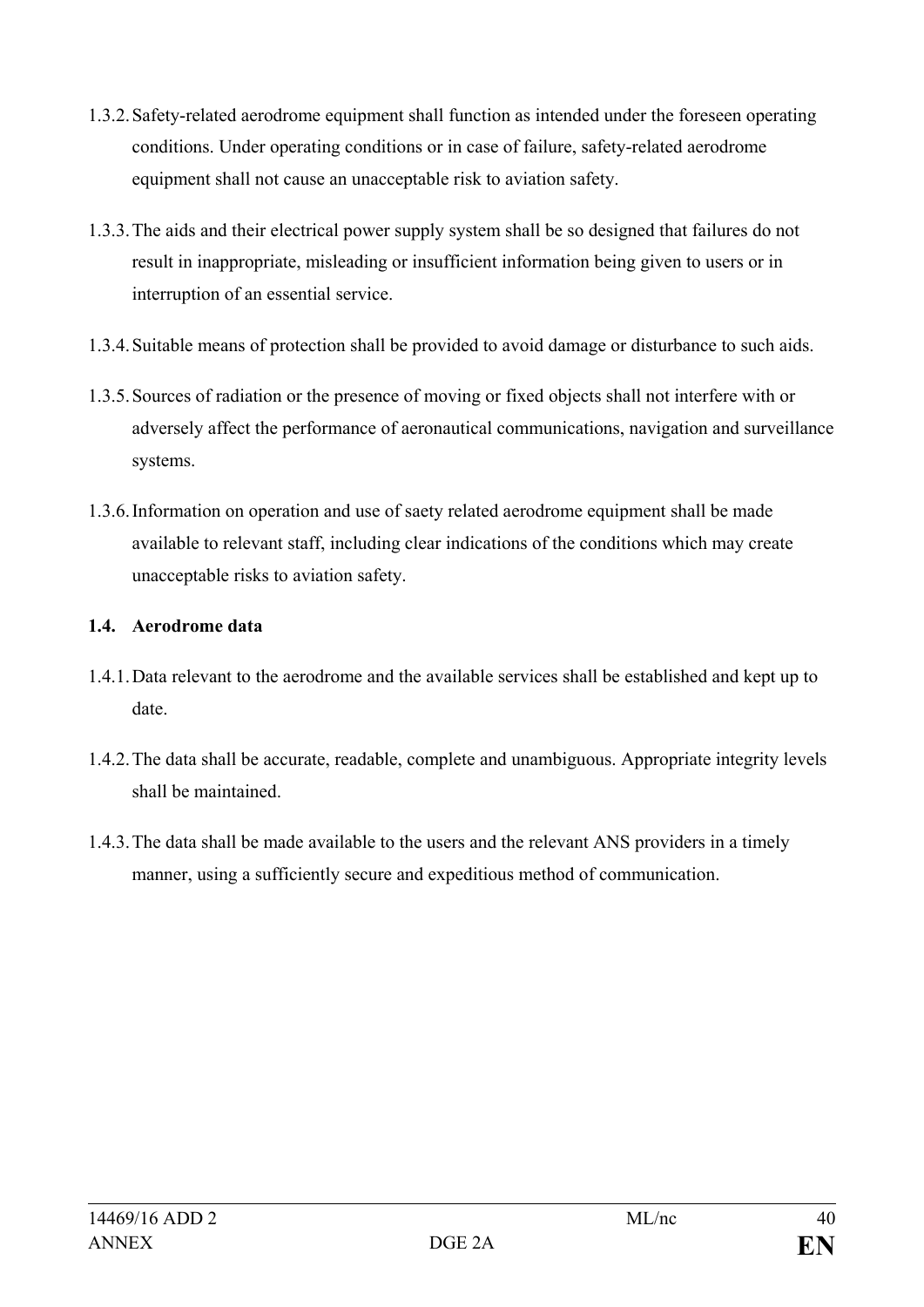### **2. OPERATIONS AND MANAGEMENT**

#### **2.1. Responsibilities of the aerodrome operator**

The aerodrome operator is responsible for operation of the aerodrome. The responsibilities of the aerodrome operator are as follows:

- a) the aerodrome operator shall have, directly or through arrangements with third parties, all the means necessary to ensure safe operation of aircraft at the aerodrome. These means shall include, but are not limited to, facilities, personnel, equipment and material, documentation of tasks, responsibilities and procedures, access to relevant data and record-keeping;
- b) the aerodrome operator shall verify that the requirements of Section point 1 are complied with at all times or take appropriate measures to mitigate the risks associated with non-compliance. Procedures shall be established and applied to make all users aware of such measures in a timely manner;
- c) the aerodrome operator shall establish and implement an appropriate aerodrome wildlife risk management programme directly or through arrangements with third parties;
- d) the aerodrome operator shall ensure, directly or through arrangement**s** with third parties, that movements of vehicles and persons in the movement area and other operational areas are coordinated with movements of aircraft in order to avoid collisions and damage to aircraft;
- e) the aerodrome operator shall ensure that procedures to mitigate risks related to aerodrome operations in winter operation, adverse weather conditions, reduced visibility or at night, if applicable, are established and implemented;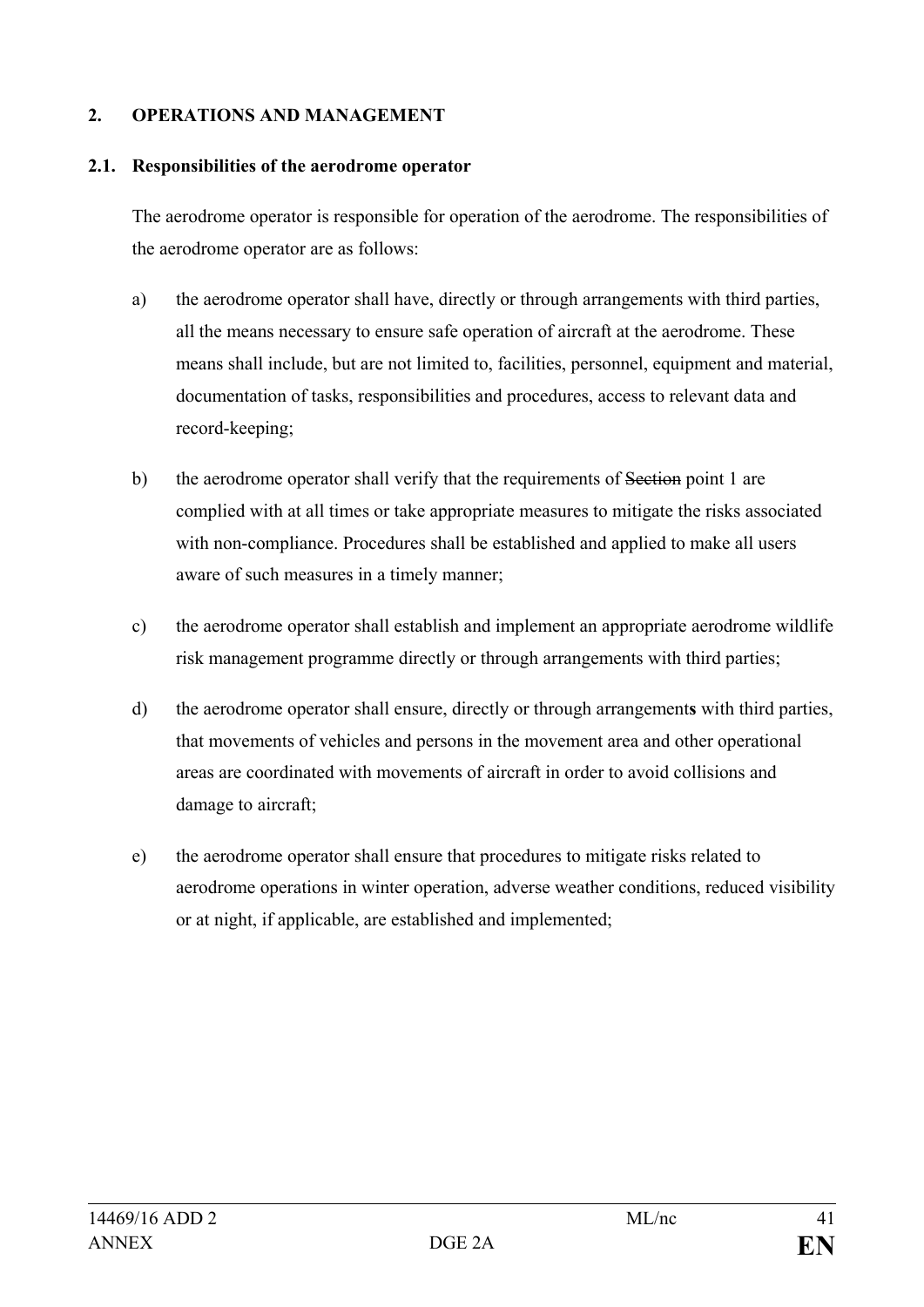- f) the aerodrome operator shall establish arrangements with other relevant organisations to ensure continuing compliance with these essential requirements for aerodromes. These organisations include, but are not limited to, aircraft operators, air navigation service providers, ground handling service providers, apron management service providers and other organisations whose activities or products may have an effect on aircraft safety;
- g) the aerodrome operator shall verify that oganisations involved in storing and dispensing of fuel/energy for propulsion to aircraft have procedures to ensure that aircraft are provided with fuel/energy for propulsion which is uncontaminated and of the correct specification;
- h) manuals for maintenance of aerodrome equipment shall be available, applied in practice and cover maintenance and repair instructions, servicing information, troubleshooting and inspection procedures;
- i) the aerodrome operator shall establish, directly or through arrangements with third parties, and implement an aerodrome emergency plan, covering emergency scenarios that may occur at the aerodrome or in its surroundings. This plan shall be coordinated, as appropriate, with the community emergency plan established for aviation emergency situations occuring in the aerodrome local area;
- j) the aerodrome operator shall ensure, directly or through arrangements with third parties, that adequate aerodrome rescue and firefighting services are provided. Such services shall respond to an incident or accident with due urgency and shall include at least equipment, extinguishing agents and a sufficient number of personnel;
- k) the aerodrome operator shall use only trained and qualified personnel for aerodrome operations and maintenance and shall, directly or through arrangements with third parties, implement and maintain training and checking programmes to ensure the continuing competence of all relevant personnel;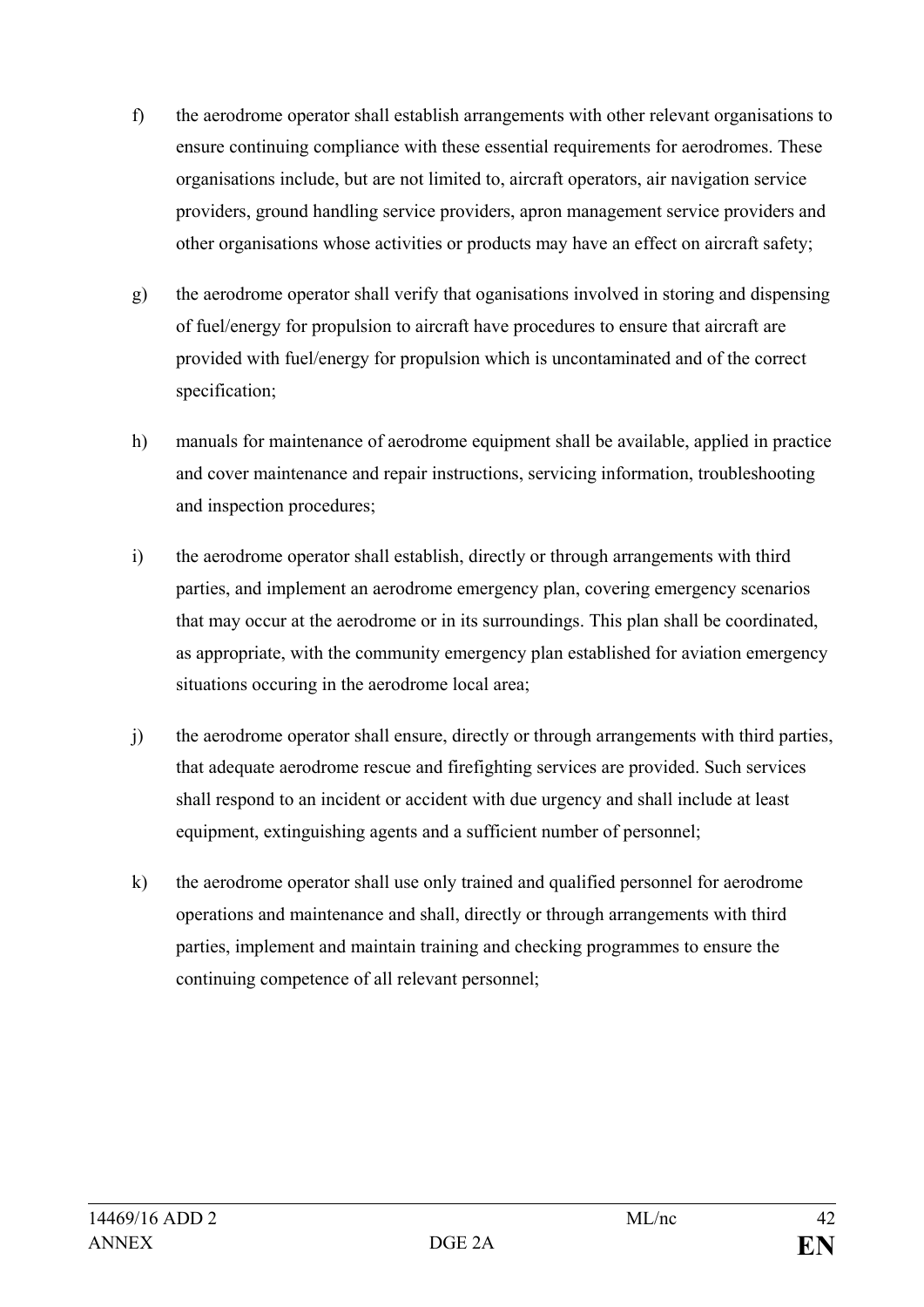- l) the aerodrome operator shall ensure that any person permitted unescorted access to the movement area or other operational areas is adequately trained and qualified for such access;
- m) the rescue and firefighting personnel shall be properly trained and qualified to operate in the aerodrome environment. The aerodrome operator shall, directly or through arrangements with third parties, implement and maintain training and checking programmes to ensure the continuing competence of this personnel; and
- n) all rescue and firefighting personnel potentially required to act in aviation emergencies shall periodically demonstrate their medical fitness to execute their functions satisfactorily, taking into account the type of activity. In this context, medical fitness, comprising both physical and mental fitness, means not suffering from any disease or disability which could make this personnel unable:
	- to execute the tasks necessary to operate in aviation emergencies;
	- to perform their assigned duties at any time; or
	- to perceive their environment correctly.

# **2.2. Management systems**

- 2.2.1.As appropriate for the type of activity undertaken and the size of the organisation, the aerodrome operator shall implement and maintain a management system to ensure compliance with these essential requirements, manage safety risks, and aim for continuous improvement of this system.
- 2.2.2.The aerodrome operator shall establish an occurrence reporting system as part of the management system under point 2.2.1, in order to contribute to the aim of continuous improvement of safety. The analysis of information from this occurrence reporting system shall involve the parties listed in point 2.1(f) above, as appropriate.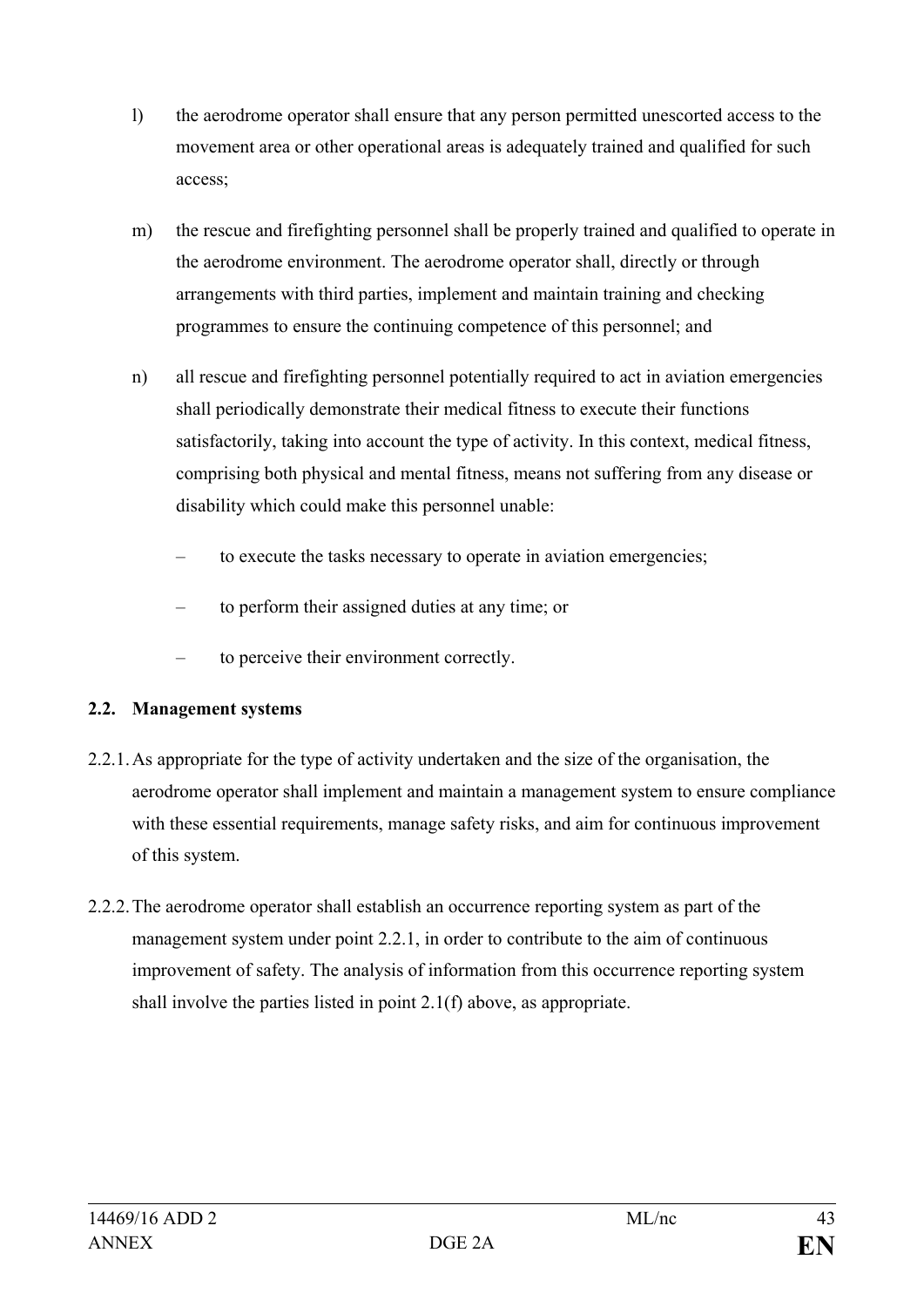2.2.3.The aerodrome operator shall develop an aerodrome manual and operate in accordance with that manual. Such manuals shall contain all necessary instructions, information and procedures for the aerodrome, the management system and for operations and maintenance personnel to perform their duties.

# **3. AERODROME SURROUNDINGS**

- 3.1. The airspace around aerodrome movement areas shall be safeguarded from obstacles so as to permit the intended aircraft operations at the aerodromes without creating an unacceptable risk caused by the development of obstacles around the aerodrome. Obstacle monitoring surfaces shall therefore be developed, implemented and continuously monitored to identify any infringing penetration.
	- a) Any infringement of these surfaces will require an assessment to identify whether or not the object creates an unacceptable risk. Any object posing an unacceptable risk shall be removed or appropriate mitigating action shall be taken to protect aircraft using the aerodrome.
	- b) Any remaining such obstacles shall be published and, depending on the need, shall be marked and, where necessary, made visible by means of lights.
- 3.2. Hazards related to human activities and land use, such as, but not limited to, items on the following list, shall be monitored. The risk caused by them shall be assessed and mitigated as appropriate:
	- a) any development or change in land use in the aerodrome area;
	- b) the possibility of obstacle-induced turbulence;
	- c) the use of hazardous, confusing and misleading lights;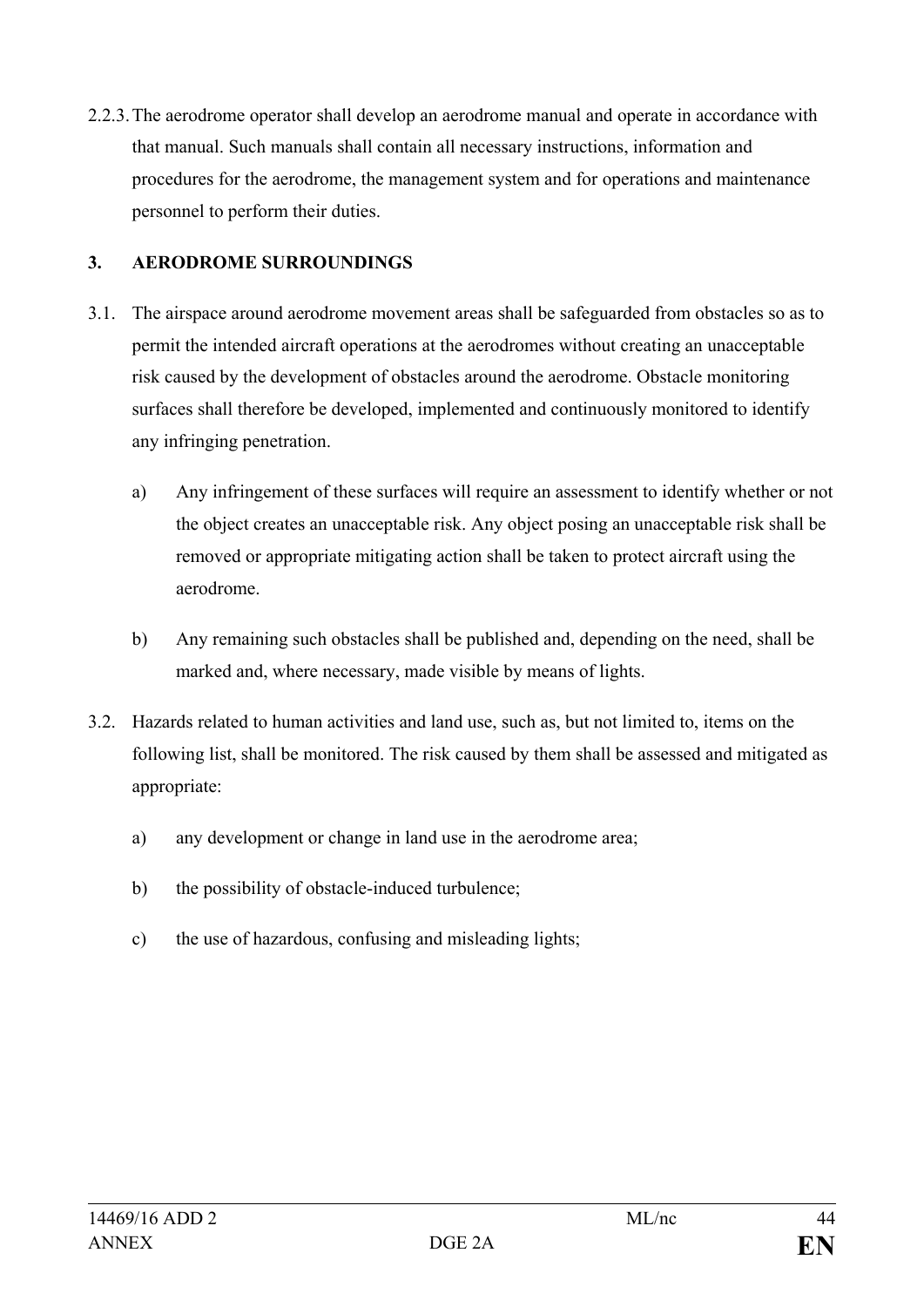- d) the dazzling caused by large and highly reflective surfaces;
- e) the creation of areas that might encourage wildlife activity in the surroundings of the aerodrome movement area; or
- f) sources of non-visible radiation or the presence of moving or fixed objects which may interfere with, or adversely affect, the performance of aeronautical communications, navigation and surveillance systems.
- 3.3. An emergency plan shall be established for aviation emergency situations occurring in the aerodrome local area.

# **4. GROUND HANDLING SERVICES**

# **4.1. Responsibilities of the ground handling services provider**

The provider of ground handling service is responsible for the safe operation of its activities at the aerodrome. The responsibilities of the provider are as follows:

- a) the provider shall have all the means necessary to ensure safe provision of service at the aerodrome. These means shall include, but are not limited to, facilities, personnel, equipment and material;
- b) the provider shall comply with the procedures contained in the aerodrome manual, including those in relation to movements of its vehicles, equipment and personnel and the risk related to aerodrome operations in winter, at night and in adverse weather conditions;
- c) the provider shall provide the ground handling services in accordance with the procedures and instructions of the aircraft operator it serves;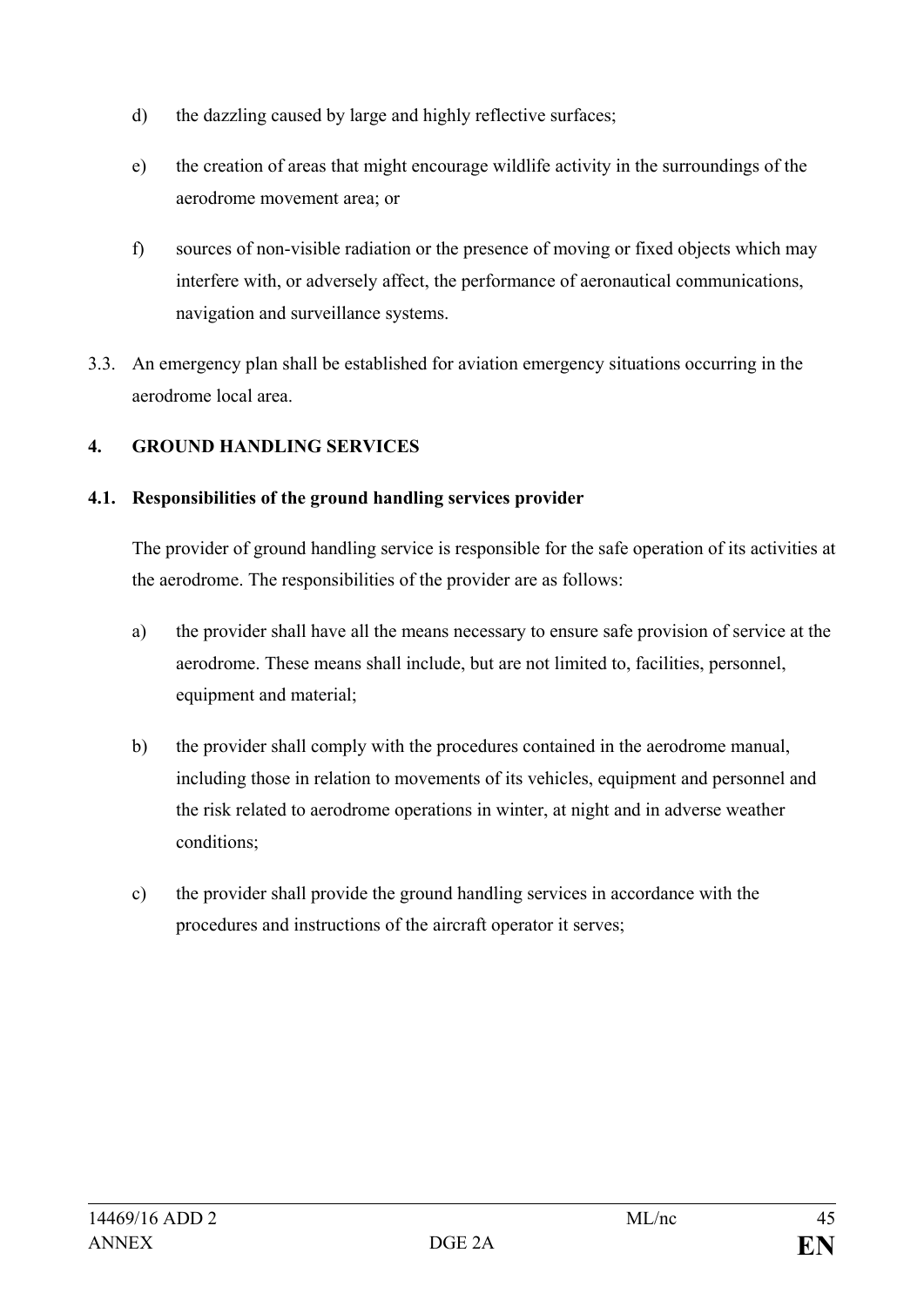- d)  $[\dots]$ ;
- e) […];
- $f$ )  $[...]$ ;
- g) […];
- h) the provider shall ensure that manuals for the operation and maintenance of ground handling equipment are available, applied in practice and cover operation, maintenance and repair instructions, servicing information, troubleshooting and inspection procedures;
- i) the provider shall use only adequately trained and qualified personnel and shall ensure the implementation and maintenance of training and checking programmes to ensure the continuing competence of all relevant personnel.

#### **4.2. Management systems**

- 4.2.1.As appropriate for the type of activity undertaken and the size of the organisation, the provider shall implement and maintain a management system to ensure compliance with these essential requirements, manage safety risks and to aim for continuous improvement of this system. Such system shall be coordinated with the management system of the aerodrome operator.
- 4.2.2.The provider shall establish an occurrence reporting system as part of the management system under point 4.2.1 in order to contribute to the aim of continuous improvement of safety. Without prejudice to other reporting obligations, the provider shall transmit all occurences to the reporting system of the aerodrome operator, and, if relevant, to that of the air traffic service provider.
- 4.2.3.The provider shall develop a ground handling service manual and operate in accordance with that manual. Such manual shall contain all necessary instructions, information and procedures for the service, the management system and for service personnel to perform their duties.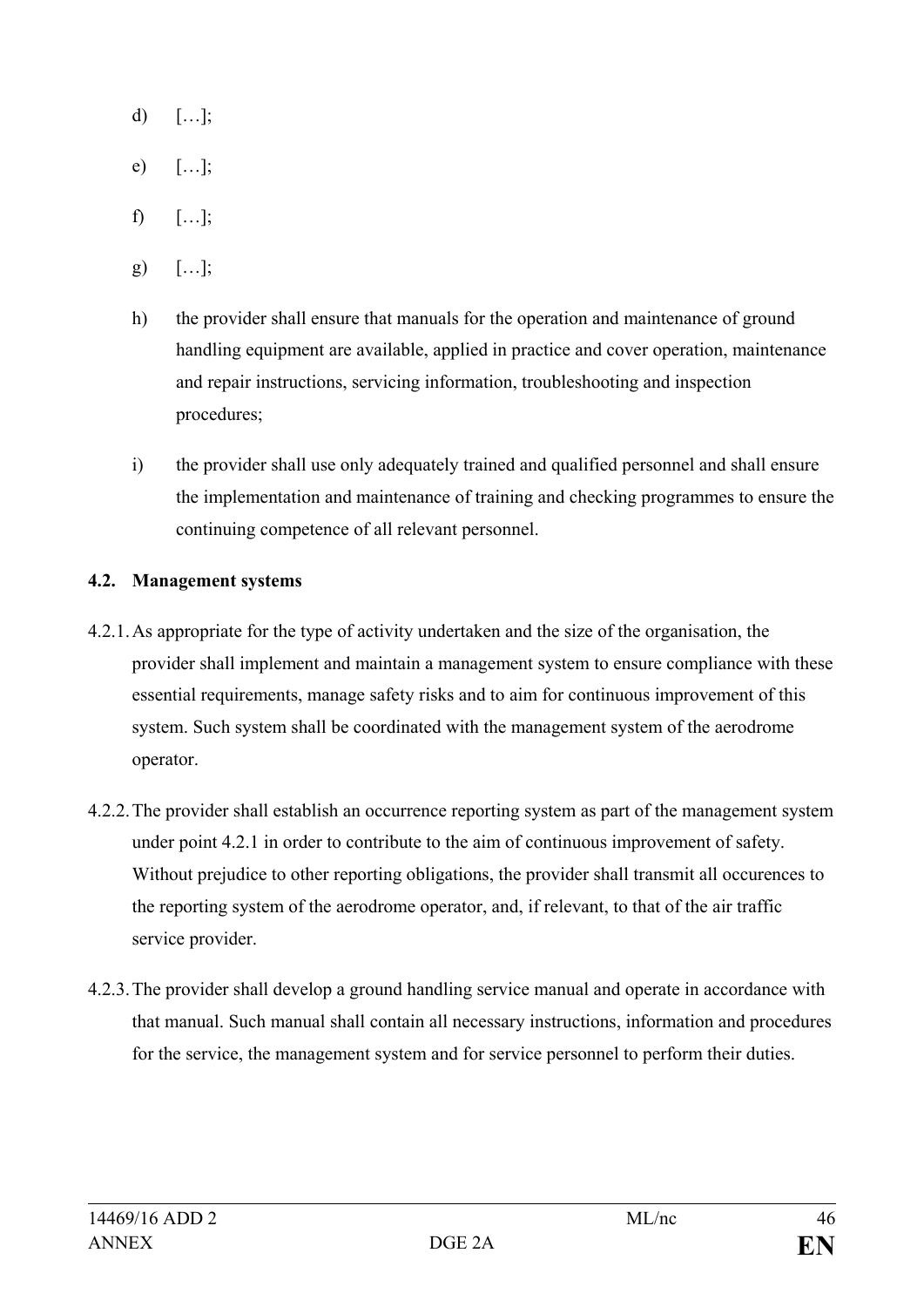#### **4a. Apron management services**

- 4.a.1. The AMS provider shall provide its services in accordance with the operating procedures included in the aerodrome manual.
- 4.a.2. As appropriate for the type of activity undertaken and the size of the organisation, the AMS provider shall implement and maintain a management system, including safety management, to ensure compliance with these essential requirements;
- 4.a.3. The AMS provider shall establish formal arrangements with the aerodrome operator and the air traffic services provider describing the scope of the services to be provided;
- 4.a.4. The AMS provider shall establish an occurrence reporting system as part of the management system under point 4.a.2 in order to contribute to the aim of continuous improvement of safety. Without prejudice to other reporting obligations, the provider shall transmit all occurences to the reporting system of the aerodrome operator, and, if relevant, to that of the air traffic services provider;
- 4.a.5. The AMS provider shall participate in the safety programmes established by the aerodrome operator.

# **5. OTHERS**

Without prejudice to the responsibilities of the aircraft operator, the aerodrome operator shall ensure that, except for aircraft emergency situations, when diverting to an alternate aerodrome, or under other conditions specified in each case by the national competent authority, an aerodrome or parts thereof shall not be used by aircraft for which the aerodrome design and operating procedures are not normally intended.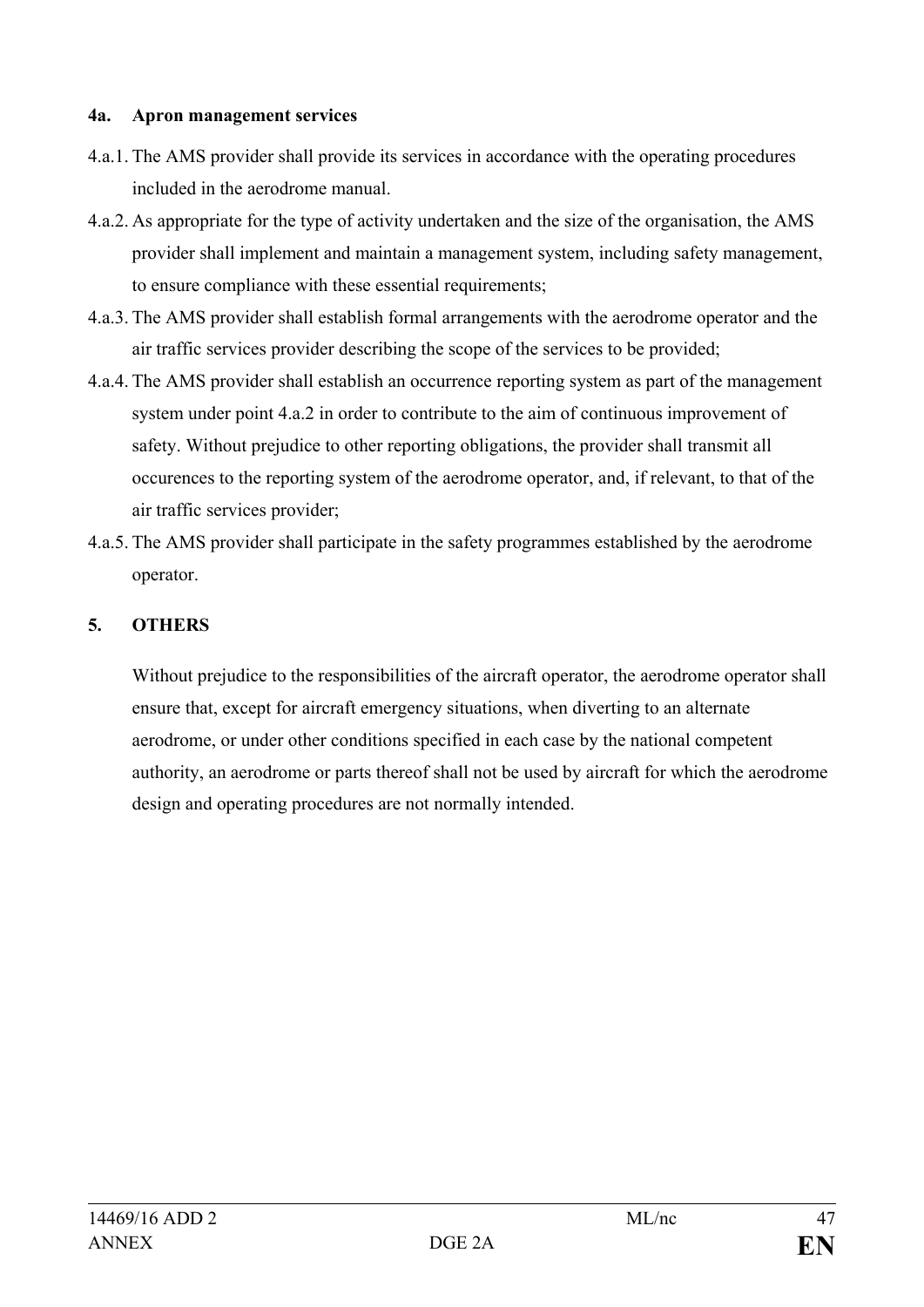### **ANNEX VIII**

#### **Essential requirements for ATM/ANS and air traffic controllers**

#### **1. USE OF THE AIRSPACE**

- 1.1. All aircraft, excluding those engaged in the activities referred to in Article 2(3)(a), in all phases of flight or on the movement area of an aerodrome, shall be operated in accordance with common general operating rules and any applicable procedure specified for use of that airspace.
- 1.2. All aircraft, excluding those engaged in the activities referred to in Article 2(3)(a), shall be equipped with the required constituents and operated accordingly. Constituents used in the ATM/ANS system shall also comply with the requirements in point 3.

#### **2. SERVICES**

#### **2.1. Aeronautical information and data for airspace users for the purpose of air navigation**

- 2.1.1.The data used as a source for aeronautical information shall be of sufficient quality, complete, current and provided in a timely manner.
- 2.1.2.Aeronautical information shall be accurate, complete, current, unambiguous and be of adequate integrity in a suitable format for users.
- 2.1.3.The dissemination of such aeronautical information to airspace users shall be timely and use sufficiently reliable and expeditious means of communication protected from intentional and unintentional interference and corruption.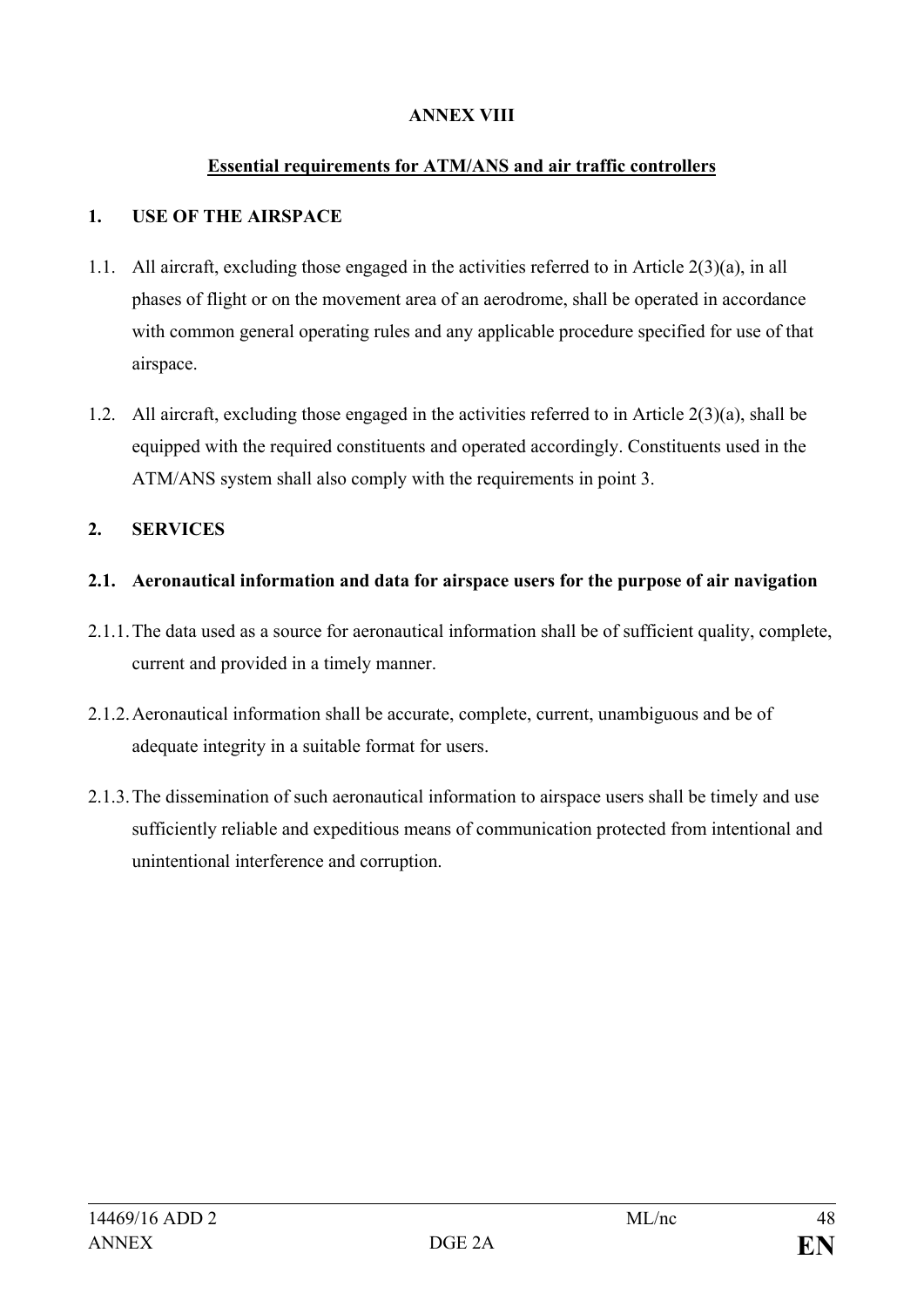#### **2.2. Meteorological services**

- 2.2.1.The data used as a source for aeronautical meteorological information shall be of sufficient quality, complete and current.
- 2.2.2.To the extent possible, aeronautical meteorological information shall be precise, complete, current, be of adequate integrity and unambiguous in order to meet the needs of airspace users.
- 2.2.3.The dissemination of such aeronautical meteorological information to airspace users shall be timely and use sufficiently reliable and expeditious means of communication protected from interference and corruption.

# **2.3. Air traffic services**

- 2.3.1.The data used as a source for the provision of air traffic services shall be correct, complete and current.
- 2.3.2.The provision of air traffic services shall be sufficiently precise, complete, current, and unambiguous to meet the safety needs of users.
- 2.3.3.Automated tools providing information or advice to users shall be properly designed, produced and maintained to ensure that they are fit for their intended purpose.
- 2.3.4.Air traffic control services and related processes shall provide for adequate separation between aircraft and, on the aerodrome manoeuvring area, prevent collisions between aircraft and obstructions and, where appropriate, assist in protection from other airborne hazards and shall ensure prompt and timely coordination with all relevant users and adjacent volumes of airspace.
- 2.3.5.Communication between air traffic services and aircraft and between relevant air traffic services units shall be timely, clear, correct and unambiguous, protected from interference and commoly understood and, if applicable, acknowledged by all actors involved.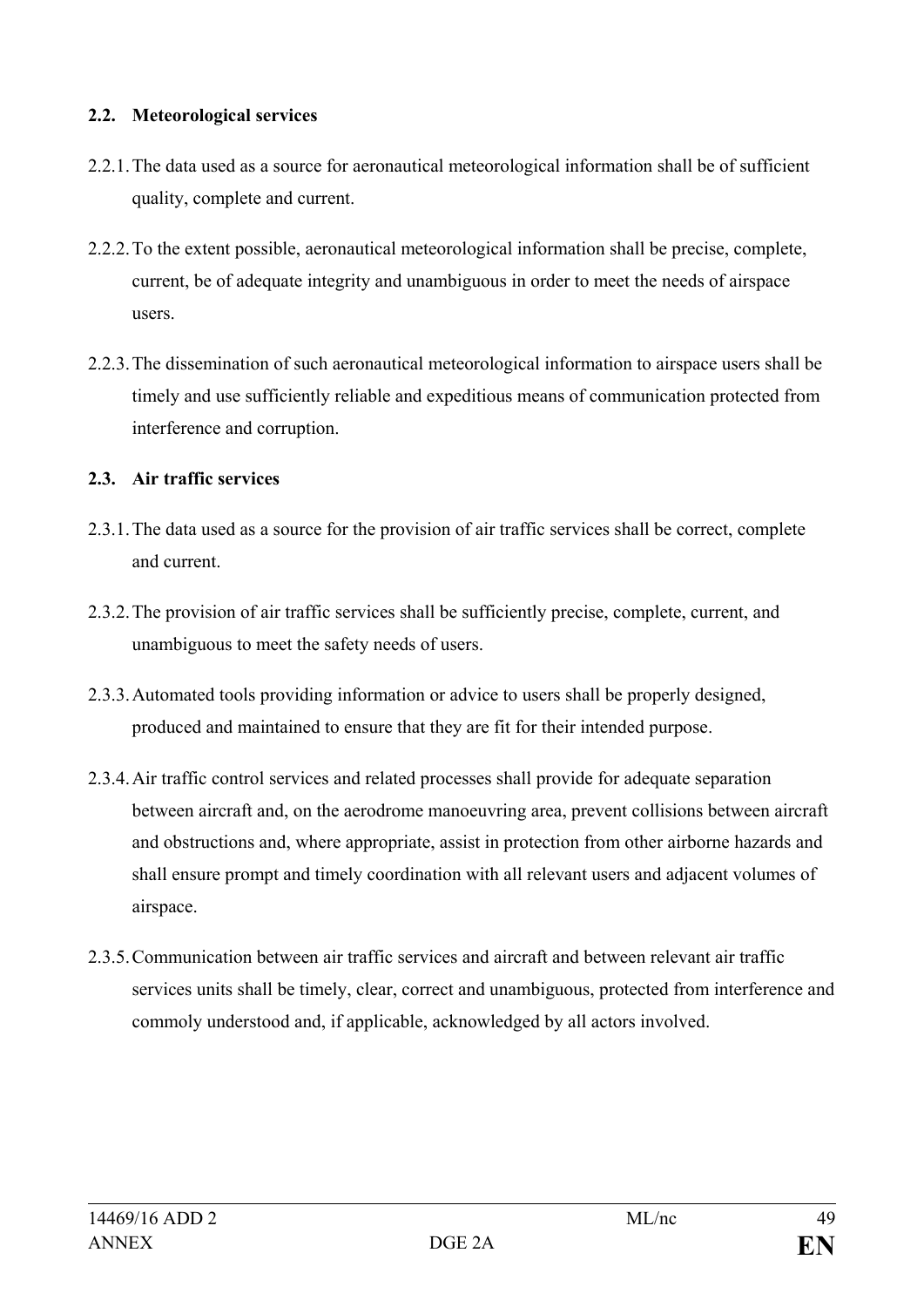2.3.6.Means shall be in place to detect possible emergencies and, when appropriate, to initiate effective search and rescue action. Such means shall, as a minimum, comprise appropriate alerting mechanisms, coordination measures and procedures, means and personnel to cover the area of responsibility efficiently.

#### **2.4. Communication services**

Communication services shall achieve and maintain sufficient performance with regard to their availability, integrity, continuity and timeliness. They shall be expeditious and protected from corruption.

#### **2.5. Navigation service**

Navigation services shall achieve and maintain a sufficient level of performance with regard to guidance, positioning and, when provided, timing information. The performance criteria include accuracy, integrity, availability and continuity of the service.

#### **2.6. Surveillance service**

Surveillance services shall determine the respective position of aircraft in the air and of other aircraft and ground vehicles on the aerodrome surface, with sufficient performance with regard to their accuracy, integrity, continuity and probability of detection.

# **2.7. Air traffic flow management**

The tactical management of air traffic flows at Union level shall use and provide sufficiently precise and current information of the volume and nature of the planned air traffic affecting service provision and shall coordinate and negotiate re-routing or delaying traffic flows in order to reduce the risk of overloading situations occurring in the air or at the aerodromes. Flow management shall be performed with a view to optimising available capacity in the use of airspace and enhancing air traffic flow management processes. It shall be based on safety, transparency and efficiency, ensuring that capacity is provided in a flexible and timely manner, consistent with the European Air Navigation Plan.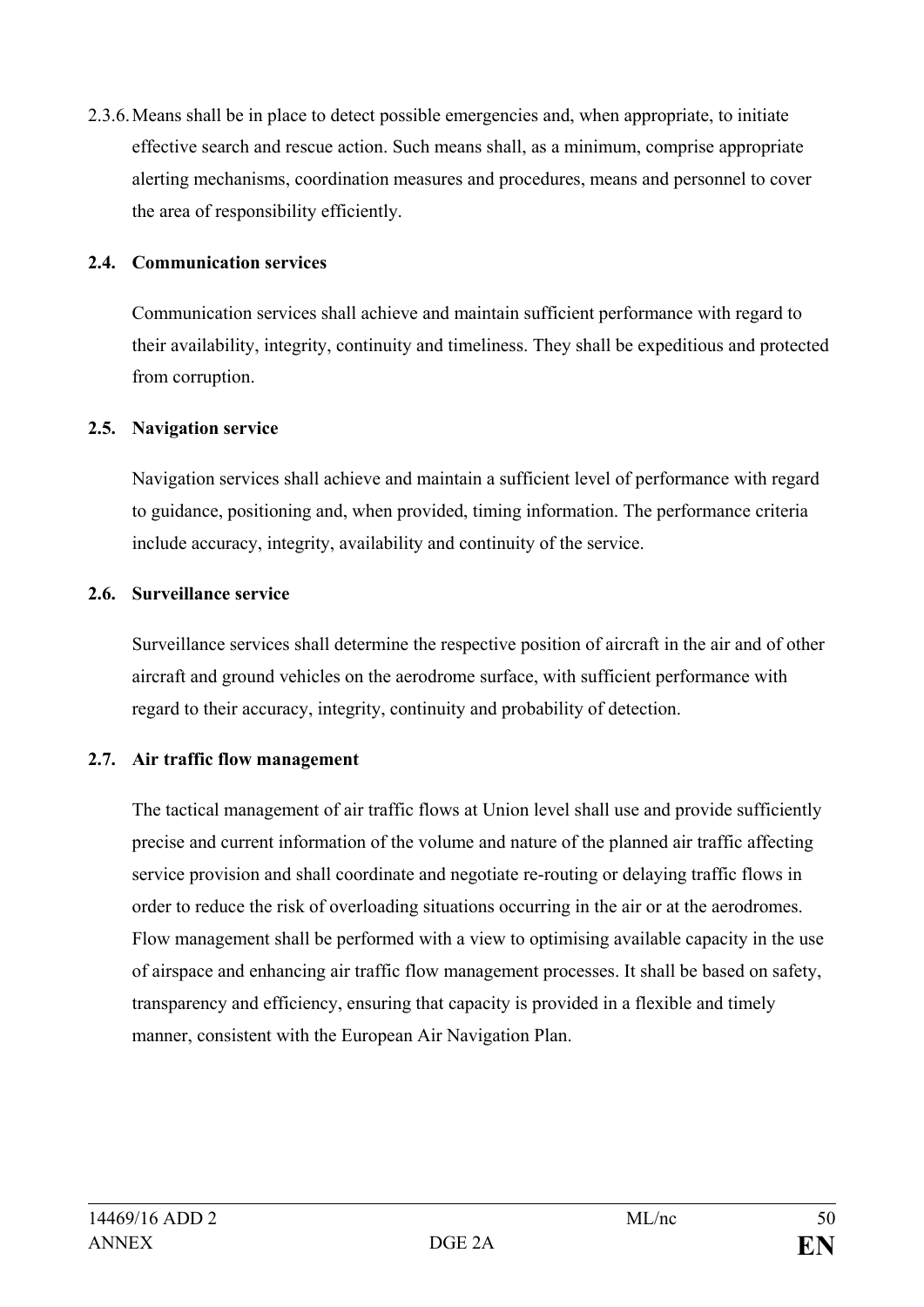The measures referred to in Article 37a, concerning flow management shall support operational decisions by air navigation service providers, aerodrome operators and airspace users and shall cover the following areas:

- a) flight planning;
- b) use of available airspace capacity during all phases of flight, including en route slot assignment;
- c) use of routings by general air traffic, including:
	- the creation of a single publication for route and traffic orientation,
	- options for diversion of general air traffic from congested areas, and
	- priority rules regarding access to airspace for general air traffic, particularly during periods of congestion and crisis; and
- d) the consistency between flight plans and airport slots and the necessary coordination with adjacent regions, as appropriate.

# **2.8. Airspace management**

The designation of specific volumes of airspace for a certain use shall be monitored, coordinated and promulgated in a timely manner in order to reduce the risk of loss of separation between aircraft in all circumstances. Taking into account the organisation of military activities and related aspects under the responsibility of the Member States, airspace management shall also support the uniform application of the concept of the flexible use of airspace as described by the ICAO and as implemented under Regulation (EC) No 551/2004, in order to facilitate airspace management and air traffic management in the context of the common transport policy.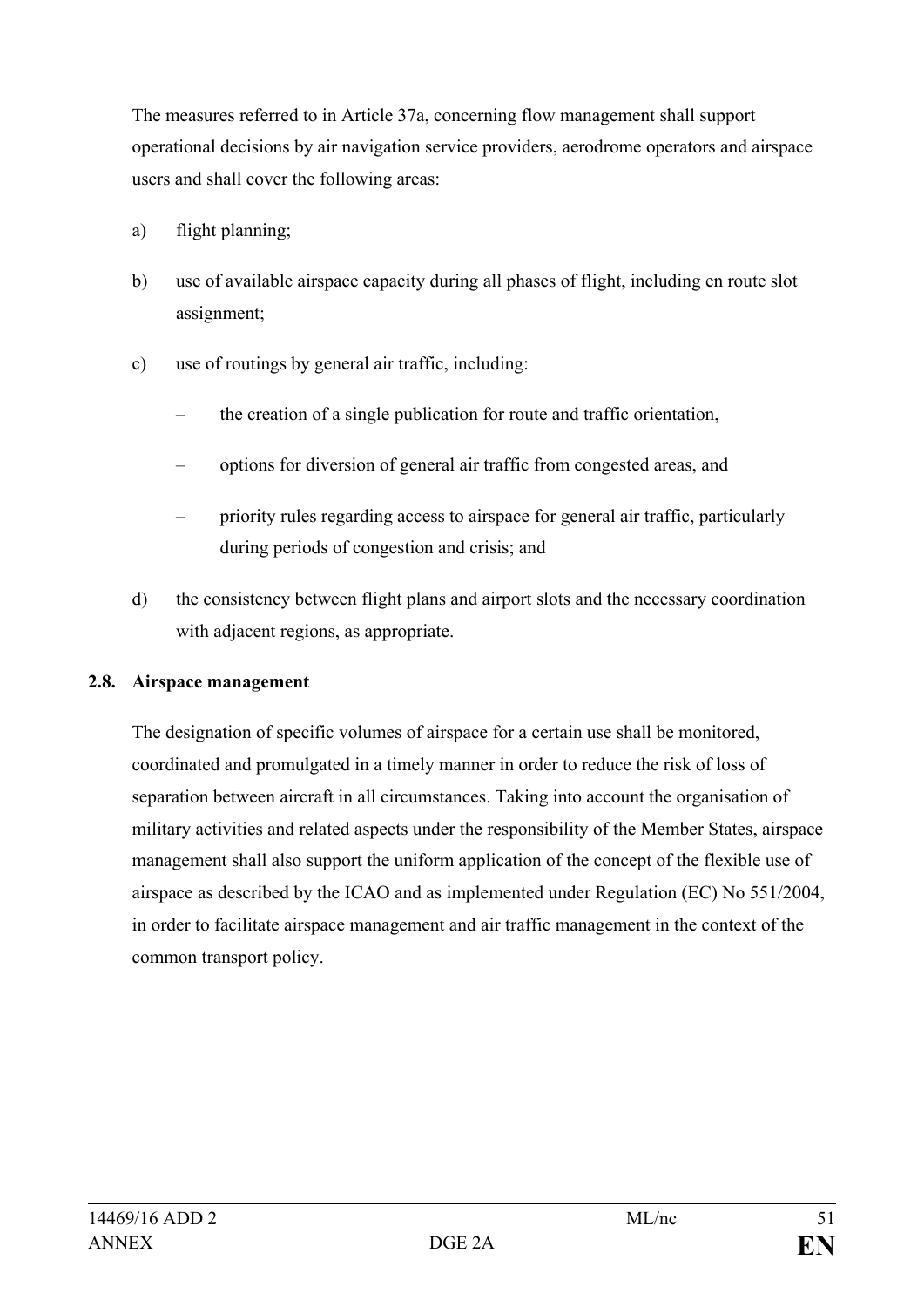#### **2.9. Airspace design**

Airspace structures and flight procedures shall be properly designed, surveyed and validated before they can be deployed and used by aircraft.

# **3. SYSTEMS AND CONSTITUENTS**

#### **3.1. General**

ATM/ANS systems and constituents providing related information to and from the aircraft and on the ground shall be properly designed, produced, installed, maintained and operated to ensure that they are fit for their intended purpose.

The systems and procedures shall include in particular those required to support the following functions and services:

- a) Airspace management
- b) Air traffic flow management
- c) Air traffic services, in particular flight data processing systems, surveillance data processing systems and human-machine interface systems
- d) Communications including ground-to-ground/space, air-to-ground and air-to-air/space communications
- e) Navigation
- f) Surveillance
- g) Aeronautical information services
- h) Meteorological services
- i) […]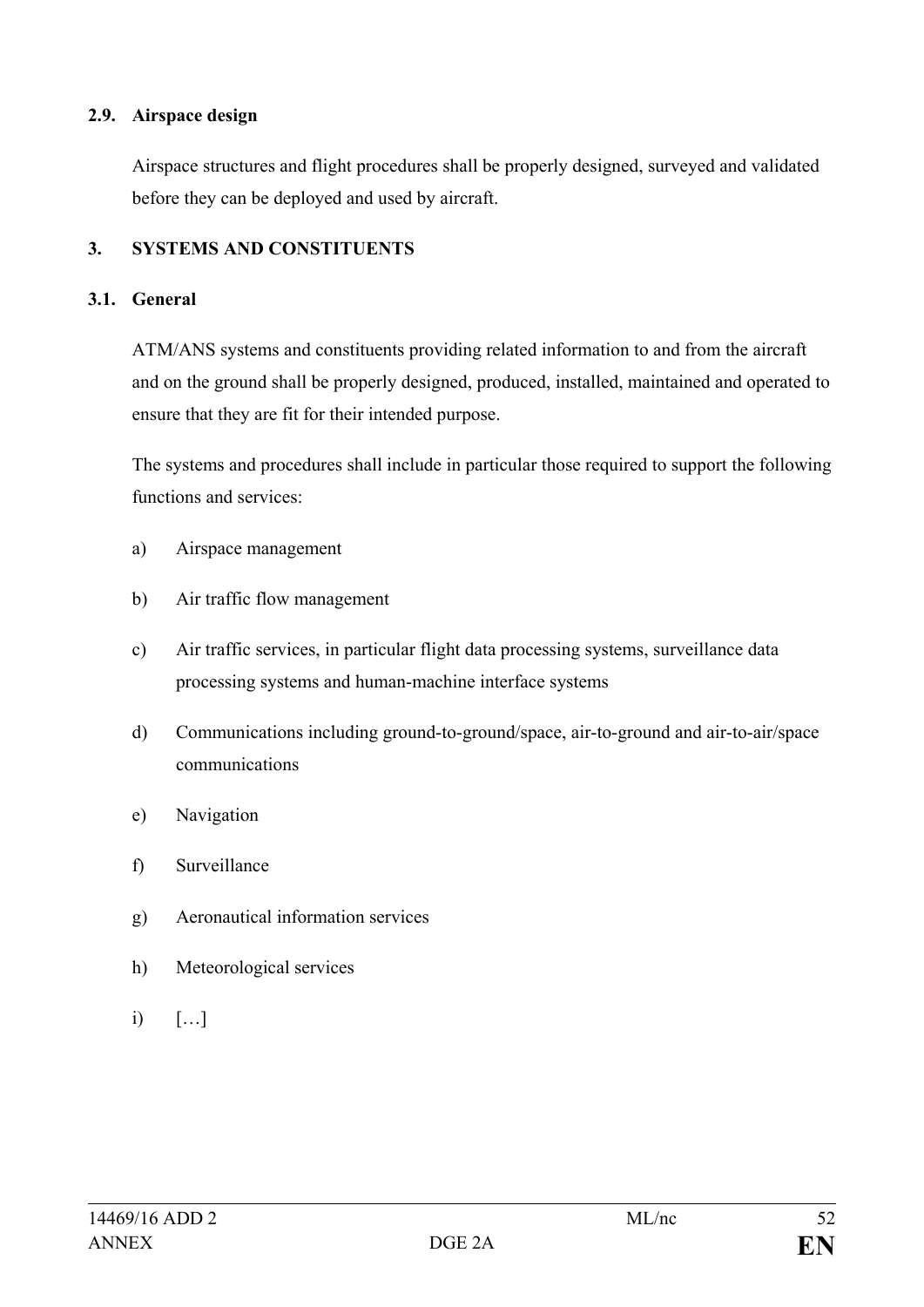### **3.2. System and constituent integrity, performance and reliability**

- **3.2.1.**The integrity and safety-related performance of systems and constituents whether on aircraft, on the ground or in space, shall be fit for their intended purpose. They shall meet the required level of operational performance for all their foreseeable operating conditions and for their whole operational life.
- **3.2.2.**ATM/ANS systems and their constituents shall be designed, built, maintained and operated using the appropriate and validated procedures, in such a way as to ensure the seamless operation of the European air traffic management network at all times and for all phases of flight. Seamless operation can be expressed, in particular, in terms of information-sharing, including the relevant operational status information, common understanding of information, comparable processing performances and the associated procedures enabling common operational performances agreed for the whole or parts of the European air traffic management network (EATMN).
- **3.2.3.**The EATMN, its systems and their constituents shall support, on a coordinated basis, new agreed and validated concepts of operation that improve the quality, sustainability and effectiveness of air navigation services, in particular in terms of safety and capacity.
- **3.2.4.**The EATMN, its systems and their constituents shall support the progressive implementation of civil/military coordination, to the extent necessary for effective airspace and air traffic flow management, and the safe and efficient use of airspace by all users, through the application of the concept of the flexible use of airspace.
- **3.2.5.**To achieve these objectives, the EATMN, its systems and their constituents shall support the timely sharing of correct and consistent information covering all phases of flight, between civil and military parties, without prejudice to security or defence policy interests, including requirements on confidentiality.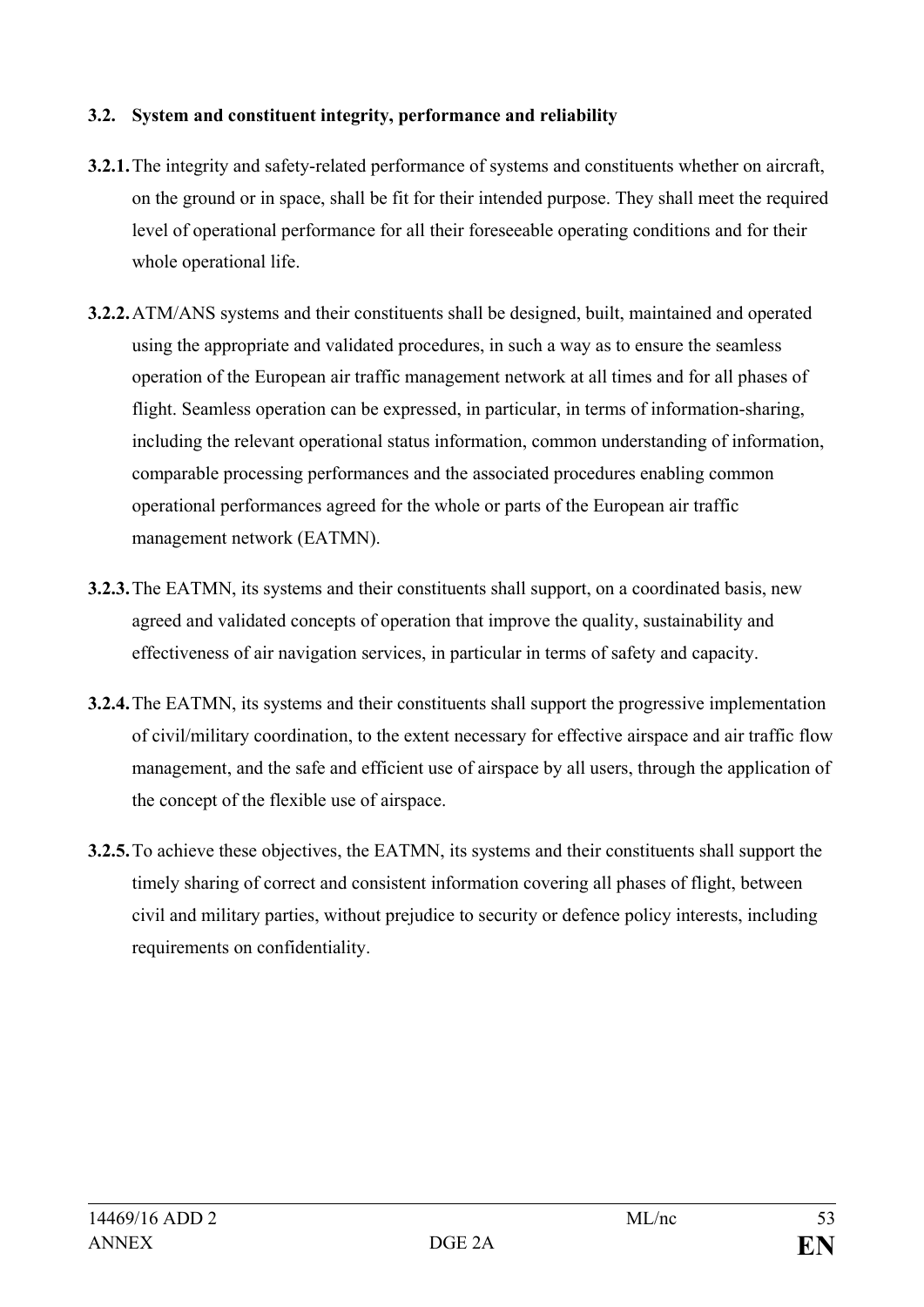#### **3.3. Design of systems and constituents**

- 3.3.1.Systems and constituents shall be designed to meet applicable safety and, where appropriate, security requirements.
- 3.3.2.Systems and constituents, considered collectively, separately and in relation to each other, shall be designed in such a way that an inverse relationship exists between the probability that any failure can result in a total system failure and the severity of its effect on the safety of services.
- 3.3.3.Systems and constituents, considered individually and in combination with each other, shall be designed taking into account limitations related to human capabilities and performance.
- 3.3.4.Systems and constituents shall be designed in a manner that protects them and the data they convey from harmful interactions with internal and external elements.
- 3.3.5.Information needed for manufacturing installation, operation and maintenance of the systems and constituents as well as information concerning unsafe conditions shall be provided to personnel in a clear, consistent and unambiguous manner.

# **3.4. Continuing level of service**

Safety levels of systems and constituents shall be maintained during service and any modifications to service.

# **4. QUALIFICATION OF AIR TRAFFIC CONTROLLERS**

# **4.1. General**

A person undertaking training as an air traffic controller or as a student air traffic controller, shall be sufficiently mature educationally, physically and mentally to acquire, retain and demonstrate the relevant theoretical knowledge and practical skill.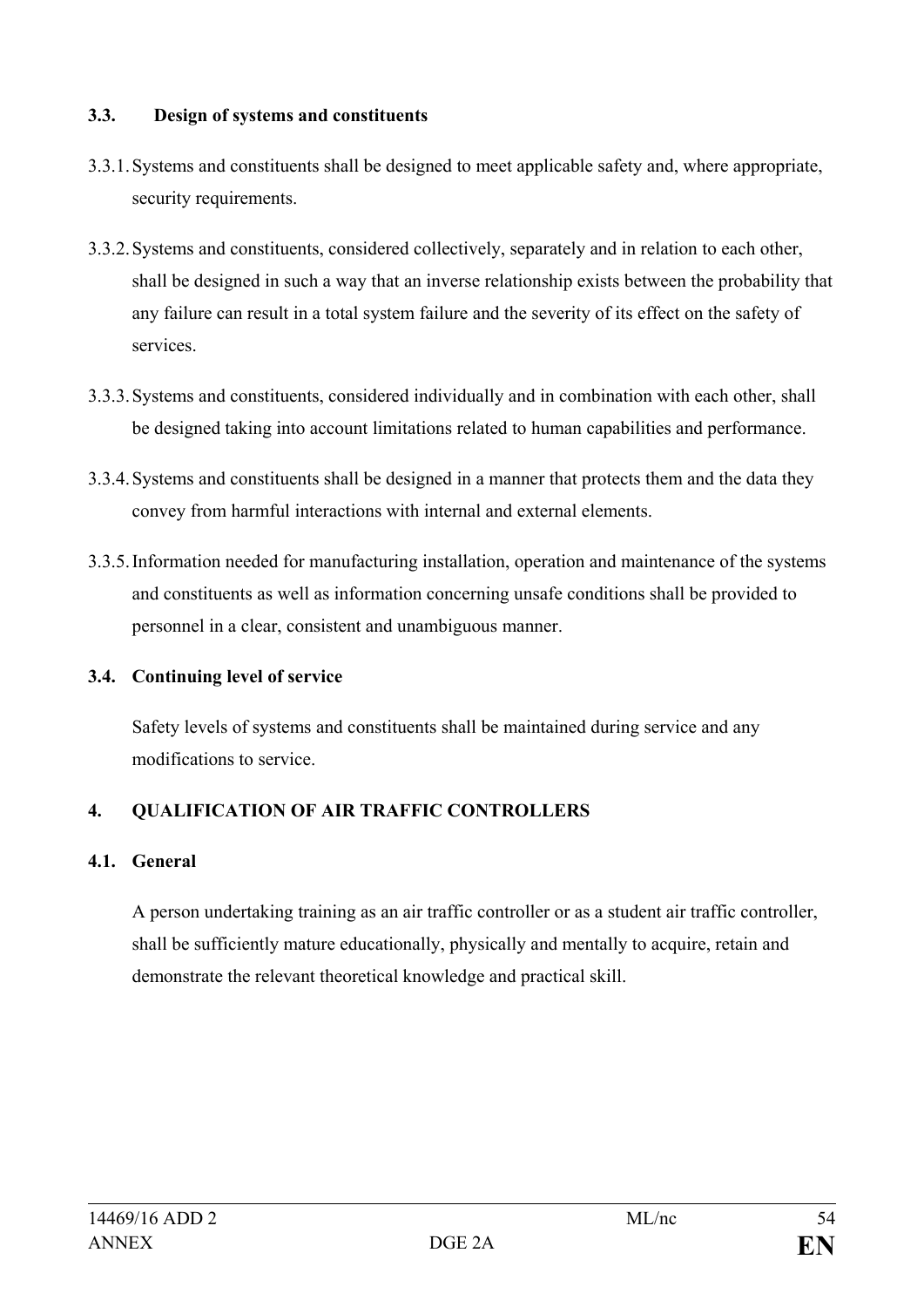### **4.2. Theoretical knowledge**

- 4.2.1.An air traffic controller shall acquire and maintain a level of knowledge appropriate to the functions exercised and proportionate to the risks associated with the type of service.
- 4.2.2.Acquisition and retention of theoretical knowledge shall be demonstrated by continuous assessment during training, or by appropriate examinations.
- 4.2.3.An appropriate level of theoretical knowledge shall be maintained. Compliance shall be demonstrated by regular assessments or examinations. The frequency of examinations shall be proportionate to the level of risk associated with the type of service.

#### **4.3. Practical skill**

- 4.3.1.An air traffic controller shall acquire and maintain the practical skills appropriate to exercise his/her functions. Such skills shall be proportionate to the risks associated with the type of service and shall cover at least, if appropriate to the functions exercised, the following items:
	- a) operational procedures;
	- b) task specific aspects;
	- c) abnormal and emergency situations; and
	- d) human factors.
- 4.3.2.An air traffic controller shall demonstrate the ability to perform the associated procedures and tasks with a level of competence appropriate to the functions exercised.
- 4.3.3.A satisfactory level of competence in practical skill shall be maintained. Compliance shall be verified by regular assessments. The frequency of these assessments shall be proportionate to the complexity and the level of risk associated with the type of service and the tasks performed.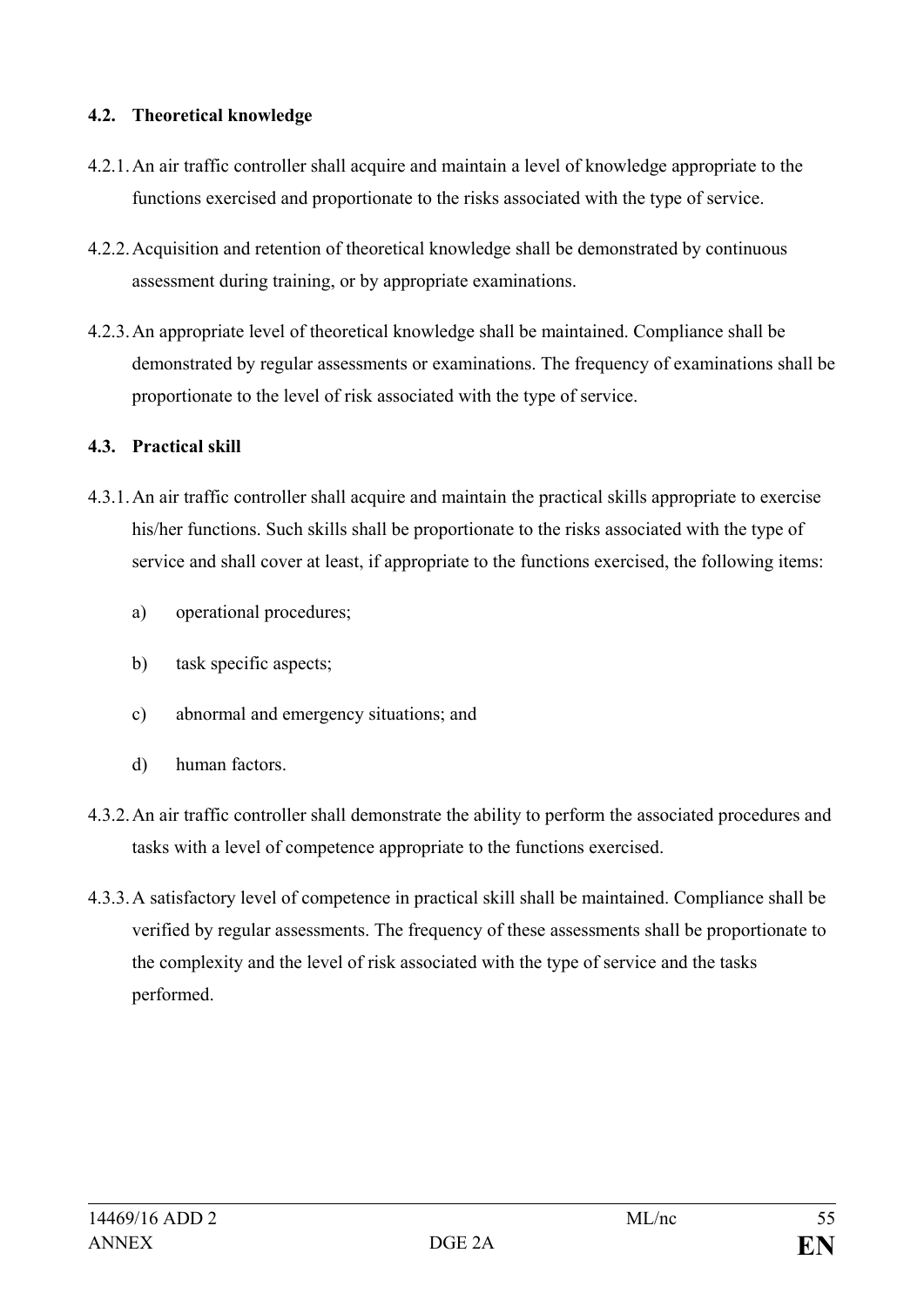#### **4.4. Language proficiency**

- 4.4.1.An air traffic controller shall demonstrate proficiency to speak and understand English to the extent he/she is able to communicate effectively in voice-only (telephone/radiotelephone) and in face-to-face situations on concrete and work-related topics, including in emergency situations.
- 4.4.2.Whenever necessary in a defined volume of airspace for Air Traffic Service (ATS) provision purposes, an air traffic controller shall also have proficiency to speak and understand the national language(s) to the extent described above.

# **4.5. Synthetic training devices (STD)**

When an STD is used for practical training on situational awareness and human factors or to demonstrate that skills are acquired or maintained, it shall have a level of performance that allows adequate simulation of the working environment and operational situations appropriate to the training provided.

#### **4.6. Training courses**

- 4.6.1.Training shall be given by a training course, which may comprise theoretical and practical instruction, including training on an STD, if applicable.
- 4.6.2.A course shall be defined and approved for each type of training.

# **4.7. Instructors**

- 4.7.1.Theoretical instruction shall be given by appropriately qualified instructors. They shall:
	- a) have appropriate knowledge in the field where instruction is to be given; and
	- b) have demonstrated the ability to use appropriate instructional techniques.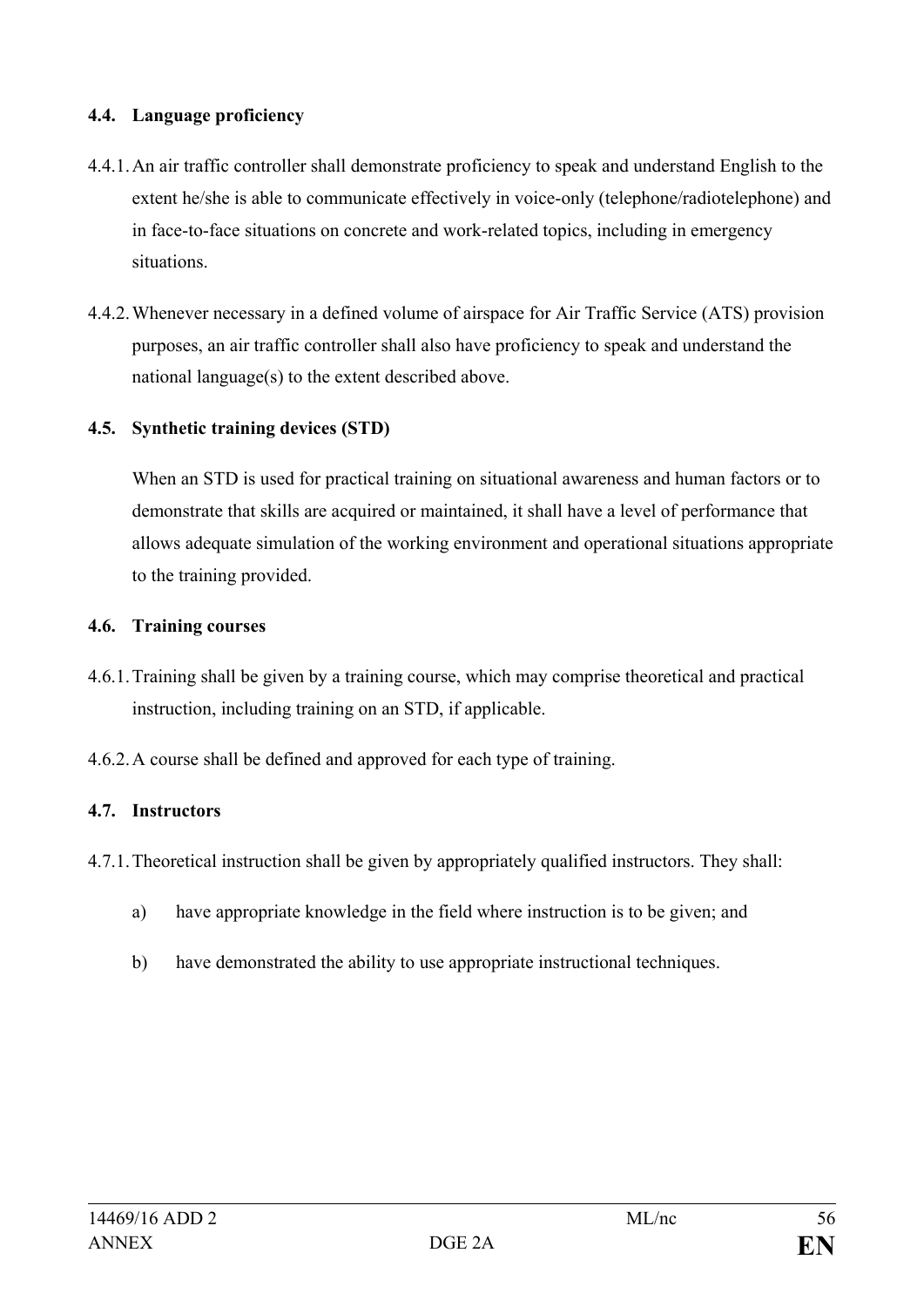- 4.7.2.Instruction on practical skills shall be given by appropriately qualified instructors, who have the following qualifications:
	- a) meet the theoretical knowledge and the experience requirements appropriate to the instruction being given;
	- b) have demonstrated the ability to instruct and to use appropriate instructional techniques;
	- c) have practised instructional techniques in those procedures in which it is intended to provide instruction; and
	- d) receive regular refresher training to ensure that the instructional competences are maintained up to date.
- 4.7.3.Instructors on practical skills shall also be or have been entitled to act as an air traffic controller.

# **4.8. Assessors**

- 4.8.1.Persons responsible for assessing the skill of air traffic controllers shall:
	- a) have demonstrated the ability to assess the performance of, and conduct tests and checks on air traffic controllers; and
	- b) receive regular refresher training to ensure that the assessment standards are maintained up to date.
- 4.8.2.Assessors on practical skills shall also be or have been entitled to act as an air traffic controller in those areas in which assessment is to be made.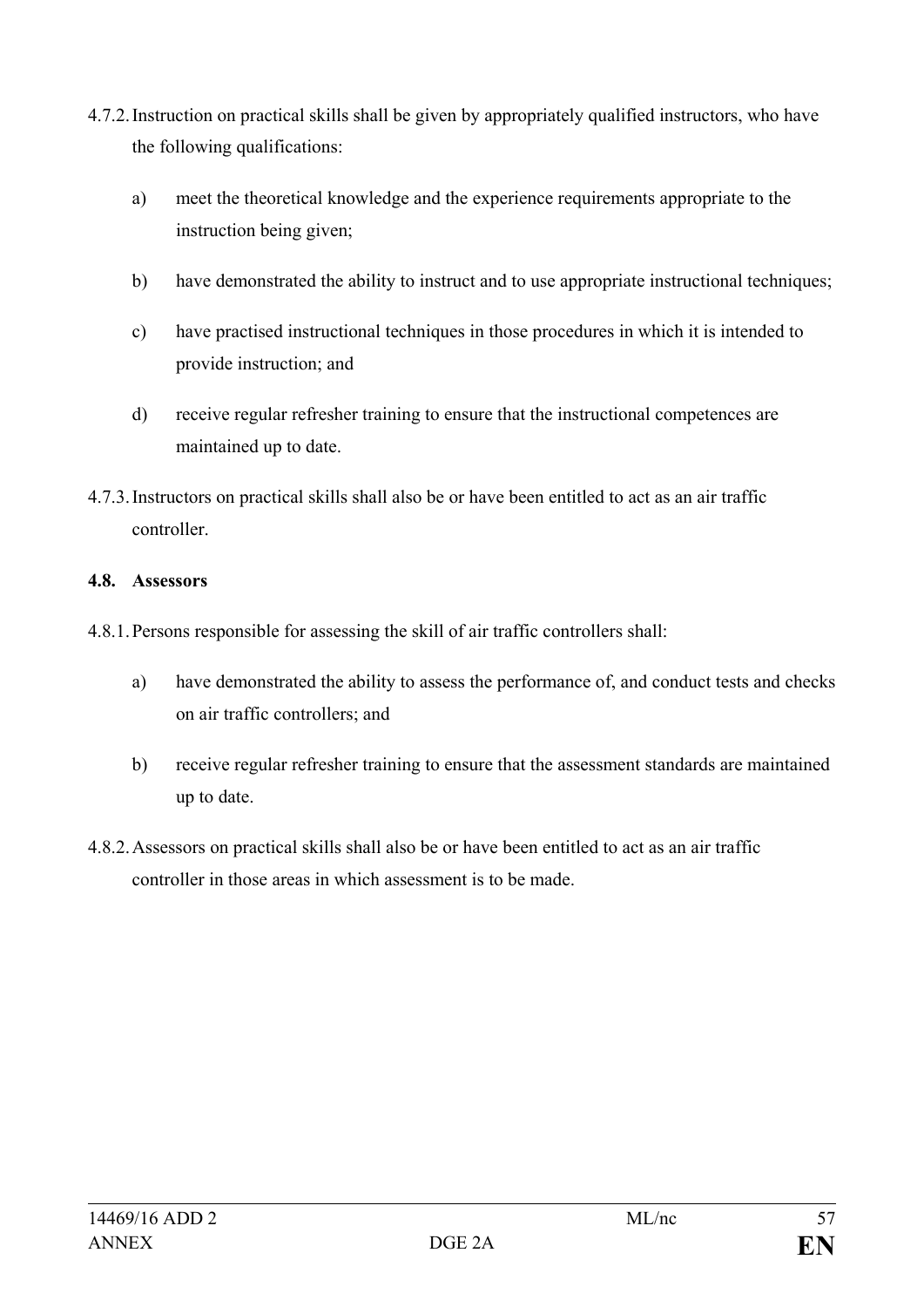#### **4.9. Medical fitness of an air traffic controller**

- 4.9.1.All air traffic controllers shall periodically demonstrate medical fitness to satisfactorily execute their functions. Compliance shall be shown by appropriate assessment taking into account the possible mental and physical degradation due to age.
- 4.9.2.Demonstration of medical fitness, comprising physical and mental fitness, shall include the demonstrated absence of any disease or disability, which makes the person providing an air traffic control (ATC) service unable:
	- a) to execute properly the tasks necessary to provide an ATC service,
	- b) to perform assigned duties at any time, or
	- c) to perceive correctly his/her environment.
- 4.9.3.Where medical fitness cannot be fully demonstrated, mitigation measures that provide equivalent safety may be implemented.

# **5. SERVICE PROVIDERS AND TRAINING ORGANISATIONS**

- 5.1. Service provision shall not be undertaken unless the following conditions are met:
	- a) the service provider shall have directly or through agreements with third parties the means necessary for the scale and scope of the service. These means shall comprise but are not limited to the following: systems, facilities, including power supply, management structure, personnel, equipment and its maintenance, documentation of tasks, responsibilities and procedures, access to relevant data and record-keeping;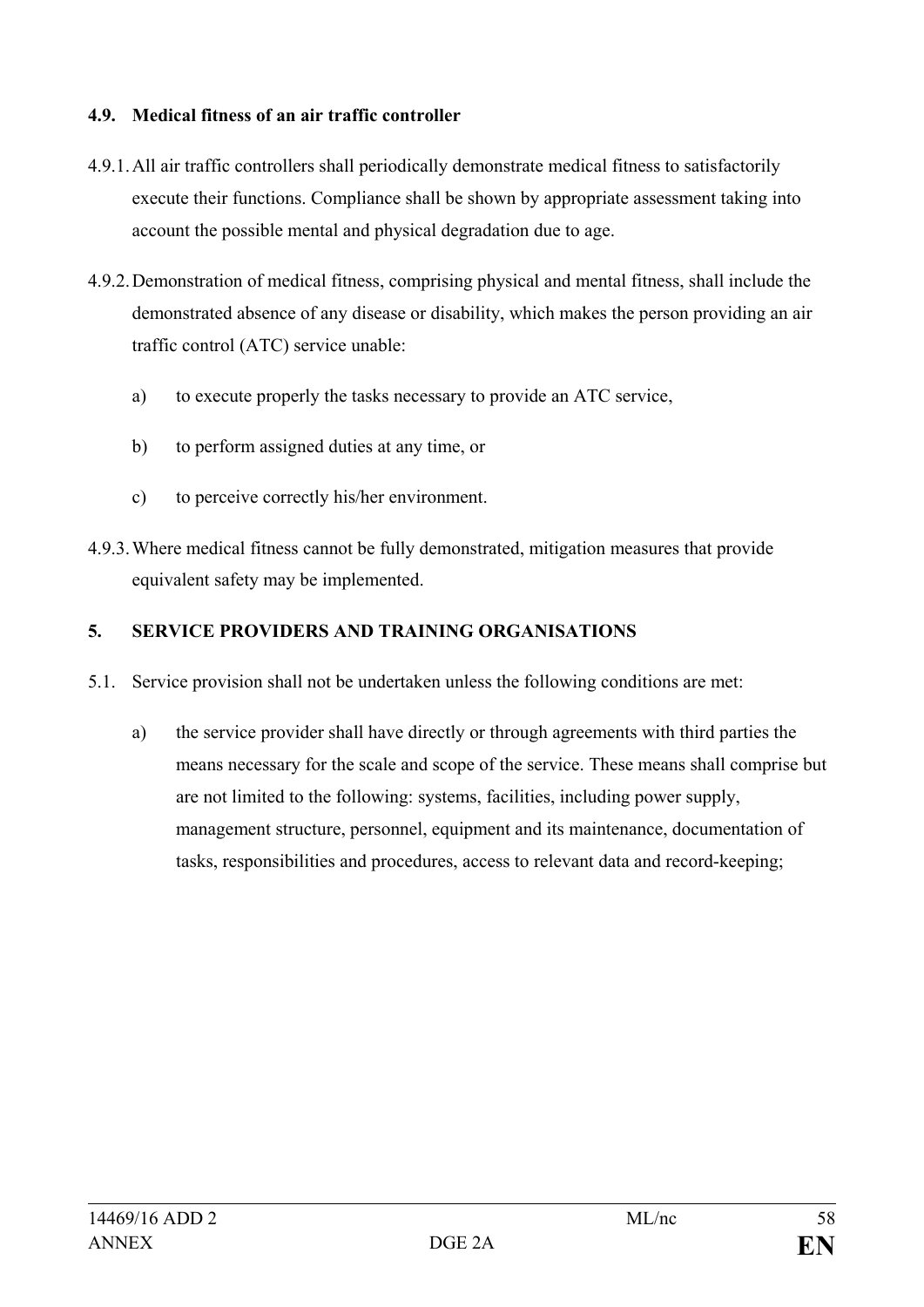- b) the service provider shall develop and keep up-to-date management and operations manuals relating to the provision of its services and operate in accordance with those manuals. Such manuals shall contain all necessary instructions, information and procedures for the operations, the management system and for operations personnel to perform their duties;
- c) as appropriate for the type of activity undertaken and the size of the organisation, the service provider shall implement and maintain a management system to ensure compliance with these essential requirements, manage safety risks and aim for continuous improvement of this system;
- d) the service provider shall use only suitably qualified and trained personnel and implement and maintain training and checking programmes for the personnel;
- e) the service provider shall establish formal interfaces with all stakeholders which may influence directly the safety of their services to ensure compliance with these essential requirements;
- f) the service provider shall establish and implement a contingency plan covering emergency and abnormal situations that may occur in relation to its services;
- g) the service provider shall establish an occurrence reporting system as part of the management system under point (c) in order to contribute to the aim of continuous improvement of safety; and
- h) the service provider shall make arrangements to verify that the safety performance requirements of any system and constituent they operate are met at any time.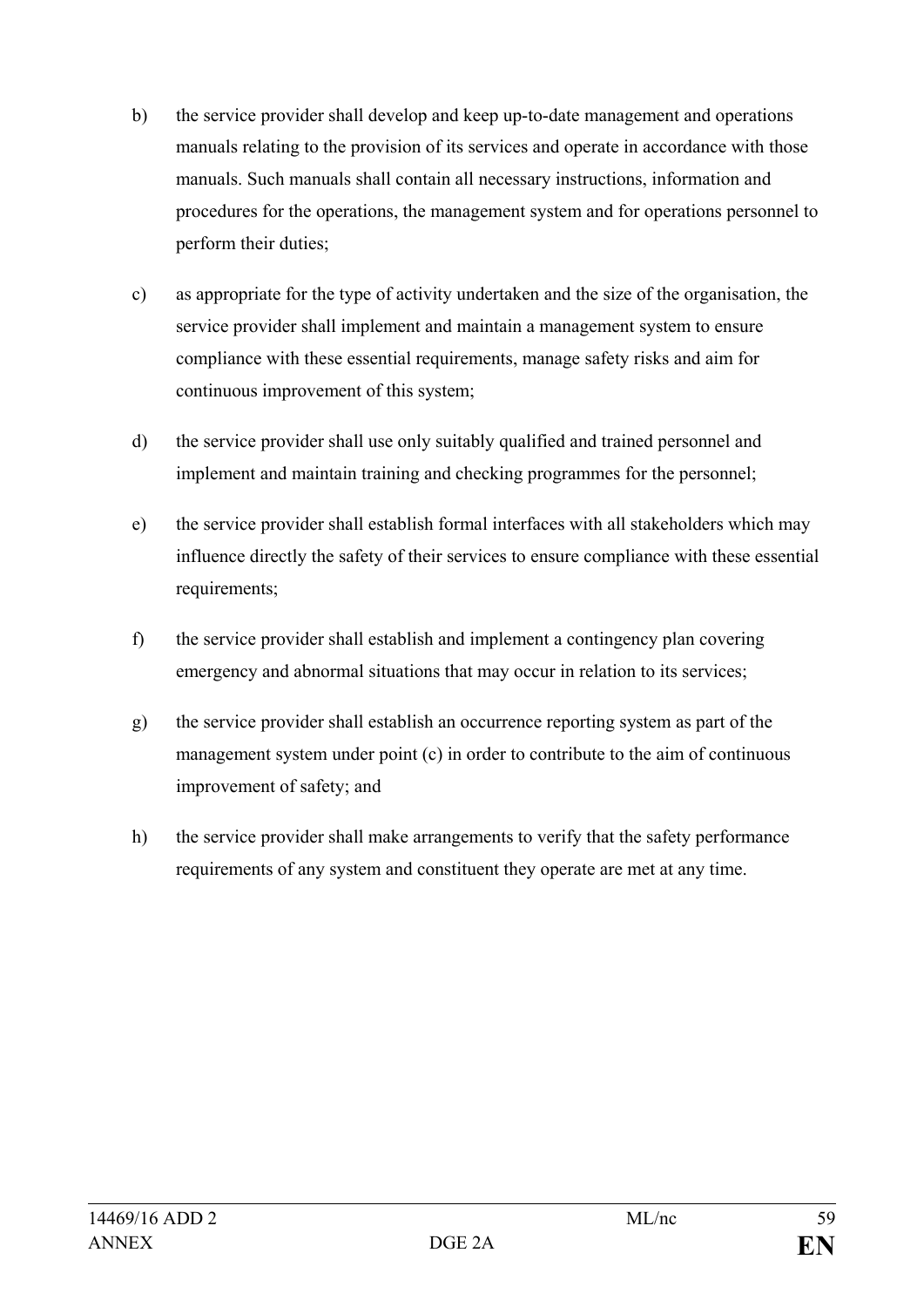- 5.2. ATC service provision shall not be undertaken unless the following conditions are met:
	- a) the prevention of fatigue of personnel providing an ATC service shall be managed through a rostering system. Such a rostering system needs to address duty periods, duty time and adapted rest periods. Limitations established within the rostering system shall take into account relevant factors contributing to fatigue such as, in particular, sleep deprivation, disruption of circadian cycles, night hours, cumulative duty time for given periods of time and also the sharing of allocated tasks between personnel;
	- b) the prevention of stress of personnel providing an ATC service shall be managed through education and prevention programmes;
	- c) the ATC service provider shall have in place procedures to verify that the cognitive judgement of personnel providing ATC services is not impaired or their medical fitness insufficient; and
	- d) the ATC service provider shall take into account operational and technical constraints as well as human factor principles in its planning and operations.
- 5.3. Communication, navigation and/or surveillance service provision shall not be undertaken unless the following condition is met:

The service provider shall keep relevant airspace users and ATS units informed on a timely basis of the operational status (and changes thereof) of their services provided for ATS purposes.

# **5.4. Training organisations**

A training organisation providing training for personnel providing an ATC service shall meet the following requirements: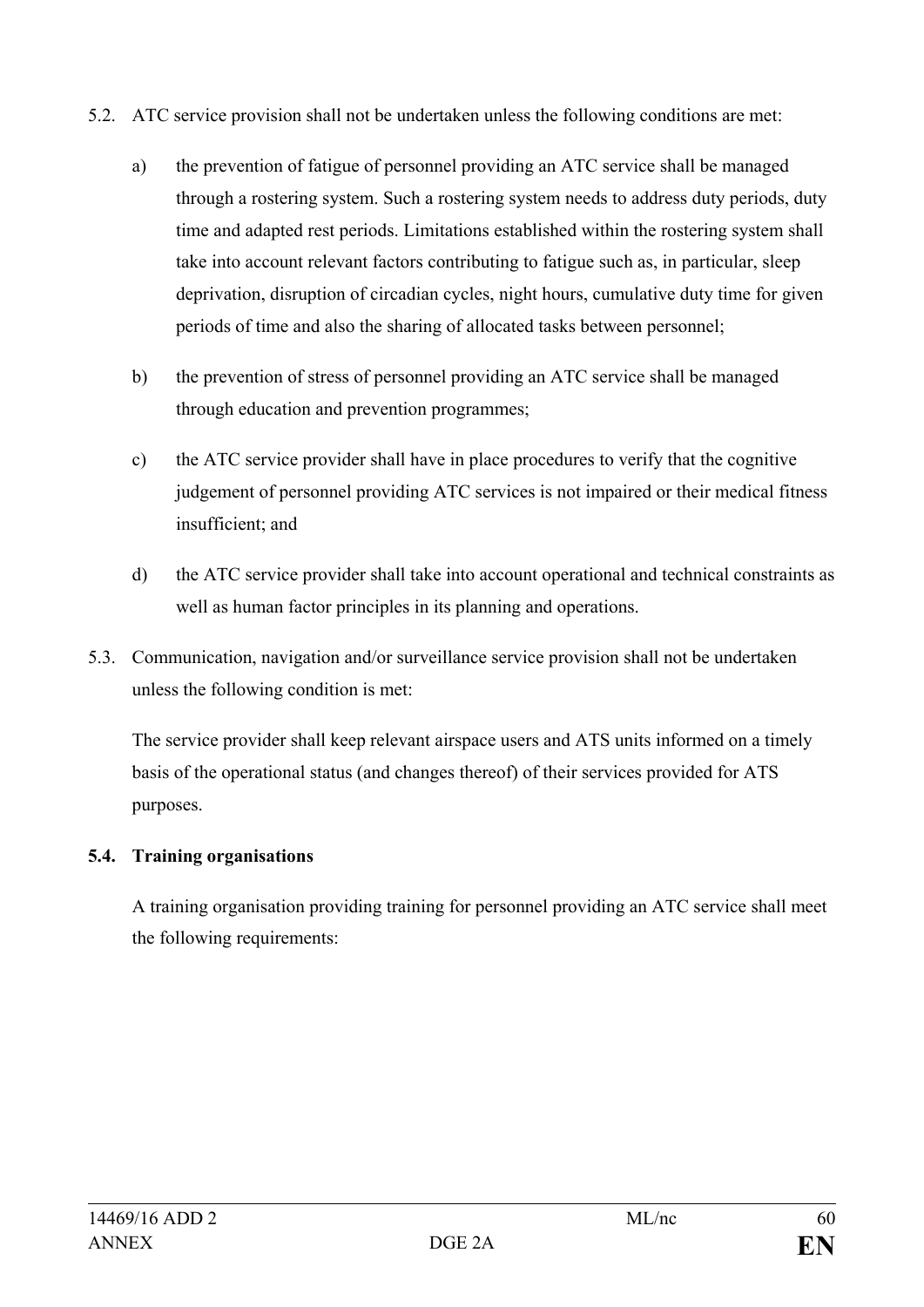- a) have all the means necessary for the scope of responsibilities associated with their activity. These means comprise, but are not limited to, the following: facilities, personnel, equipment, methodology, documentation of tasks, responsibilities and procedures, access to relevant data and record-keeping;
- b) as appropriate for the training provided and the size of the organisation, shall implement and maintain a management system to ensure compliance with these essential requirements, manage safety risks, including risks related to the standard of training, and aim for continuous improvement of this system; and
- c) establish arrangements with other relevant organisations, as necessary, to ensure continuing compliance with these essential requirements.

# **6. AERO-MEDICAL EXAMINERS AND AERO-MEDICAL CENTRES**

# **6.1. Aero-medical examiners**

An aero-medical examiner must:

- a) be qualified and licensed in the practice of medicine;
- b) have received training in aviation medicine and regular refresher training in aviation medicine to ensure that assessment standards are maintained up to date; and
- c) have acquired practical knowledge and experience of the conditions in which air traffic controllers carry out their duties.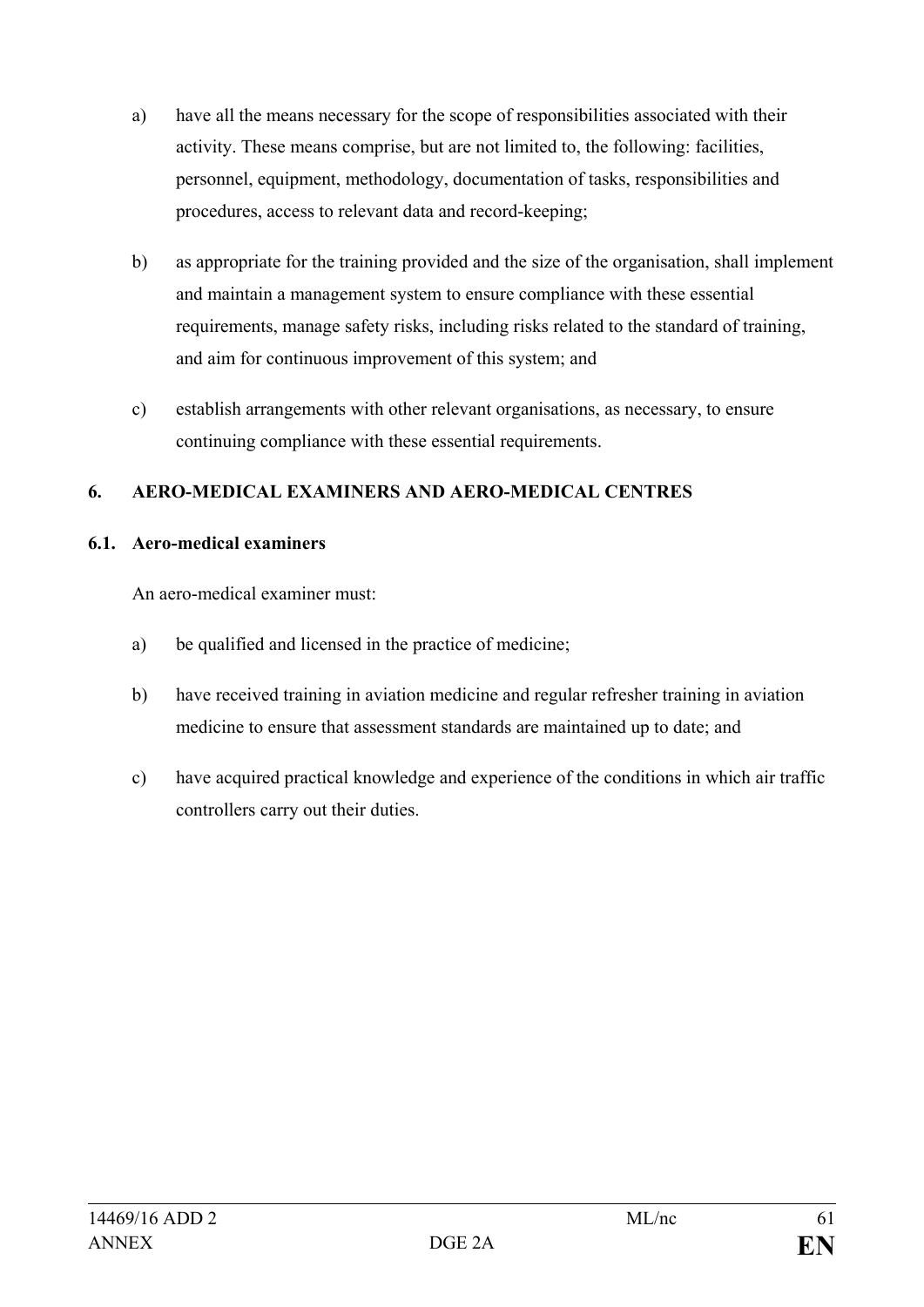#### **6.2. Aero-medical centres**

Aero-medical centres must meet the following conditions:

- a) have all the means necessary for the scope of responsibilities associated with their privileges. These means comprise, but are not limited to, the following: facilities, personnel, equipment, tools and material, documentation of tasks, responsibilities and procedures, access to relevant data and record-keeping;
- b) as appropriate for the type of activity undertaken and the size of the organisation, implement and maintain a management system to ensure compliance with these essential requirements, manage safety risks and aim for continuous improvement of this system; and
- c) establish arrangements with other relevant organisations, as necessary, to ensure continuingompliance with these requirements.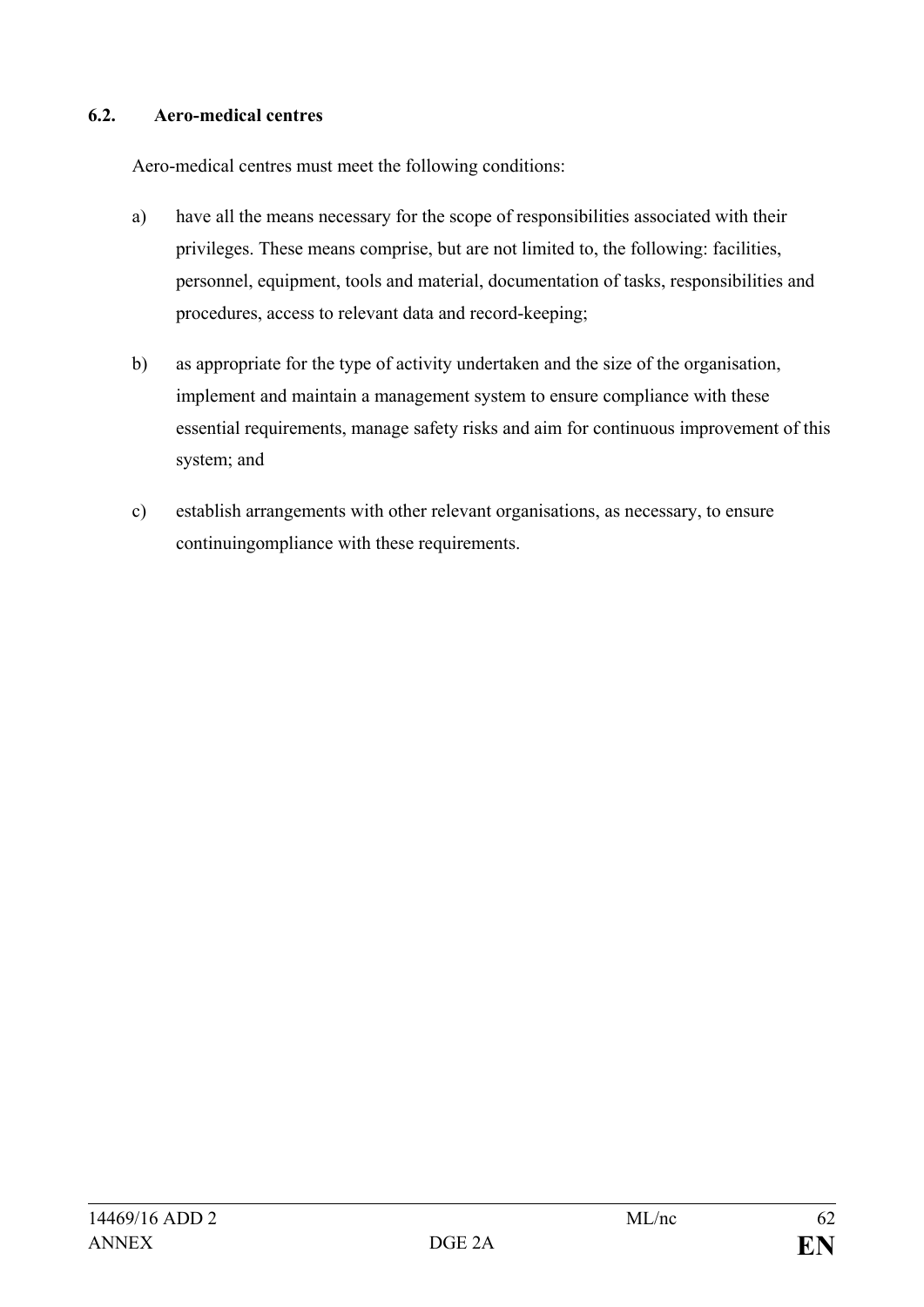#### **ANNEX IX**

#### **Essential requirements for unmanned aircraft**

# **1. ESSENTIAL REQUIREMENTS FOR THE DESIGN, PRODUCTION, MAINTENANCE AND OPERATION OF UNMANNED AIRCRAFT**

- 1.1 The operator of an unmanned aircraft must be aware of the applicable Union and national rules relating to the intended operations, in particular with regard to safety, privacy, data protection, liability, insurance, security or environmental protection. The operator of an unmanned aircraft must be able to ensure the safety of operation and safe separation of the unmanned aircraft from people on the ground and from other airspace users. This includes being familiar with the operating instructions provided by the manufacturer and with all relevant functionalities of the unmanned aircraft and applicable rules of the air and ATM/ANS procedures.
- 1.2 An unmanned aircraft must be designed and constructed so that it is fit for its function, and can be operated, adjusted and maintained without putting persons at risk when these operations are carried out under the conditions for which the aircraft was designed.
- 1.3 If necessary to mitigate risks pertaining to safety, privacy, protection of personal data, security or the environment, arising from the operation, the unmanned aircraft must have the corresponding and specific features and functionalities which take into account the principles of privacy and protection of personal data by design and by default. According to the needs those features and functionalities must ensure easy identification of the aircraft and of the nature and purpose of the operation, and must ensure that applicable limitations, prohibitions or conditions be complied with, notably with respect to the operation in particular geographical zones, beyond certain distances from the person operating an unmanned aircraft or at certain altitudes.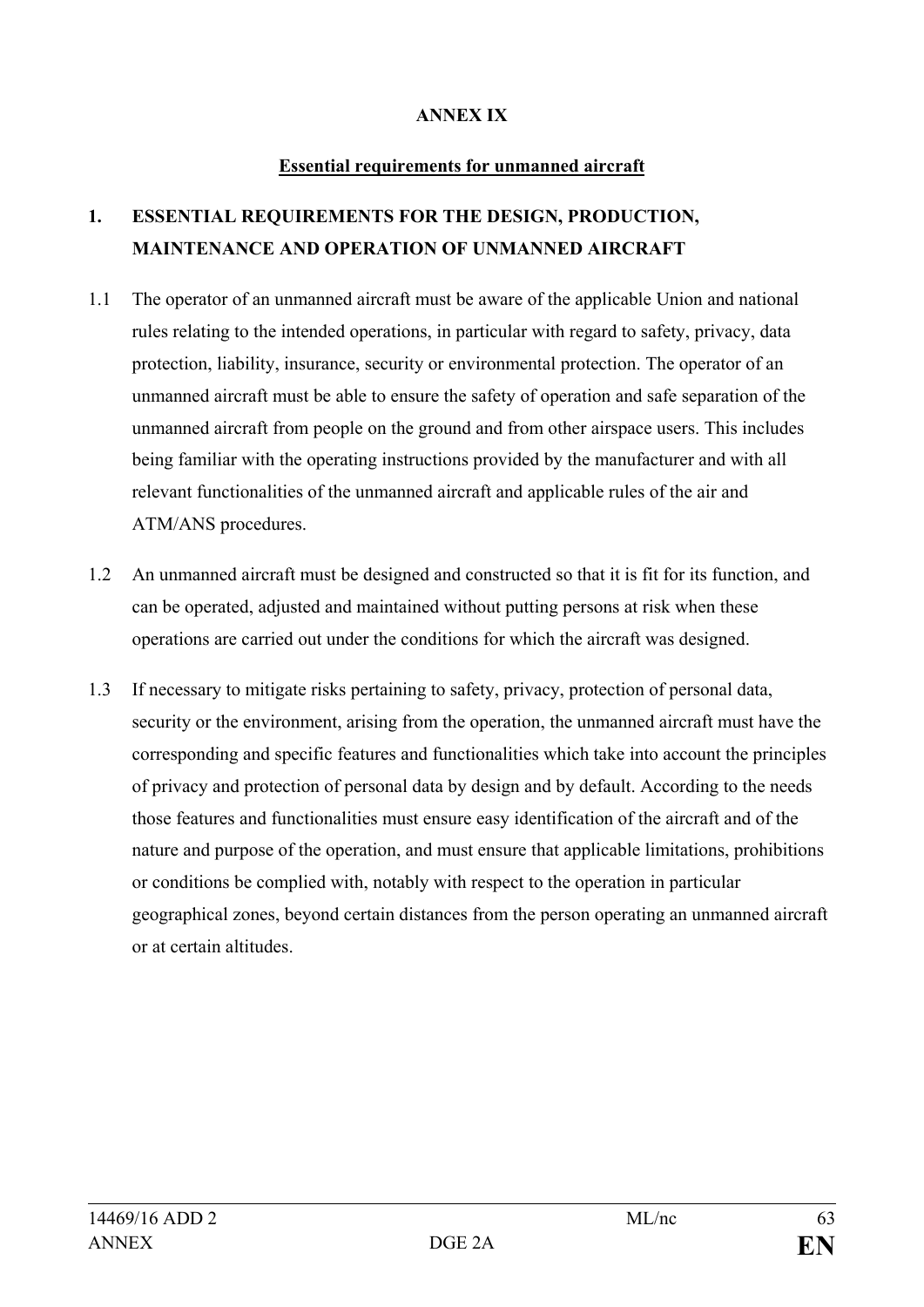1.4 The organisation responsible for the production or for the marketing of the unmanned aircraft must provide information to the operator of an unmanned aircraft and, where relevant, to the maintenance organisation on the kind of operations for which the unmanned aircraft is designed together with the limitations and information necessary for its safe operation, including operational and environmental performance, airworthiness limitations and emergency procedures. This information shall be given in a clear, consistent and unambiguous manner. The operational capabilities of unmanned aircraft that can be used in operations that do not require a certificate or declaration must allow the possibility to introduce limitations which meet airspace rules applicable to such operations. *(moved from 2.1(g))*

# **2. ADDITIONAL ESSENTIAL REQUIREMENTS FOR THE DESIGN, PRODUCTION, MAINTENANCE AND OPERATION OF UNMANNED AIRCRAFT REFERRED TO ARTICLE 46(1) AND (2)**

The following requirements must be met to ensure a satisfactory level of safety for people on the ground and other airspace users during the operation of the unmanned aircraft, taking into account the level of risk of the operation as necessary:

#### **2.1. Airworthiness**

- 2.1.1 Unmanned aircraft must be designed in a way that, or contain features or details that, the safety of the the person operating the unmanned aircraft or of third parties in the air or on the ground, including property, can be satisfactorily demonstrated.
- 2.1.2 Unmanned aircraft must provide product integrity that is proportionate to the risk in all anticipated flight conditions.
- 2.1.3 Unmanned aircraft must be safely controllable and manoeuvrable, as necessary under all anticipated operating conditions including following the failure of one or, if appropriate, more systems. Due account must be taken of human-factor considerations, in particular available knowledge about factors conducive to safe operation of technology by humans.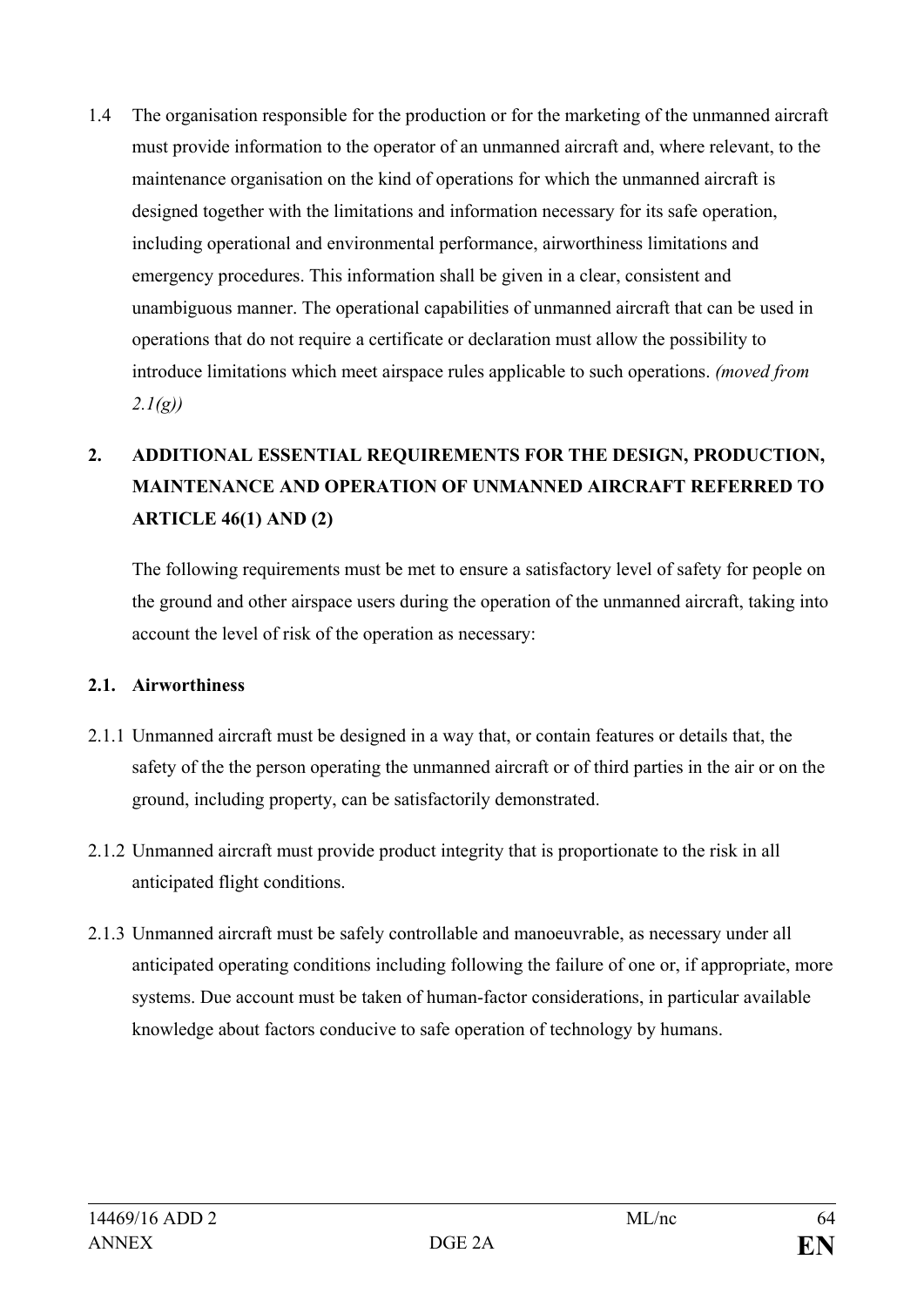- 2.1.4 Unmanned aircraft and their engines, propellers, parts, non-installed equipment, and equipment to control the unmanned aircraft remotely must function as intended under any foreseeable operating conditions, throughout, and sufficiently beyond, the operation for which the aircraft was designed.
- 2.1.5 Unmanned aircraft and their engines, propellers, parts, non-installed equipment, and equipment to control the unmanned aircraft remotely, considered separately and in relation to each other, must be designed such that the probability of a failure condition and the severity of its effect on people on the ground and other airspace users are mitigated on the basis of the principles laid down in Article 4(2).
- 2.1.6 Any equipment to control the unmanned aircraft remotely involved in the operation must be so as to facilitate flight operations, including means providing situational awareness, and management of any expected situation and emergencies.

2.1.7 […]

- 2.1.8 Organisations involved in the design of unmanned aircraft, engines and propellers must take precautions so as to minimize the hazards arising from conditions, both internal and external to the unmanned aircraft and their systems, that experience has shown to have a safety impact. This includes protection against interference by electronic means.
- 2.1.9 The manufacturing processes, materials and components used to produce the unmanned aircraft must result in adequate and reproducible properties and performance that are compliant with the design properties.

# **2.2. Organisations**

Organisations involved in unmanned aircraft design, production, maintenance, operations, related services and training shall meet the following conditions: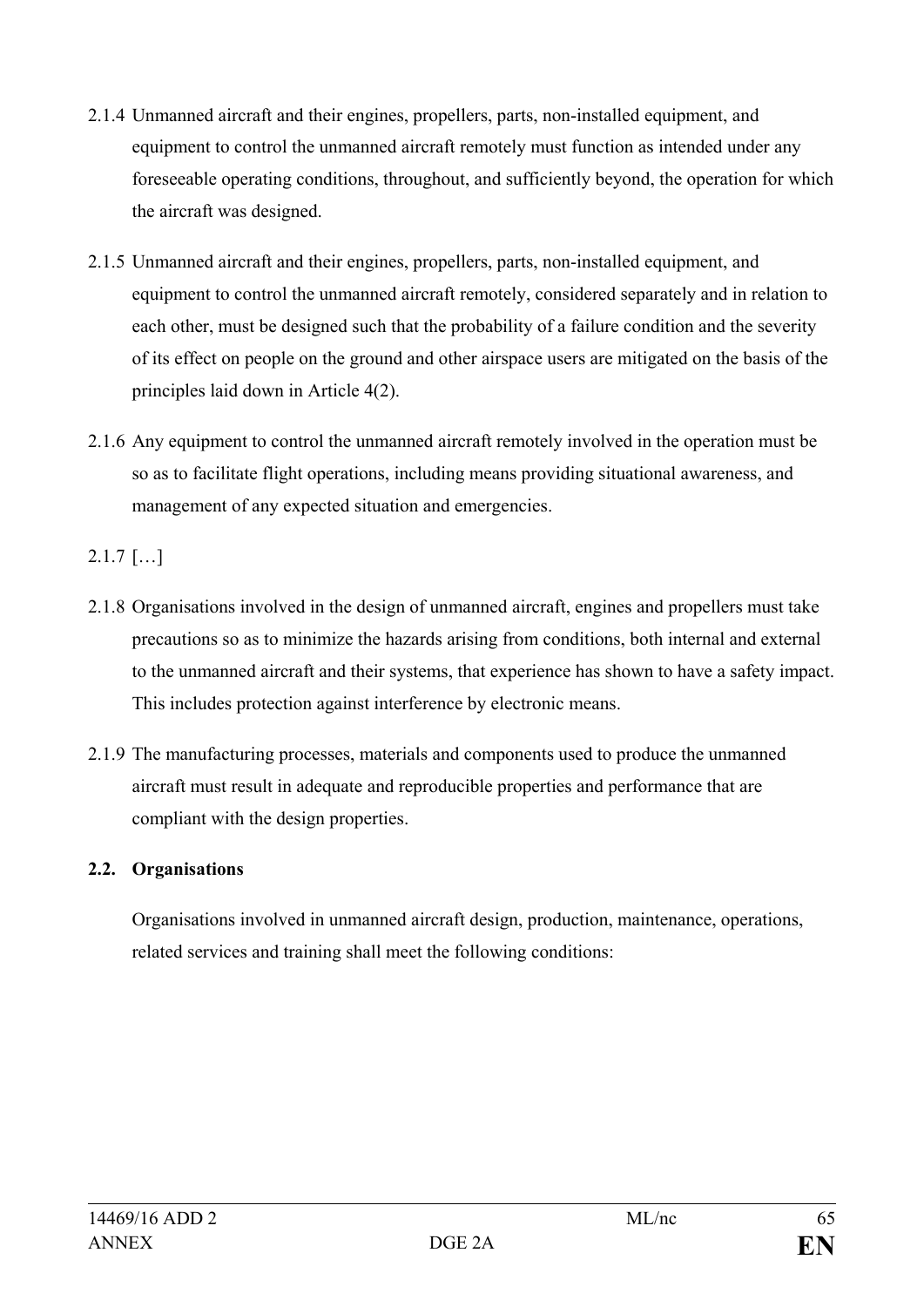- a) The organisation must have all the means necessary for the scope of its work and ensure compliance with the essential requirements and the implementing measures adopted pursuant to Article 47, relevant for its activity.
- b) The organisation must implement and maintain a management system to ensure compliance with the relevant essential requirements, manage safety risks and aim for continuous improvement of this system. Such management system must be proportionate to the organisation's type of activity and size.
- c) The organisation must establish an occurrence reporting system, as part of the safety management system, in order to contribute to the continuous improvement of safety. Such reporting system must be proportionate to the organisation's type of activity and size.
- d) The organisation must establish arrangements, where relevant, with other organisations to ensure continuing compliance with the relevant essential requirements.

# **2.3. Persons operating an unmanned aircraft**

A person operating an unmanned aircraft shall possess the required knowledge and skills necessary to ensure the safety of the operation and proportionate to the risk associated with the type of operation. This person shall also demonstrate medical fitness, if this is necessary to mitigate the risks involved in the operation concerned.

# **2.4. Operations**

The operator of an unmanned aircraft is responsible for the operation and must take any appropriate actions to ensure the safety of the operation.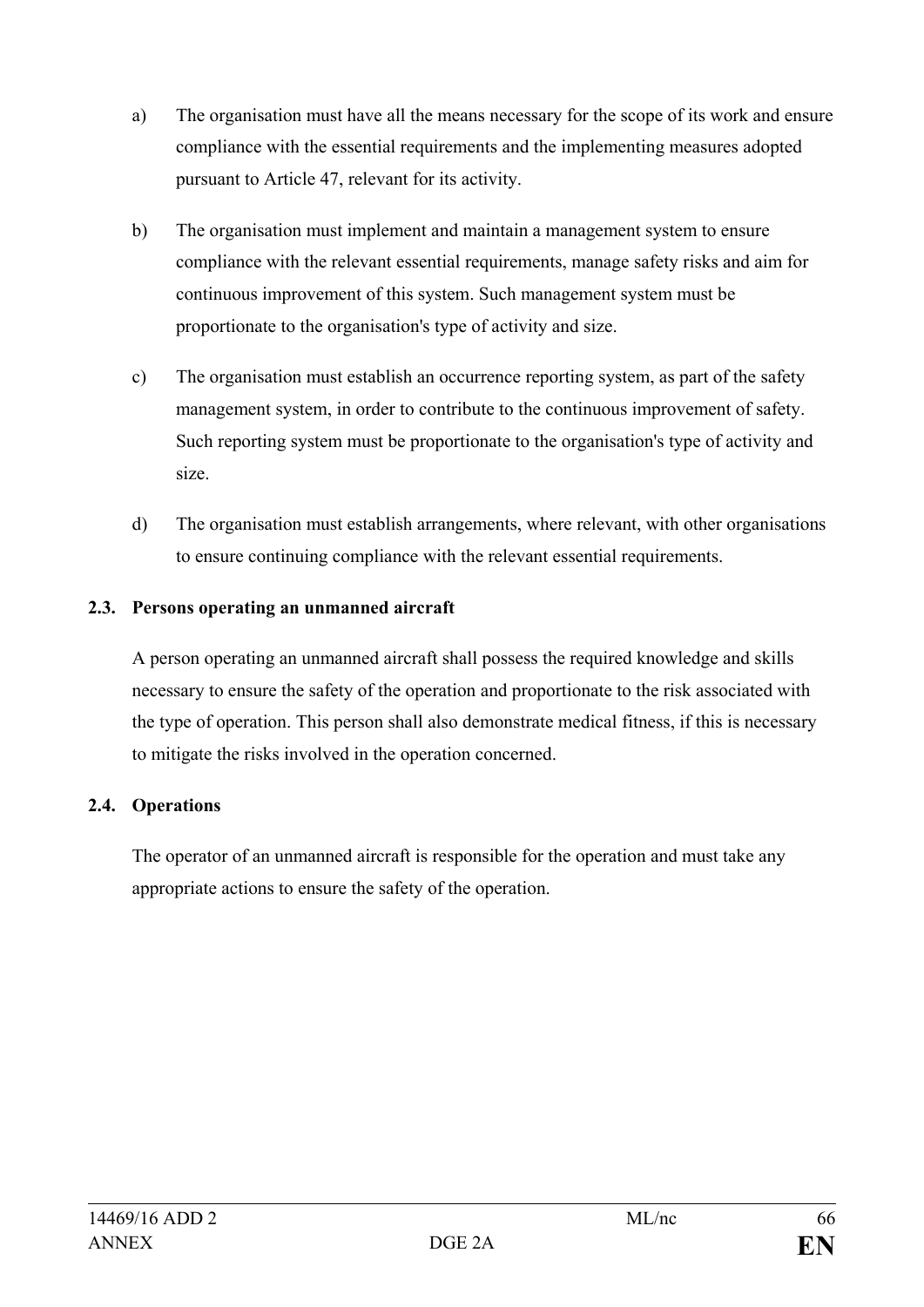A flight must be performed in accordance with the applicable laws, regulations and procedures, pertinent to the performance of their duties, prescribed for the area, airspace, aerodromes or sites planned to be used and, where applicable, related ATM/ANS systems.

- a) Operations with unmanned aircraft must ensure the safety of third parties on the ground and of other airspace users and minimize the risks resulting from adverse external and internal conditions, including environmental conditions, through maintaining appropriate separation distance during all phases of the flight.
- b) An unmanned aircraft must be operated only if it is in airworthy condition and where the equipment and the other components and services necessary for the intended operation are available and serviceable.
- c) The operator of an unmanned aircraft must ensure that the aircraft has the necessary navigation, communication, surveillance, detect and avoid equipment, as well as any other equipment deemed necessary for the safety of the intended flight, taking account of the nature of the operation, air traffic regulations and rules of the air applicable during any phase of the flight.

# **3. ESSENTIAL ENVIRONMENTAL REQUIREMENTS FOR UNMANNED AIRCRAFT**

Unmanned aircraft shall comply with the environmental performance requirements set out in Annex III.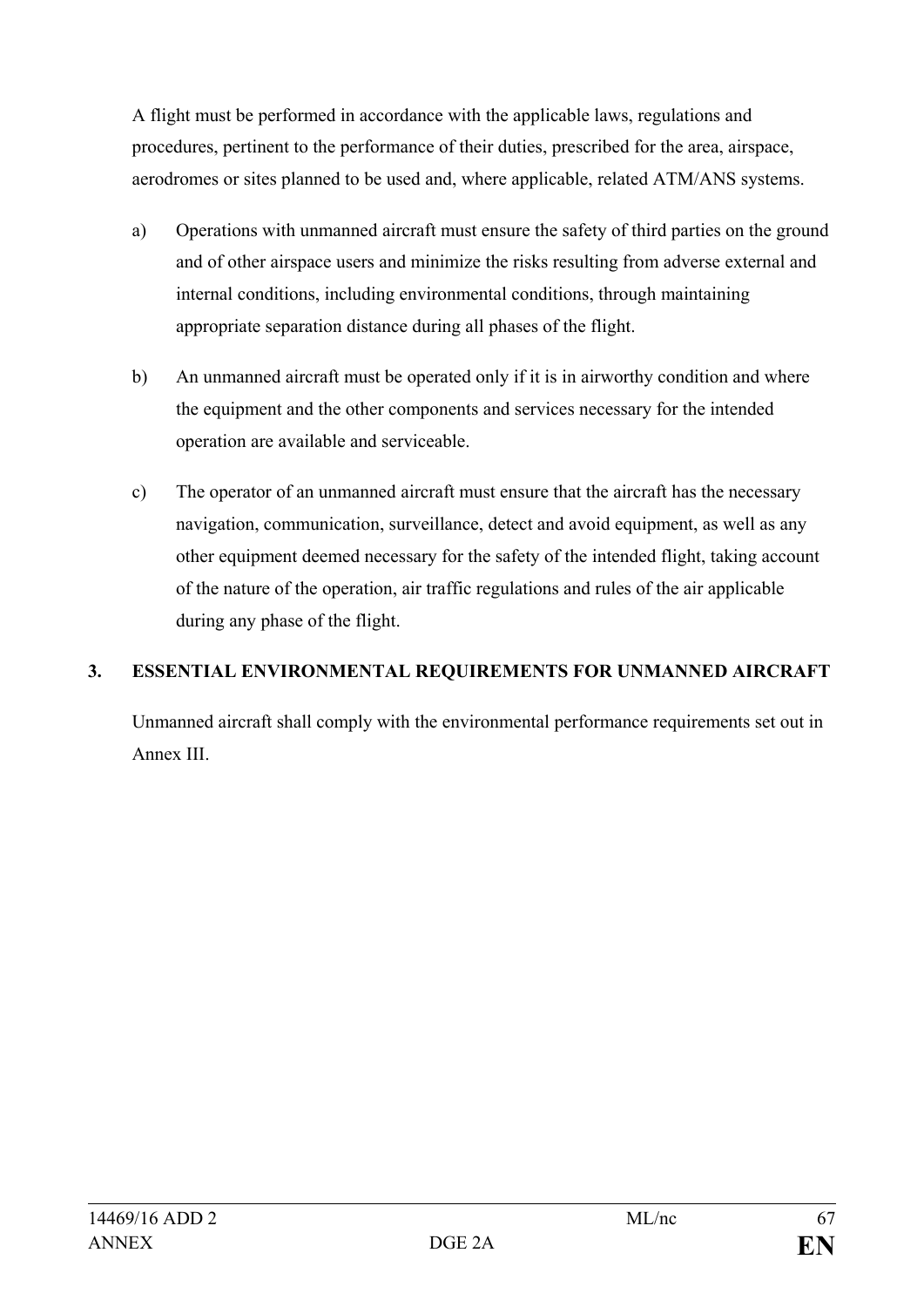# **ANNEX X**[1](#page-67-0)

#### **Correlation table**

| Regulation (EC) No 216/2008 | This Regulation                 |
|-----------------------------|---------------------------------|
| Article $1(1)$              | Article $2(1)$ and $(2)$        |
| Article $1(2)$              | Article $2(3)$                  |
| Article $1(3)$              | Article $2(5)$                  |
| Article 2                   | Article 1                       |
| Article 3                   | Article 3                       |
| Article $4(1)(a)$           | Article $2(1)(a)$               |
| Article $4(1)(b)$           | Article $2(1)(b)(i)$            |
| Article $4(1)(c)$           | Article $2(1)(b)(ii)$           |
| Article $4(1)(d)$           | Article $2(1)(c)$               |
| Article 4(2)                | Article $2(2)$                  |
| Article 4(3)                | Article $2(1)(b)$ and (c)       |
| Article 4(3a)               | Article $2(1)(d)$ , (e) and (2) |
|                             | Article $2(6)$                  |

<span id="page-67-0"></span><sup>&</sup>lt;sup>1</sup> The correlation table will need to be updated at a later stage of the legislative process, once the operative part of the proposal is stable.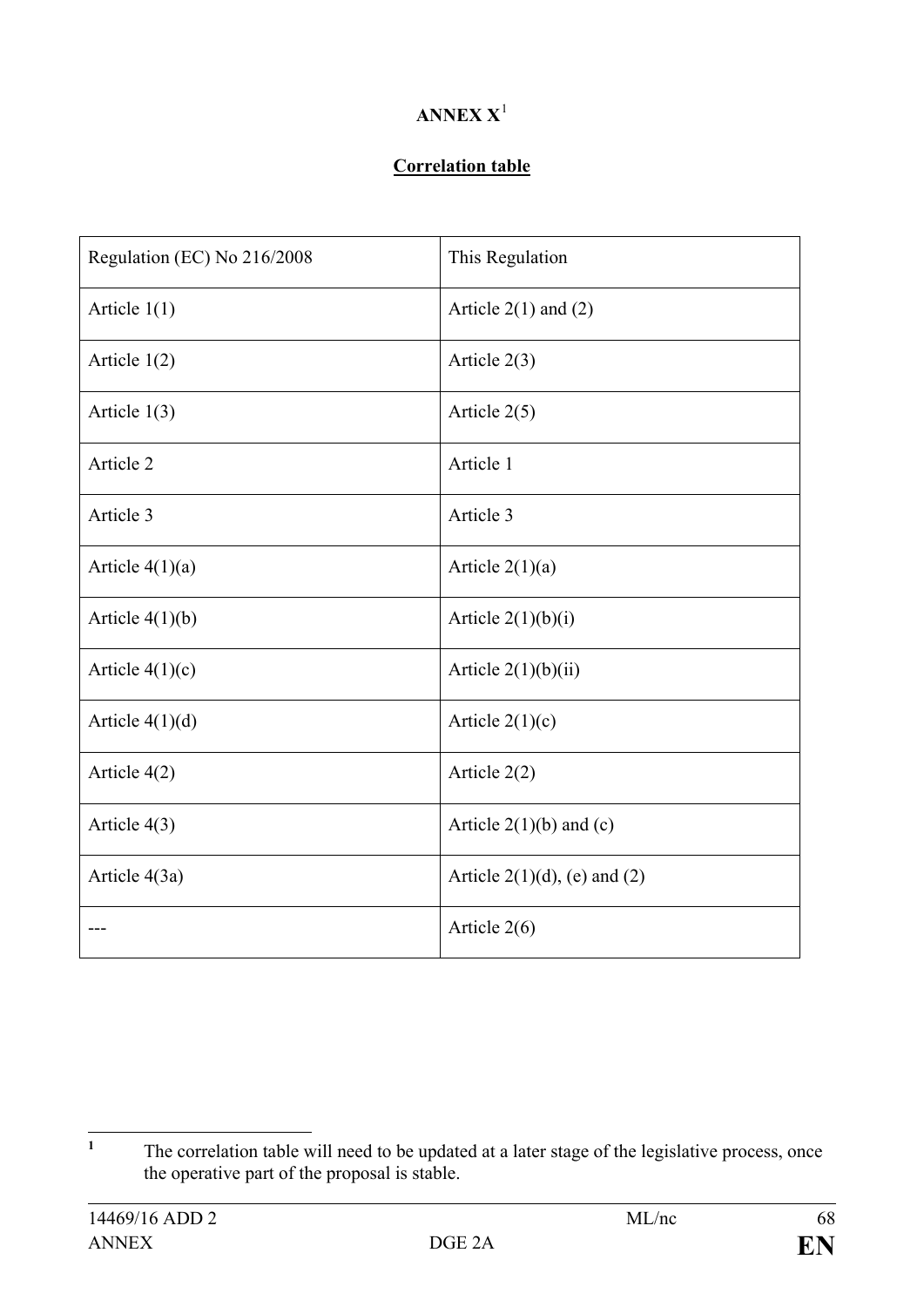| Article 4(3b)                | Article 2(7)            |
|------------------------------|-------------------------|
| Article 4(3c)                | Article $2(1)(g)$ and 2 |
| Article $4(4)$ and $(5)$     | Article $2(3)(d)$       |
| Article 4(6)                 |                         |
|                              | Article $2(4)$          |
|                              | Article 4               |
|                              | Article 5               |
|                              | Article 6               |
|                              | Article 7               |
|                              | Article 8               |
| Article $5(1)$ , (2) and (3) | Articles 9 to 16        |
| Article $5(4)(a)$ and $(b)$  | Article 17(2)           |
| Article $5(4)(c)$            | Article $17(1)(b)$      |
|                              | Article $17(1)(a)$      |
| Article $5(5)$               | Article 18              |
| Article $5(6)$               | Article 4               |
| Article 6                    | Articles 9 to 11        |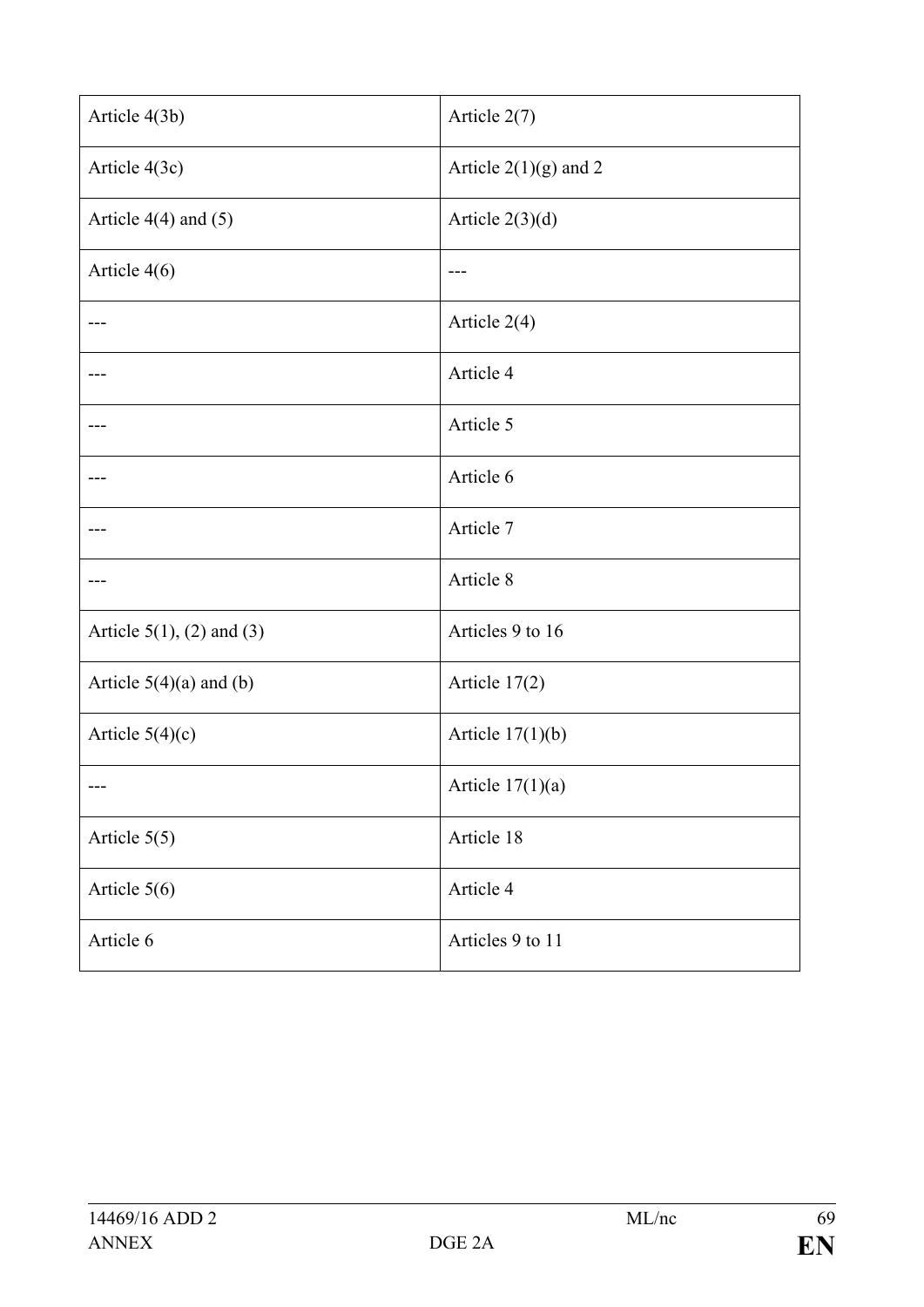| Article $7(1)$ and $(2)$   | Articles 19 and 20           |
|----------------------------|------------------------------|
| Article $8(4)$             | Article 21                   |
| Article $7(3)$ to $(7)$    | Articles 22 to 25            |
| Article $8(1)$ to $(3)$    | Articles 26, 27(1) and (2)   |
|                            | Article $27(3)$              |
| Article $8(5)$             | Article 28                   |
| Article $8(6)$             | Article 4                    |
| Article 8a $(1)$ to $(5)$  | Articles 29 to 34            |
| Article $8a(6)$            | Article 4                    |
| Article $8b(1)$ to $(6)$   | Articles $35$ to $39(2)$     |
| Article 8b (7)             | Articles 39(3) and Article 4 |
| Article 8c $(1)$ to $(10)$ | Articles 40 to 44            |
| Article 8 $c(11)$          | Article 4                    |
|                            | Articles 45 to 47            |
| Article 9                  | Articles 48 to 50            |
| Article $10(1)$ to $(3)$   | Article $51(1)$ and (2)      |
|                            | Article $51(3)$ to $(5)$     |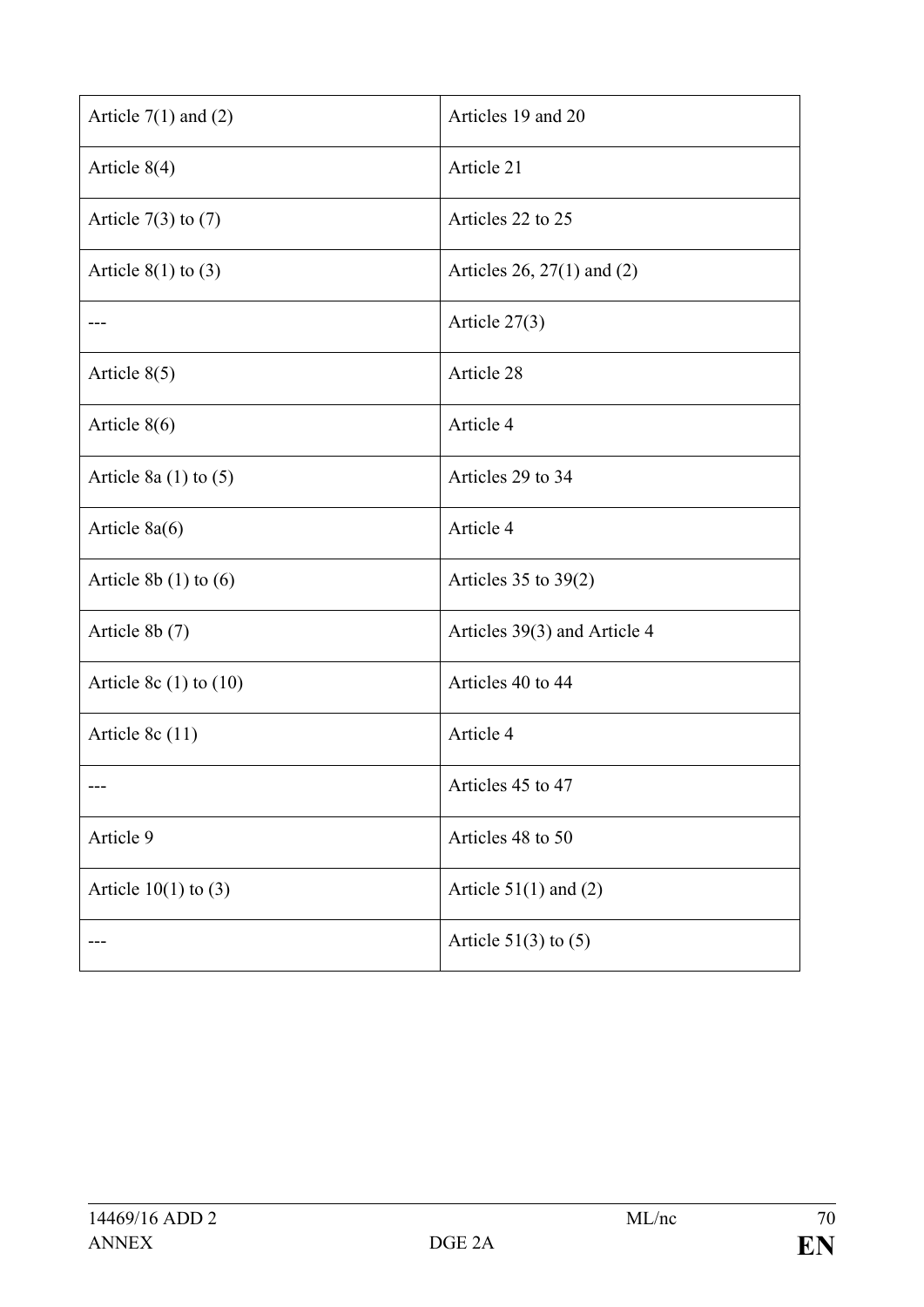| Article $10(4)$           | Article $51(6)$          |
|---------------------------|--------------------------|
|                           | Article $51(7)$ to $(9)$ |
| Article $10(5)$           | Article $51(10)$         |
|                           | Article 52               |
|                           | Article 53               |
|                           | Article 54               |
|                           | Article 55               |
| Article $11(1)$ to $(3)$  | Article $56(1)$ to $(3)$ |
| Article $11(4)$ to $(5b)$ |                          |
| Article $11(6)$           | Article $56(4)$          |
| Article $12(1)$           | Article 57               |
| Article 12(2)             |                          |
| Article 13                | Article 58               |
| Article $14(1)$ to (3)    | Article 59               |
| Article $14(4)$ to $(7)$  | Article 60               |
| Article 15                | Article 61               |
| Article 16                | Article 62               |
|                           | Article 63               |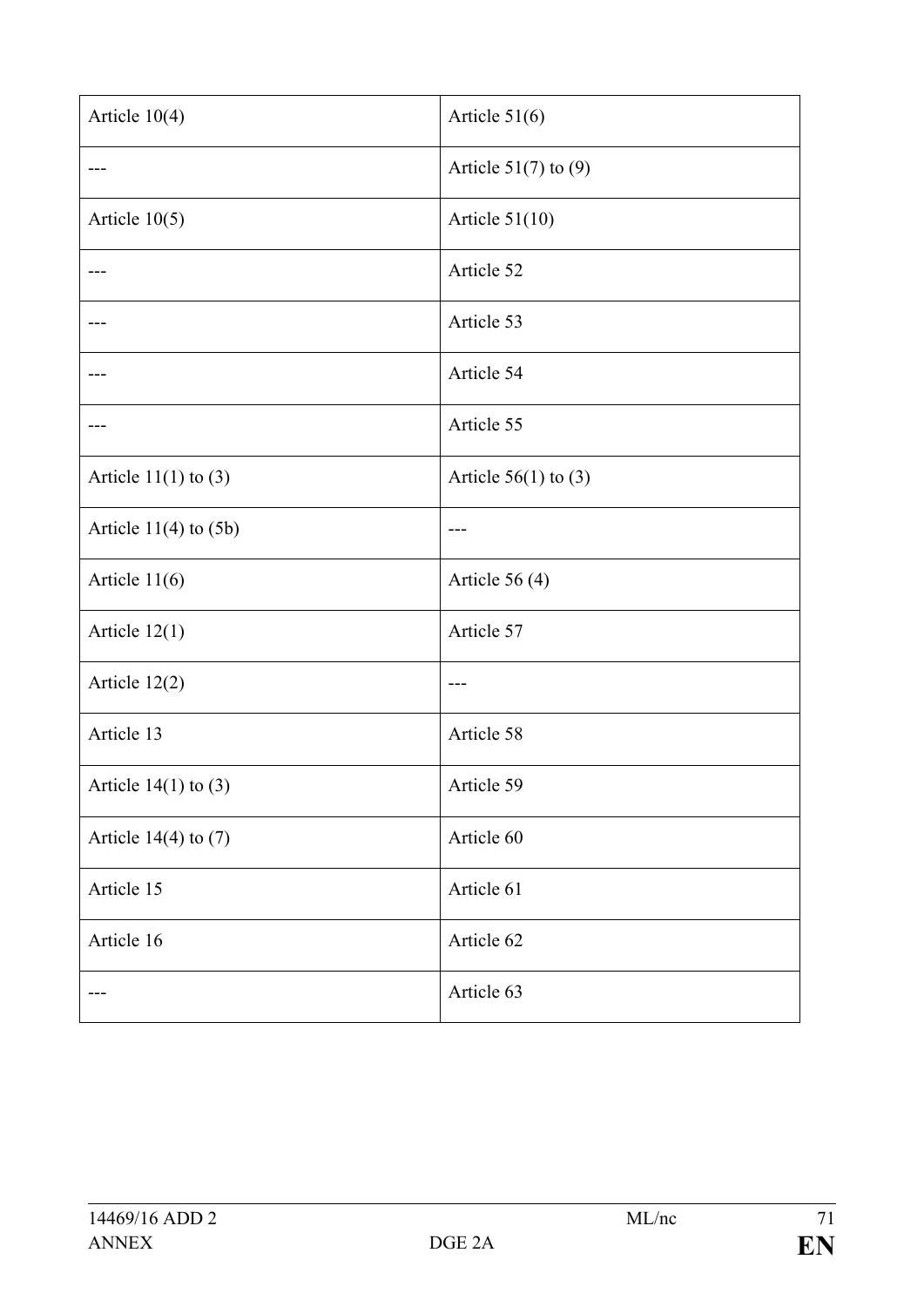| Article 17         | Article 64                |
|--------------------|---------------------------|
| Article 18         | Article $65(1)$ to $(5)$  |
| Article 19         | Article $65(1)$ to $(5)$  |
| Article 20         | Article 66                |
| Article 21         | Article 67                |
| Article $22(1)$    | Article $65(6)$           |
| Article 22(2)      | Article 65(7)             |
| Article 22a        | Article 68                |
| Article 22b        | Article 69                |
| Article 23         | Article $70(1)$ and $(2)$ |
|                    | Article $70(3)$           |
| Articles 24 and 54 | Article 73                |
| Article 25         | Article 72                |
| Article 26         | Article 74                |
|                    | Article 75                |
|                    | Article 76                |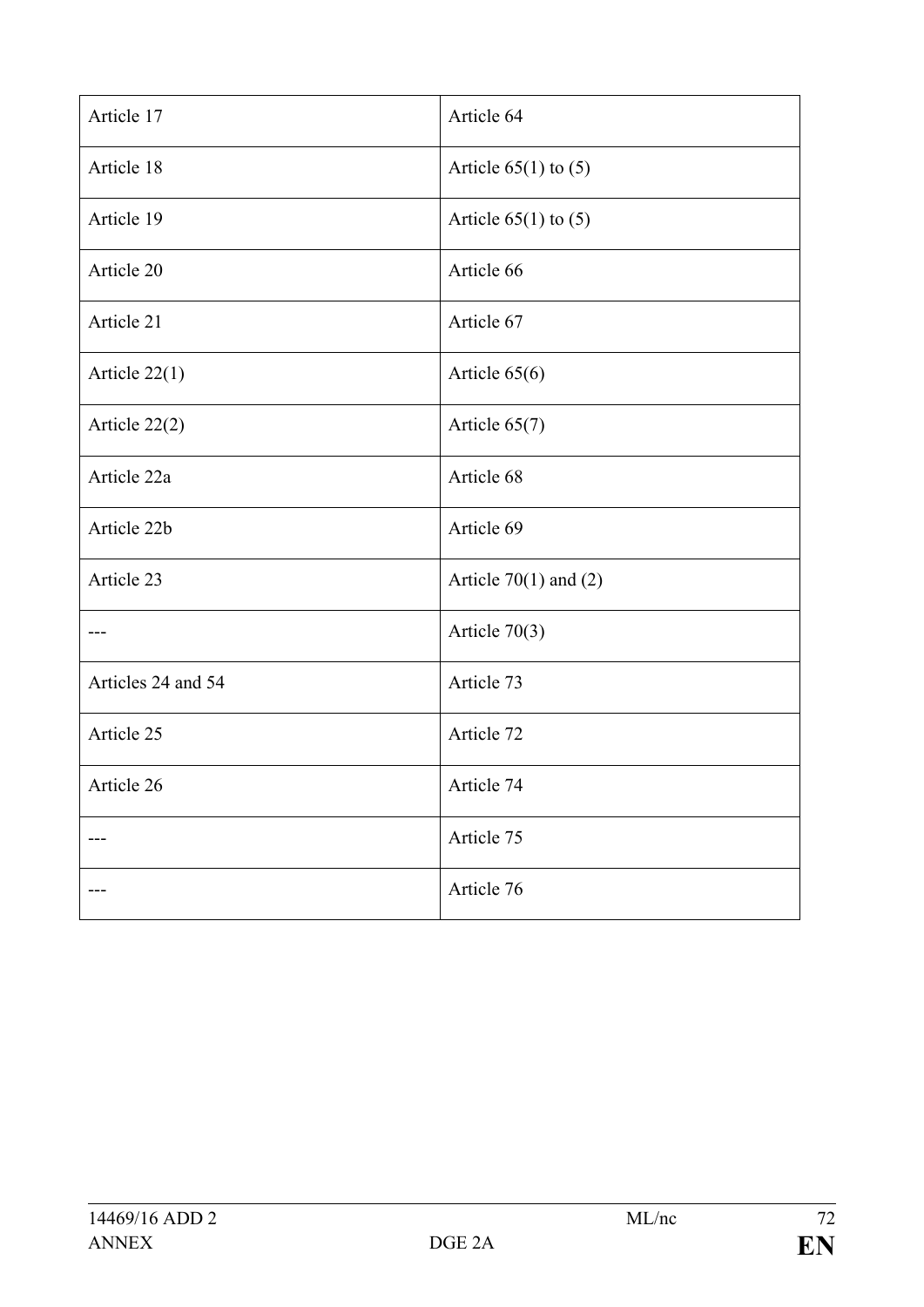| Article $27(1)$ to (3)    | Article $77(1)$ to $(3)$  |
|---------------------------|---------------------------|
|                           | Article $77(4)$ to $(6)$  |
|                           | Article 78                |
|                           | Article 79                |
|                           | Article 80                |
| Article $28(1)$ and $(2)$ | Article $81(1)$ and $(2)$ |
|                           | Article $81(3)$           |
| Article $28(3)$ and $(4)$ | Article $81(4)$ and $(5)$ |
| Article $29(1)$ and $(2)$ | Article $82(1)$ and $(2)$ |
| Article 29(3)             |                           |
| Article 30                | Article 83                |
| Article 31                | Article 84                |
| Article $32(1)$           | Article $108(3)$          |
| Article 32(2)             | Article $108(5)$          |
| Article 33                | Article $85(1)$ to $(5)$  |
|                           | Article 85(6)             |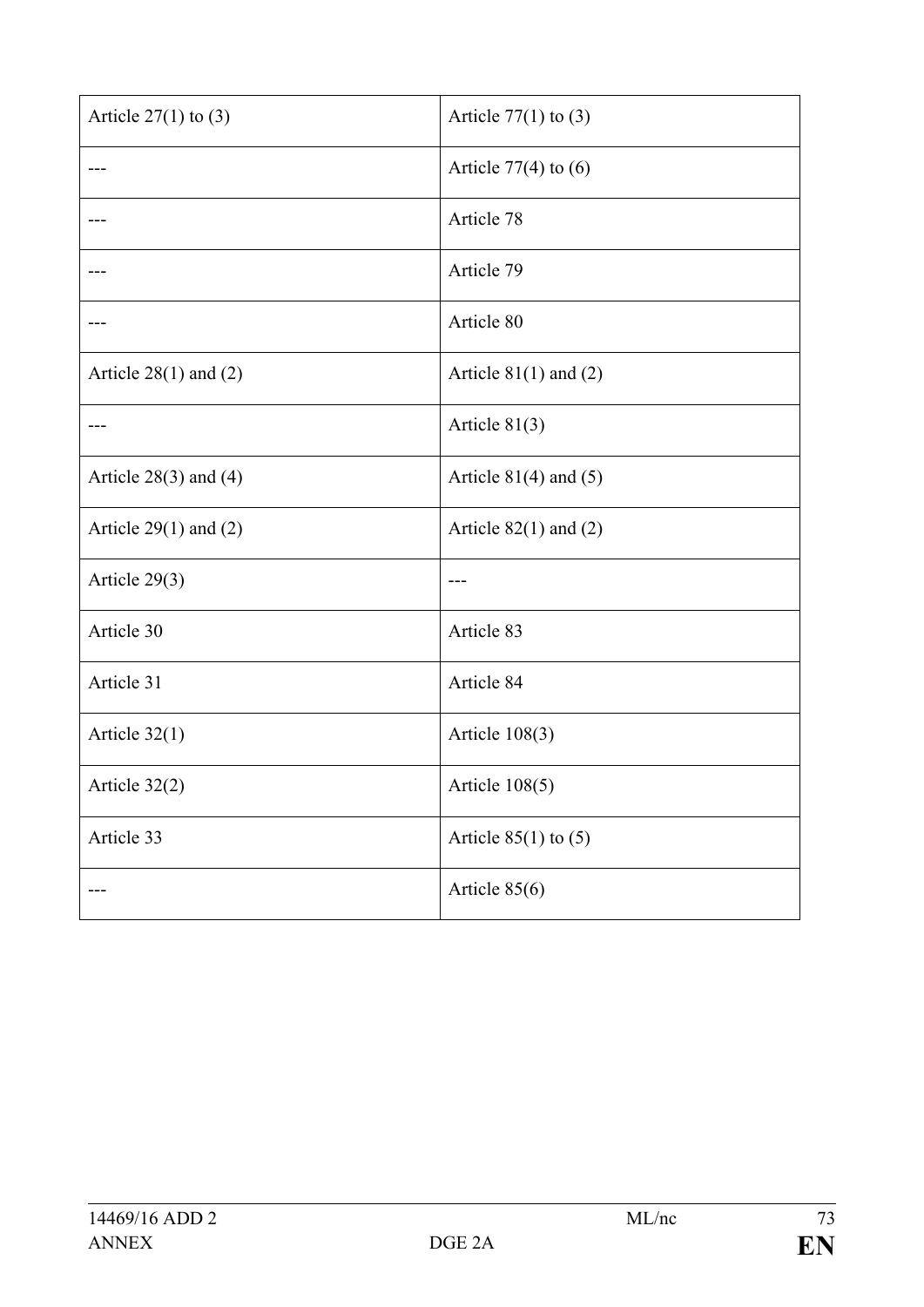| Article 34(1)             | Article $86(1)$ and $(2)$ |
|---------------------------|---------------------------|
|                           | Article 86(3)             |
| Article $34(2)$ and $(3)$ | Article $86(4)$ and $(5)$ |
| Article 35                | Article 87                |
| Article 36                | Article 88                |
| Article $37(1)$ to $(3)$  | Article $89(1)$ to (3)    |
|                           | Article 89(4)             |
|                           | Article 90                |
| Article $38(1)$ to $(3)$  | Article $91(1)$ to (3)    |
| $---$                     | Article 91(4)             |
| Article 39                |                           |
|                           | Article 92                |
| Article 40                | Article 93                |
| Article 41                | Article 94                |
| Article 42                | Article 95                |
| Article 43                | Article 96                |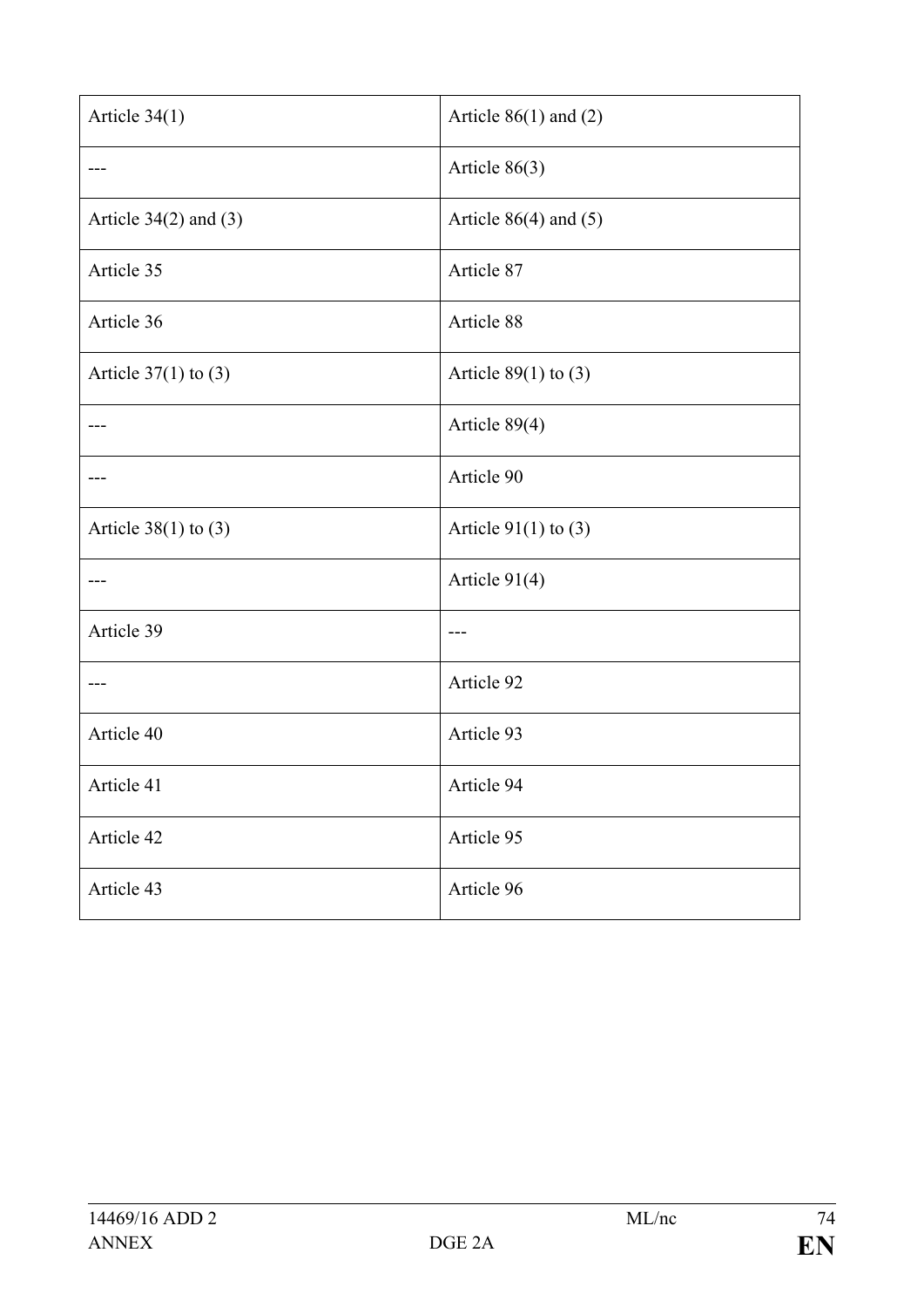| Article 44                | Article 97                 |
|---------------------------|----------------------------|
| Article 45                | Article 98                 |
| Article 46                | Article 99                 |
| Article 47                | Article 100                |
| Article 48                | Article 101                |
| Article 49                | Article 102                |
| Articles 50 and 51        | Article 103                |
| Article $52(1)$ to (3)    | Article 104                |
| Article $52(4)$           | Article $65(6)$            |
| Article $53(1)$ and $(2)$ | Article $105(1)$ and $(2)$ |
| Article $53(3)$           | Article 65(6)              |
| Article 54                | Article 73                 |
| Article 55                | Article 71                 |
| Article 56                | Article 106                |
| Article 57                | Article 107                |
| Article $58(1)$ and $(2)$ | Article $108(1)$ and $(2)$ |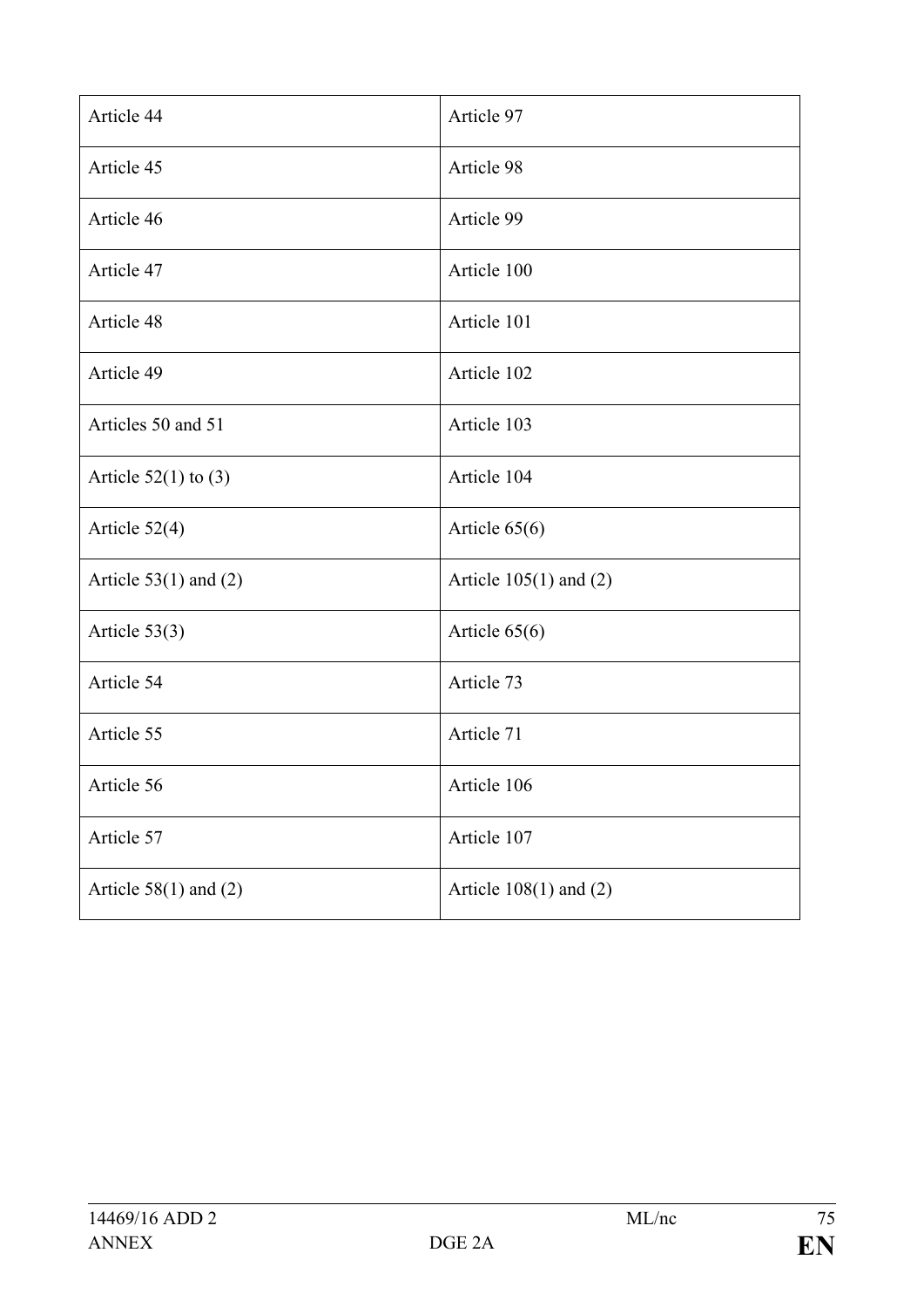| Article 58(3)             | Article 108(4)            |
|---------------------------|---------------------------|
| Article 58(4)             | Article $121(2)$          |
| Article $59(1)$ to (4)    | Article $109(1)$ to $(4)$ |
|                           | Article $109(5)$          |
| Article $59(5)$ to $(11)$ | Article 109(6) to (12)    |
| Article 60                | Article 110               |
| Article 61                | Article 111               |
|                           | Article 112               |
| Article 62                | Article 113               |
| Article 63                | Article 114               |
| Article $64(1)$ to $(5)$  | Article $115(1)$ to $(5)$ |
|                           | Article $115(6)$          |
| Article 65                | Article 116               |
| Article 65a               |                           |
|                           | Article 117               |
| Article 66                | Article 118               |
|                           | Article 119               |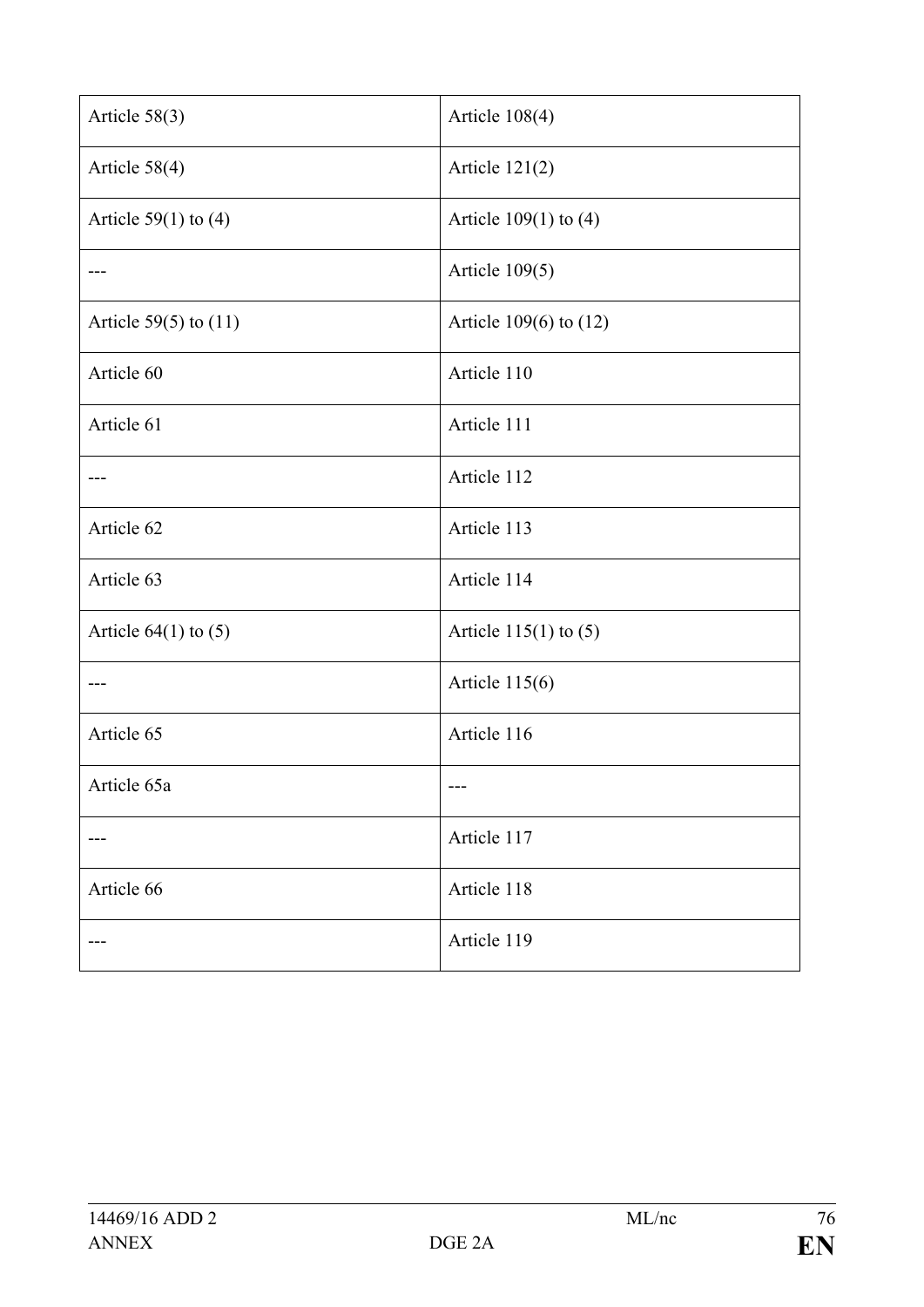| Article 67    | $- -$            |
|---------------|------------------|
| Article 68    | Article 120      |
|               | Article $121(1)$ |
| Article 58(4) | Article $121(2)$ |
| Article 69    |                  |
|               | Article 122      |
|               | Article 123      |
|               | Article 124      |
|               | Article 125      |
|               | Article 126      |
| Article 70    | Article 127      |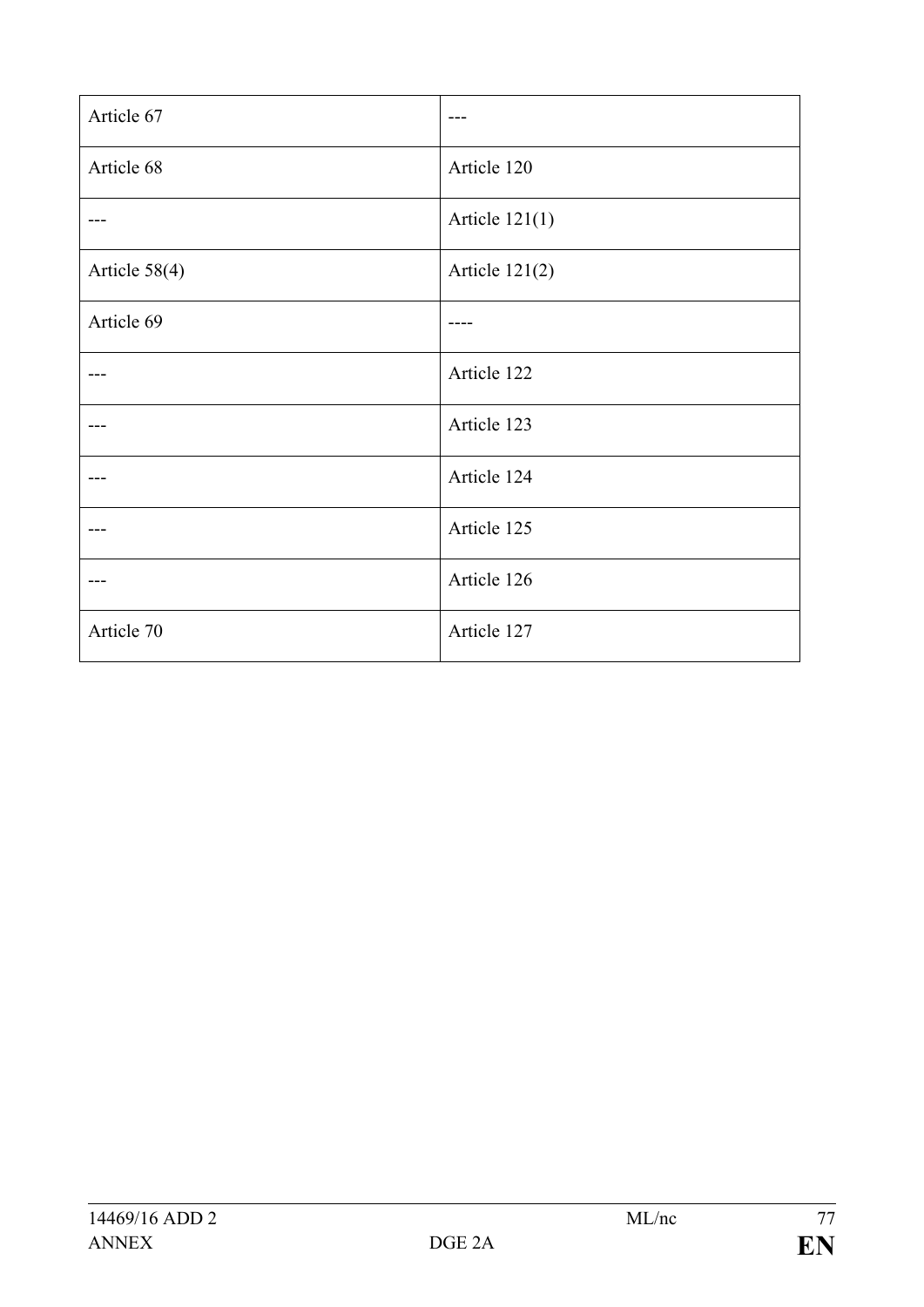| Regulation (EC) No 552/2004 | <b>This Regulation</b>   |
|-----------------------------|--------------------------|
| Article 1                   | Articles 1, 2 and 4      |
| Article 2                   | Article 35               |
| Article 3                   | Articles 37 to 38a       |
| Article 4                   | Article $65(3)$ and 104  |
| Article 5                   | Article 38(2)            |
| Article 6                   | Article $38(1)$          |
| Article 6a                  | $\overline{\phantom{a}}$ |
| Article 7                   | Articles 50a, 56 and 59  |
| Article 8                   | Article 58               |
| Article 9                   | $\overline{\phantom{a}}$ |
| Article 10                  | -                        |
| Article 11                  | $\blacksquare$           |
| Article 12                  | $\overline{a}$           |
| Annex I                     | $\overline{a}$           |